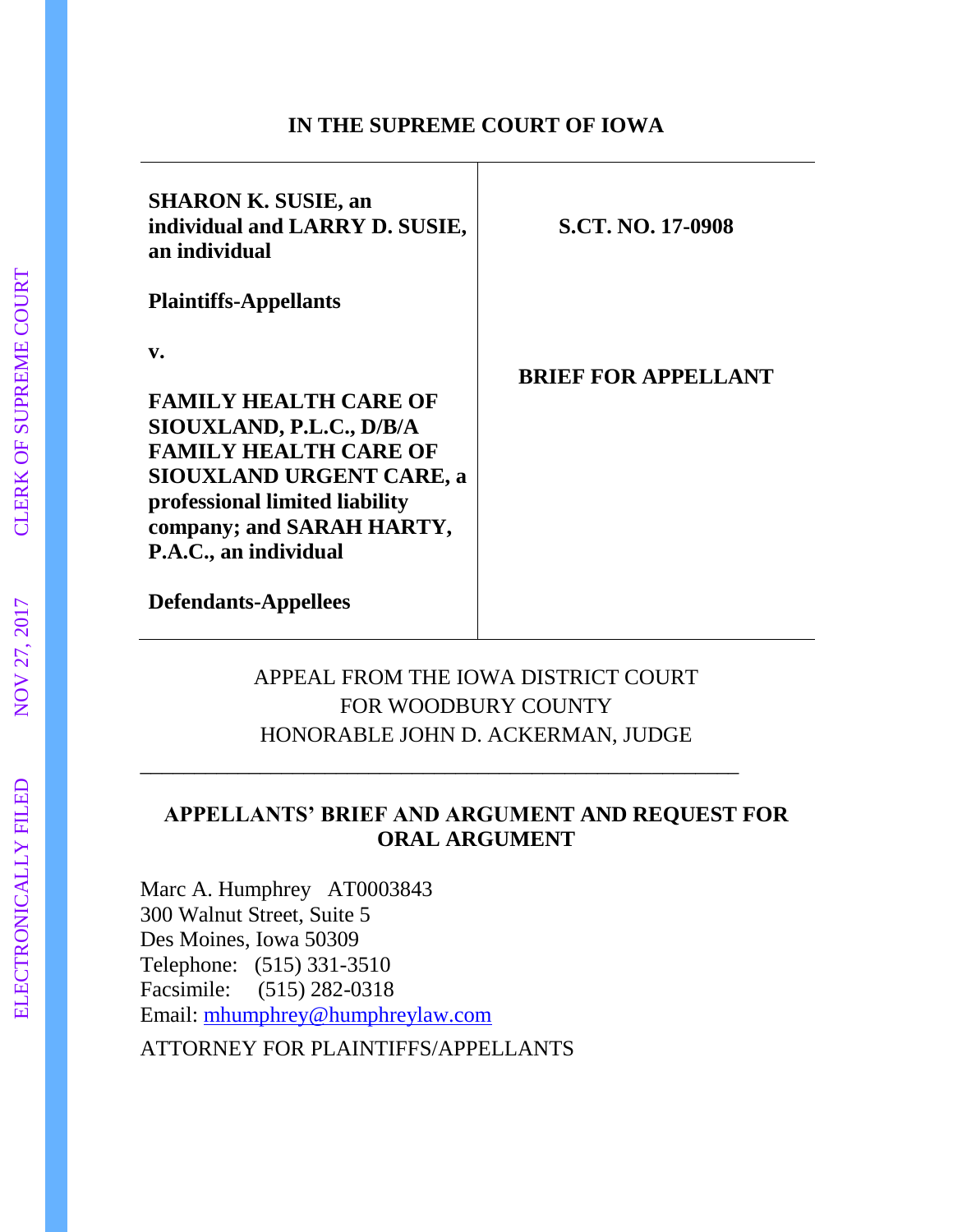### **CERTIFICATE OF SERVICE**

I certify that on the 27th day of November, 2017, I served one copy of the Plaintiff-Appellants' Notice of Appeal by mailing one copy to all of the following at their respective addresses as shown below:

Jack Hilmes/Eric Bergeland FINLEY, ALT, SMITH, SCHARNBERG, CRAIG, HILMES & GAFFNEY, P.C. 699 Walnut Street, 1700 Hub Tower Des Moines, IA 50309-3905 Attorneys for Defendants (via E-mail and EDMS)

Clerk of the Iowa Supreme Court Judicial Branch Building 1111 East Court Avenue Des Moines, IA 50319 (via EDMS)

By: /s/ Marc A. Humphrey Marc A. Humphrey AT0003843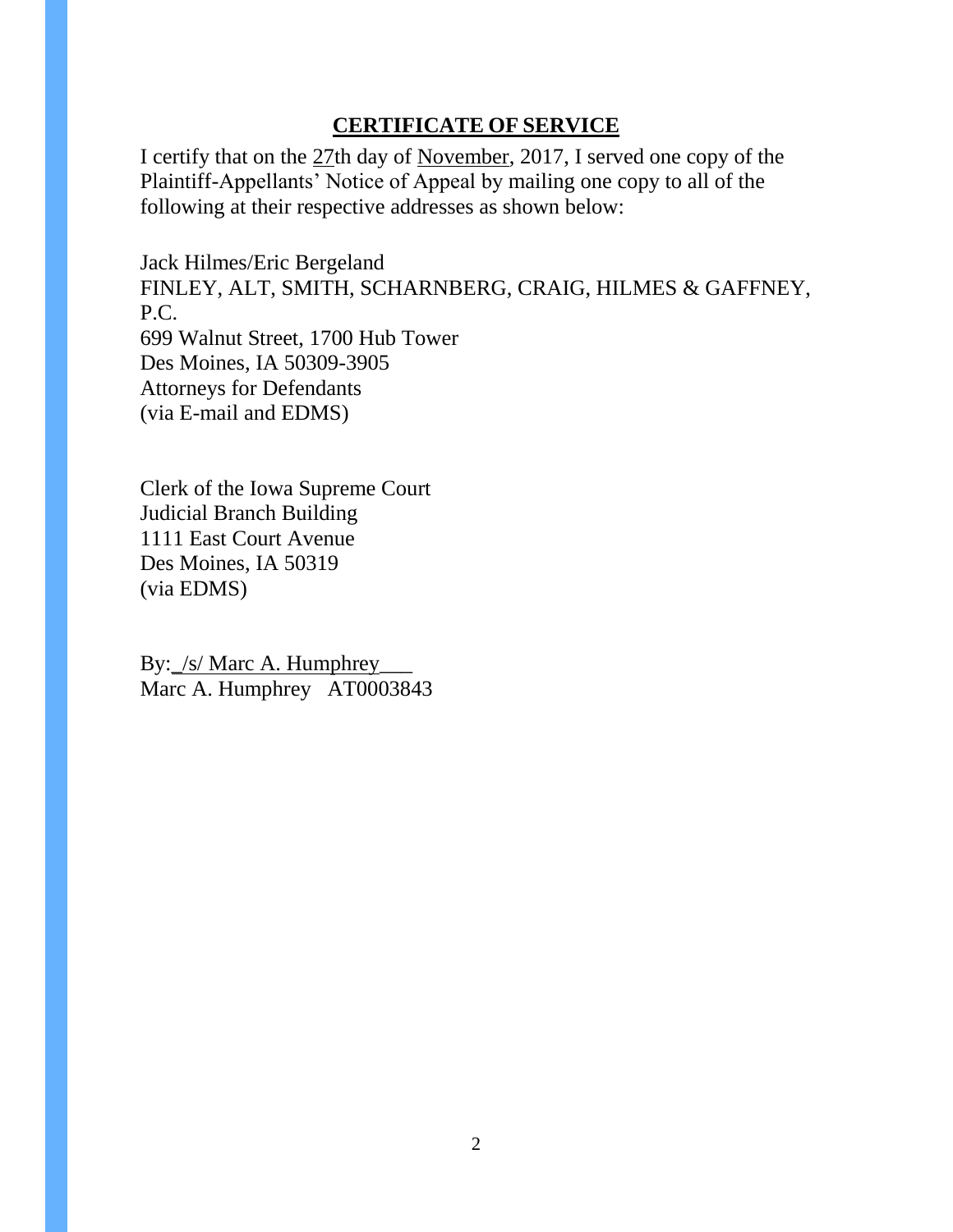# **TABLE OF CONTENTS**

| $\mathbf{I}$ .                                                                                                                                                                                                                                                                                                                                                                                          |                                                                                                                                                                                                                                                          | 3  |
|---------------------------------------------------------------------------------------------------------------------------------------------------------------------------------------------------------------------------------------------------------------------------------------------------------------------------------------------------------------------------------------------------------|----------------------------------------------------------------------------------------------------------------------------------------------------------------------------------------------------------------------------------------------------------|----|
| П.                                                                                                                                                                                                                                                                                                                                                                                                      |                                                                                                                                                                                                                                                          | 5  |
| III.                                                                                                                                                                                                                                                                                                                                                                                                    |                                                                                                                                                                                                                                                          | 7  |
| a. Did the trial court err in granting Defendants' untimely<br>motion for summary judgment on the issue of causation when<br>the Rule 1.508 expert summary of Dr. Schechter, coupled<br>with the entire pre-trial record, demonstrated that more likely<br>than not, the severe amputation consequences of an<br>undiagnosed and treated deep tissue infection would have<br>been avoided or minimized? |                                                                                                                                                                                                                                                          |    |
|                                                                                                                                                                                                                                                                                                                                                                                                         | Did the trial court abuse its discretion in even<br>1.<br>considering the untimely motion for summary<br>judgment when the issues raised therein should<br>have more appropriately been the subject of a<br>motion for directed verdict?                 |    |
|                                                                                                                                                                                                                                                                                                                                                                                                         | 2.<br>Did the trial court inappropriately focus<br>exclusively on the pretrial sworn deposition<br>testimony of Dr. Roger Schechter rather than the<br>entire record presented to the court in resistance to<br>Defendants' motion for summary judgment? |    |
| b. Did the trial court err in granting Defendants' untimely<br>motion for summary judgment of Plaintiffs' loss of a chance<br>causation argument when Plaintiffs' Rule 1.508 expert<br>witness summary of Dr. Schechter and his sworn pre-trial<br>deposition testimony factually supported the submission of<br>such a theory of causation?                                                            |                                                                                                                                                                                                                                                          |    |
| IV.                                                                                                                                                                                                                                                                                                                                                                                                     |                                                                                                                                                                                                                                                          | 9  |
| V.                                                                                                                                                                                                                                                                                                                                                                                                      |                                                                                                                                                                                                                                                          | 10 |
| VI.                                                                                                                                                                                                                                                                                                                                                                                                     |                                                                                                                                                                                                                                                          | 14 |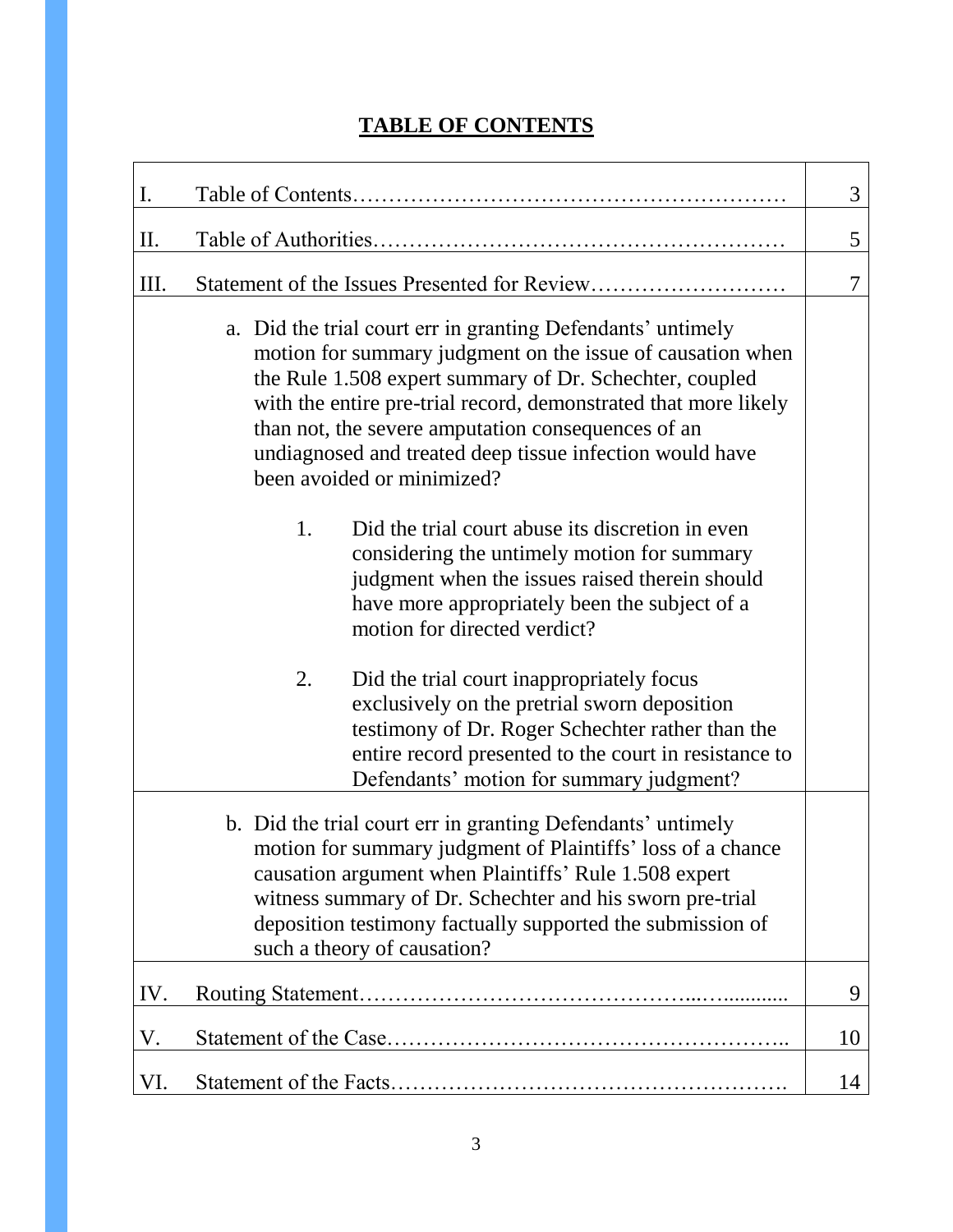| VII.                  |                                                                                                                                                                                                                                                                                                                                                                                                                                                   | 42 |
|-----------------------|---------------------------------------------------------------------------------------------------------------------------------------------------------------------------------------------------------------------------------------------------------------------------------------------------------------------------------------------------------------------------------------------------------------------------------------------------|----|
| <b>BRIEF POINT I</b>  |                                                                                                                                                                                                                                                                                                                                                                                                                                                   |    |
|                       | The trial court erred in granting Defendants' untimely motion for<br>summary judgment on the issue of causation when the Rule 1.508<br>expert witness summary of Dr. Schechter, coupled with his pretrial<br>deposition testimony and the entire pretrial record, demonstrated<br>that more likely than not, the severe amputation consequences of an<br>undiagnosed and untreated deep tissue infection would have been<br>avoided or minimized. |    |
|                       | A. The trial court abused its discretion in even considering the<br>untimely motion for summary judgment when the issues raised<br>therein should have more appropriately been the subject of a<br>motion for directed verdict.                                                                                                                                                                                                                   |    |
|                       | B. The trial court inappropriately focused exclusively on the pretrial<br>sworn deposition testimony of Dr. Roger Schechter rather than<br>the entire record presented to the court in resistance to the<br>Defendants' motion for summary judgment when it granted the<br>motion.                                                                                                                                                                | 42 |
| <b>BRIEF POINT II</b> |                                                                                                                                                                                                                                                                                                                                                                                                                                                   |    |
|                       | The trial court erred in granting Defendants' untimely motion for<br>summary judgment on Plaintiffs' loss of a chance causation<br>argument when Plaintiffs' Rule 1.508 expert witness summary of<br>Dr. Schechter and his sworn pretrial deposition testimony factually<br>supported the submission of such a theory of causation to the jury.                                                                                                   | 56 |
| VIII.                 |                                                                                                                                                                                                                                                                                                                                                                                                                                                   | 65 |
| IX.                   |                                                                                                                                                                                                                                                                                                                                                                                                                                                   | 65 |
| Х.                    |                                                                                                                                                                                                                                                                                                                                                                                                                                                   | 67 |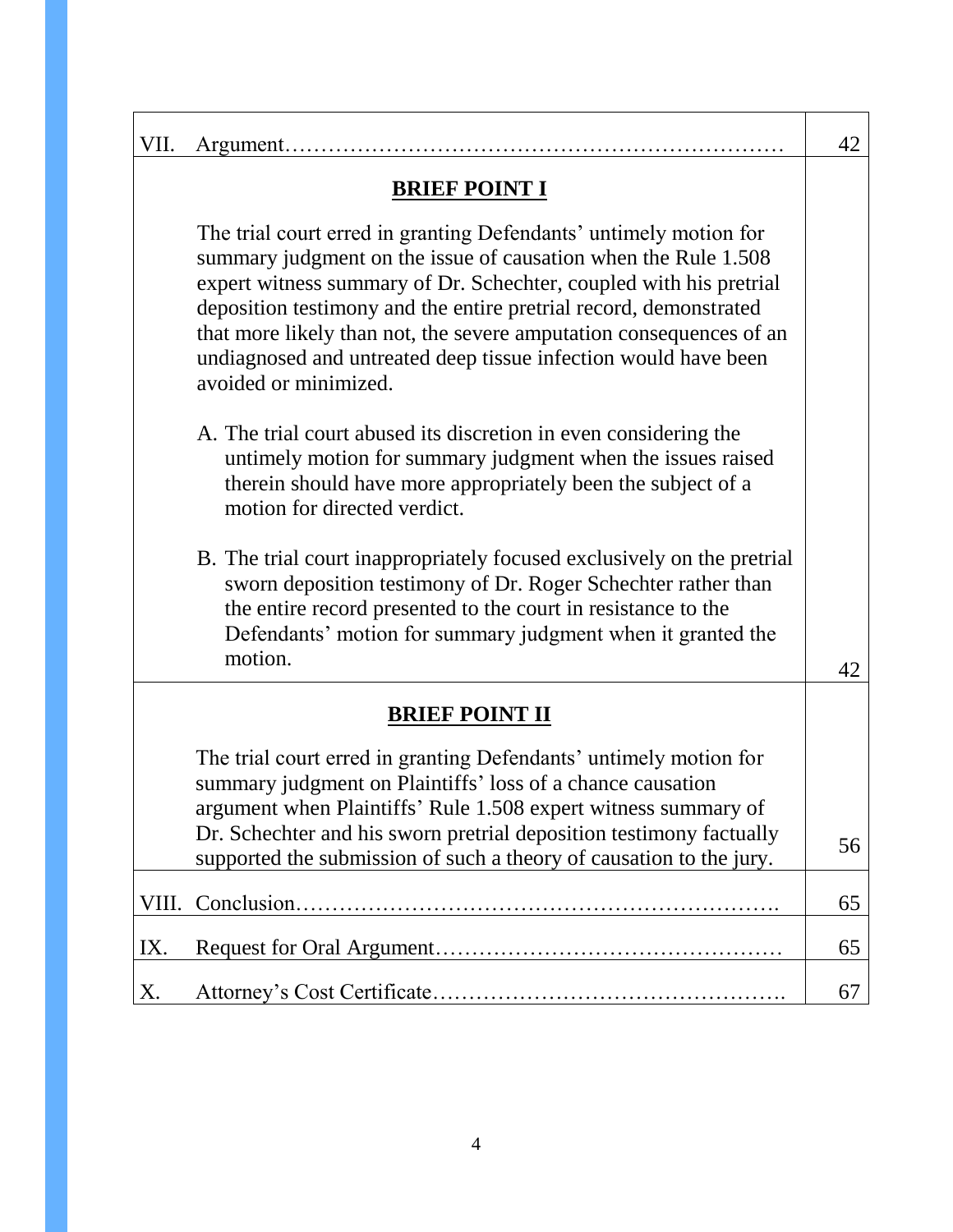# **I. TABLE OF AUTHORITIES**

# Case Law

| DeBurkarte v. Louvar, 393 N.W.2d 131, 135-138 (Iowa 1986)                                                                                                                                                                   | 60, 61     |
|-----------------------------------------------------------------------------------------------------------------------------------------------------------------------------------------------------------------------------|------------|
| DeBurkarte v. Louvar, 393 N.W.2d at 137 (quoting from King,<br>Causation, Valuation, and Chance in Personal Injury Torts<br>Involving Preexisting Conditions and Future Consequences,<br>90 Yale L.J. 1353, 1363-64 (1981)) | 61         |
| Doe v. Central Iowa Health System, 766 N.W.2d 787, 790<br>(Iowa 2009)                                                                                                                                                       | 43, 57     |
| Hansen v. Cent. Iowa Hosp. Corp., 686 N.W. 2d 476, 485<br>(Iowa 2004)                                                                                                                                                       | 52, 53     |
| <i>Hicks v. United States, 368 F.2d 626,632 (4th Cir. 1966)</i>                                                                                                                                                             | 60, 61     |
| Provezano v. Wetrich, McKeown, and Haas, P.C., 481 N.W.2d 536,<br>539-540 (Iowa 1991)                                                                                                                                       | 43, 47     |
| Sickle Construction Co. v. Wachovia Commercial Mortgage Inc.,<br>783 N.W.2d 684, 687 (Iowa 2010)                                                                                                                            | 43, 56, 57 |
| Smith v. Iowa State University, 851 N.W.2d 1, 18 (Iowa 2014)                                                                                                                                                                | 42,56      |
| Speed v. State, 240 N.W.2d 901 (Iowa 1976)                                                                                                                                                                                  | 51         |
| State v. Blackwell, 238 N.W.2d 131, 138 (Iowa 1976) quoting State v.<br><i>Burnor</i> , 132 Vt. 603, 326 A.2d 138, 140 (1974)                                                                                               | 43         |
| <i>Thompson v. Kaczinski, 774 N.W.2d 829 (Iowa 2009)</i>                                                                                                                                                                    | 54, 62     |
| Wendland v. Sparks, 574 N.W.2d 327, 332 (Iowa 1998)                                                                                                                                                                         | 61         |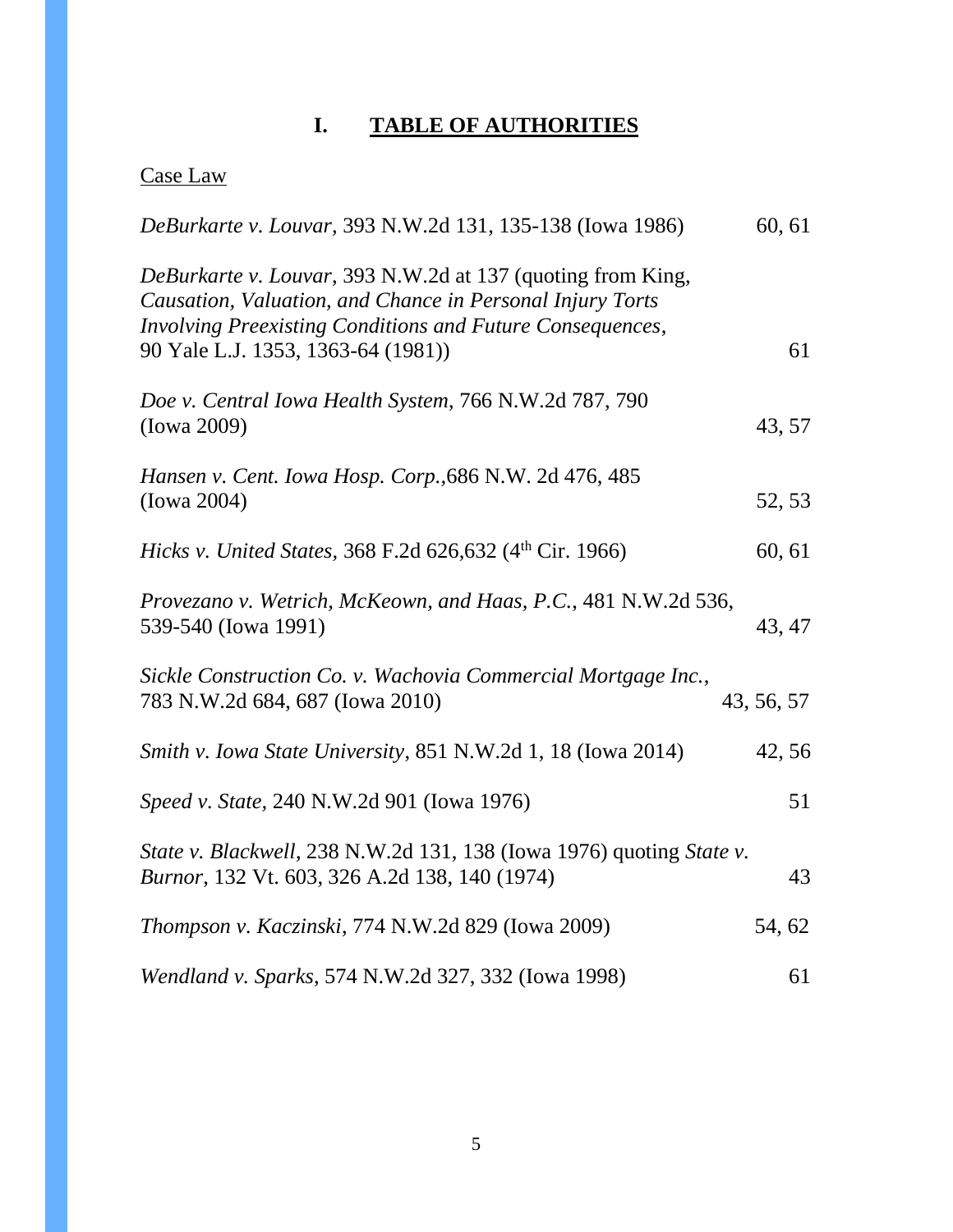# **Other Authority**

| <i>Restatement (Second) of Torts, section 323</i> | 60                                                                         |  |
|---------------------------------------------------|----------------------------------------------------------------------------|--|
|                                                   | Iowa Rules of Civil Procedure 1.508 9, 12, 20-22, 42, 44-45, 47-49, 50, 56 |  |
| Iowa Rules of Civil Procedure 1.981(3)            | 44-47, 49                                                                  |  |
| Iowa Rule of Appellate Procedure 6.907            | 42,56                                                                      |  |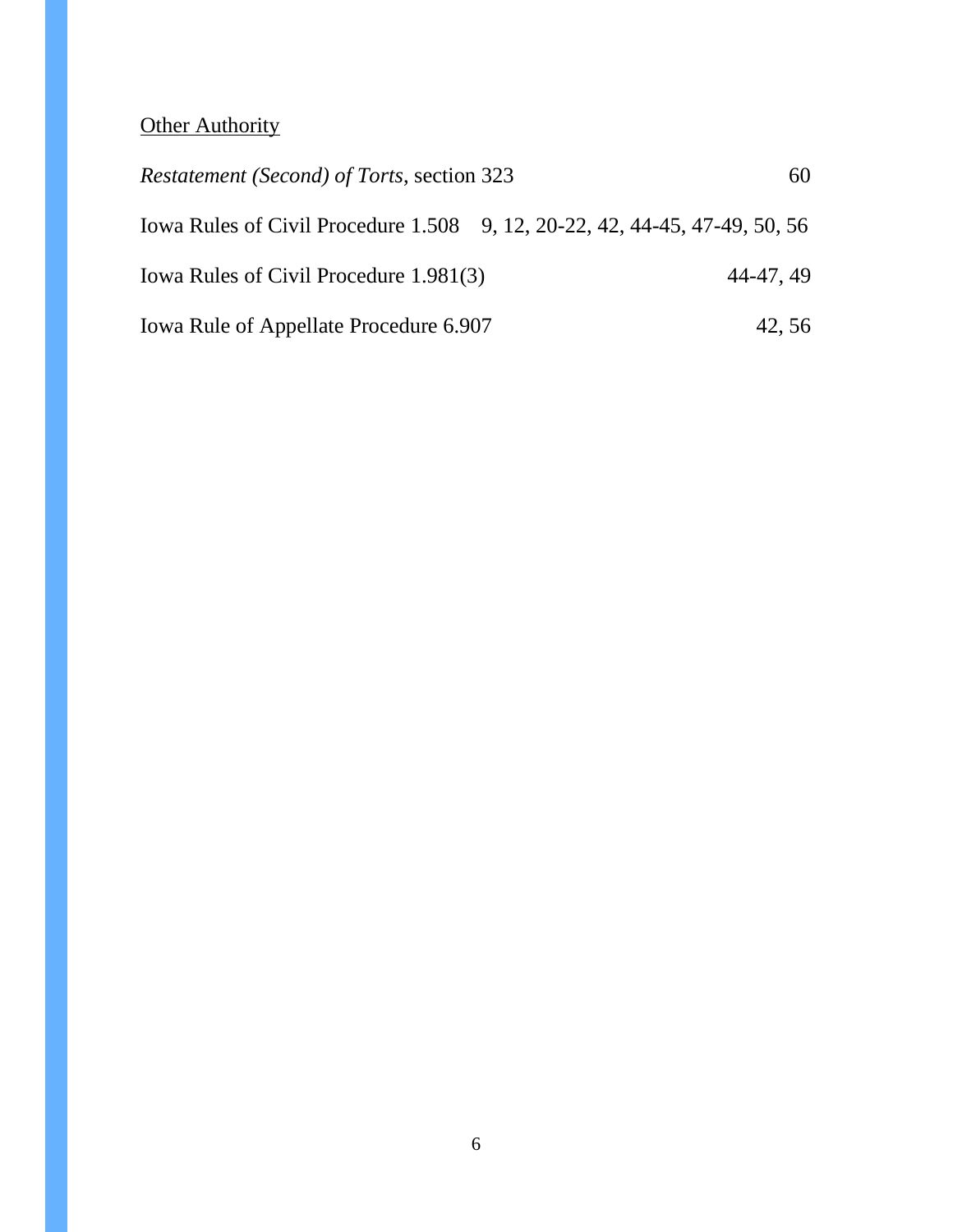### **STATEMENT OF ISSUES PRESENTED FOR REVIEW**

- **a. Did the trial court err in granting Defendants' untimely motion for summary judgment on the issue of causation when the Rule 1.508 expert summary of Dr. Schechter, coupled with the entire pre-trial record, demonstrated that more likely than not, the severe amputation consequences of an undiagnosed and treated deep tissue infection would have been avoided or minimized?**
	- 1. **Did the trial court abuse its discretion in even considering the untimely motion for summary judgment when the issues raised therein should have more appropriately been the subject of a motion for directed verdict?**
	- 2. **Did the trial court inappropriately focus primarily on the pretrial sworn deposition testimony of Dr. Roger Schechter rather than the entire record presented to the court in resistance to Defendants' motion for summary judgment?**

Iowa Rule of Appellate Procedure 6.907

*Smith v. Iowa State University*, 851 N.W.2d 1, 18 (Iowa 2014)

*Sickle Construction Co. v. Wachovia Commercial Mortgage Inc.*, 783 N.W.2d 684, 687 (Iowa 2010)

*Doe v. Central Iowa Health System*, 766 N.W.2d 787, 790 (Iowa 2009)

*Provezano v. Wetrich, McKeown, and Haas, P.C.*, 481 N.W.2d 536, 539-540 (Iowa 1991)

*State v. Blackwell*, 238 N.W.2d 131, 138 (Iowa 1976) quoting *State v. Burnor*, 132 Vt. 603, 326 A.2d 138, 140 (1974)

Iowa Rules of Civil Procedure 1.981(3)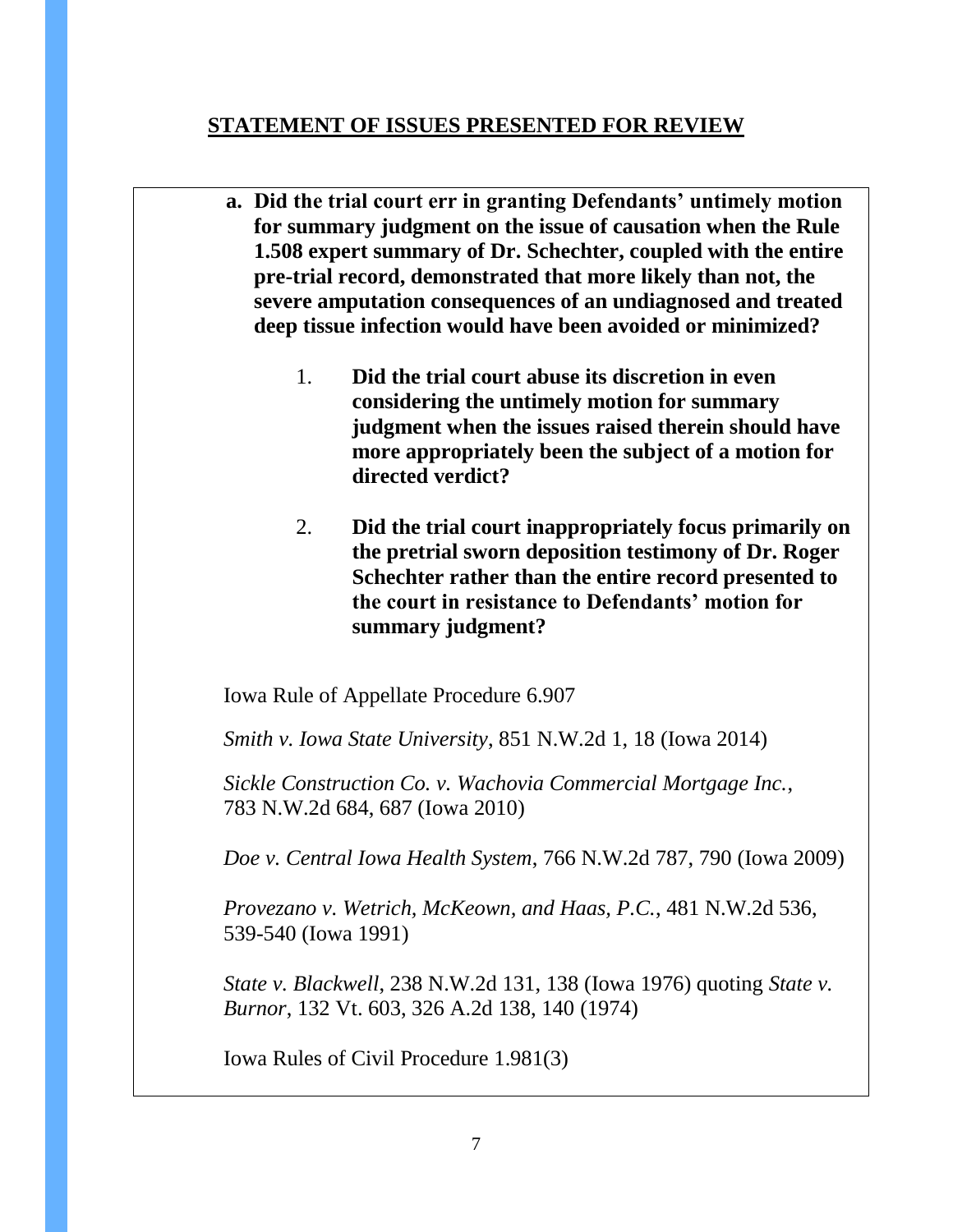*Speed v. State,* 240 N.W.2d 901 (Iowa 1976)

*Hansen v. Cent. Iowa Hosp. Corp.,*686 N.W. 2d 476, 485 (Iowa 2004)

*Thompson v. Kaczinski*, 774 N.W.2d 829 (Iowa 2009)

**b. Did the trial court err in granting Defendants' untimely motion for summary judgment of Plaintiffs' loss of a chance causation argument when Plaintiffs' Rule 1.508 expert witness summary of Dr. Schechter and his sworn pre-trial deposition testimony factually supported the submission of such a theory of causation?** 

Iowa Rule of Appellate Procedure 6.907

*Smith v. Iowa State University*, 851 N.W.2d 1, 18 (Iowa 2014)

*Sickle Construction Co. v. Wachovia Commercial Mortgage Inc.*, 783 N.W.2d 684, 687 (Iowa 2010)

*Doe v. Central Iowa Health System*, 766 N.W.2d 787, 790 (Iowa 2009)

*Restatement (Second) of Torts*, section 323

*DeBurkarte v. Louvar,* 393 N.W.2d 131, 135-138 (Iowa 1986)

*DeBurkarte v. Louvar*, 393 N.W.2d at 137 (quoting from King, *Causation, Valuation, and Chance in Personal Injury Torts Involving Preexisting Conditions and Future Consequences*, 90 Yale L.J. 1353, 1363-64 (1981))

*Hicks v. United States,* 368 F.2d 626,632 (4<sup>th</sup> Cir. 1966)

*Wendland v. Sparks*, 574 N.W.2d 327, 332 (Iowa 1998)

*Thompson v. Kaczinski*, 774 N.W.2d 829 (Iowa 2009)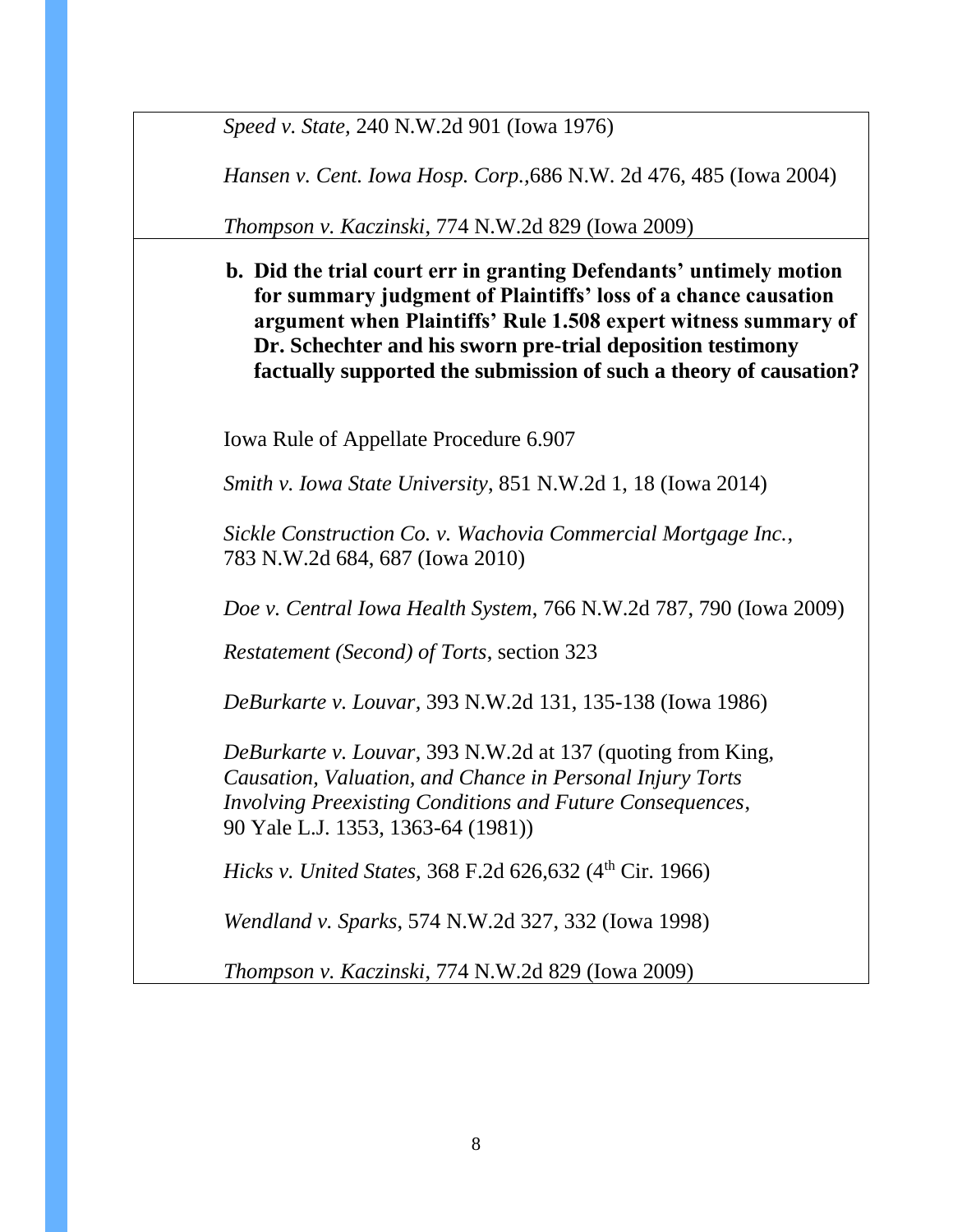#### **ROUTING STATEMENT**

The issues presented in this appeal should be decided by the Iowa Supreme Court because they involve several important issues to the citizens of this State who claim to have been the victim of substandard medical care. Included within those important issues are the following: Whether an Iowa Rule of Civil Procedure 1.508 expert summary, which includes a more likely than not causation opinion, provides a party sufficient basis to resist a motion for summary judgment; whether a submissible issue on causation in a medical negligence action may be generated not only from the opinions of retained experts, but also from the complete pre-trial record before the court; and whether a submissible jury issue on the alternative theory of causation known as loss of a chance can be generated not only from the opinions of retained experts, but also from the complete pre-trial record before the court. Oftentimes some of the most egregious cases of medical negligence present causation challenges by reason of the fact that the very things that should have been done were not done thereby creating a void in the medical record on the issue of causation. This case is one of those cases and presents important issues for the court to decide which will provide direction to future medical negligence litigants in the State of Iowa.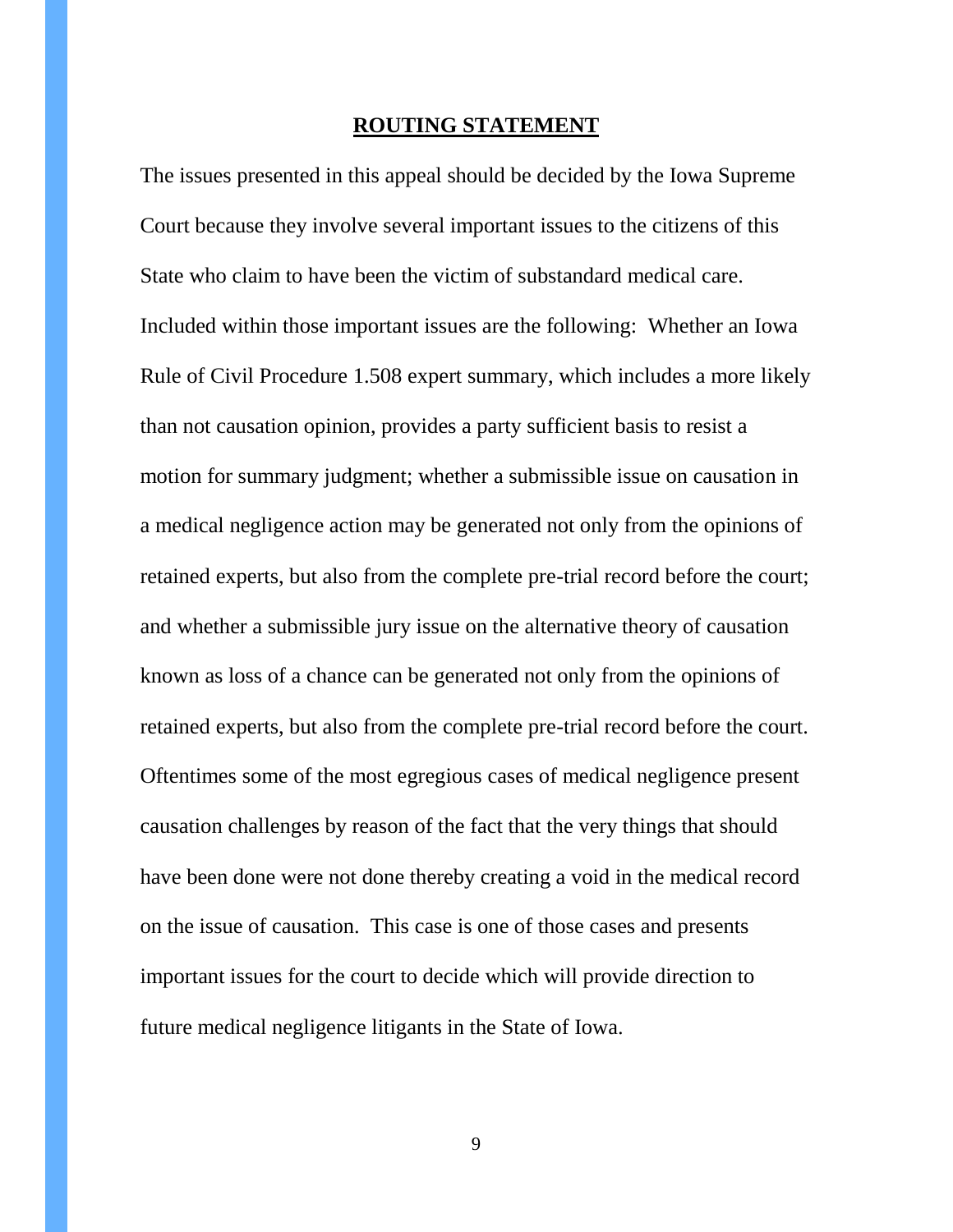#### **STATEMENT OF THE CASE**

Sharon Susie, the Plaintiff-Appellant, now lives her life as a onearmed two-toed woman as a result of what she claims to have been a delay in diagnosing and treating a deep tissue infection in her right arm. (Plaintiff's answer to interrogatory 12, App. p. 0166). She filed her petition on September 26, 2014 in the Iowa District Court in and for Woodbury County. (Petition at Law and Jury Demand, App. pp. 0007-0017). After extensive discovery, which included both written discovery and a multitude of depositions, $<sup>1</sup>$  the case was scheduled to go to trial beginning on March 8,</sup> 2016. Both Plaintiffs and Defendants had designated experts (Plaintiff's Designation of Experts, App. pp. 0019-0023; Defendants' Designation of Experts, App. pp. 0025-0027). Prior to the first trial, Defendants did not file a motion for summary judgment. However, Defendants did file two (2) motions in limine, the first was a timely filed motion on February 22, 2016; the second was an untimely motion in limine filed on March 2, 2016. (Defendants' Second Motion in Limine, App. pp. 0029-0043). The second motion in limine, Defendants raised the causation issue – specifically

 $\overline{a}$ 

 $1$  The written discovery included the following: Defendants served written interrogatories and requests for production of documents on Plaintiff; and Plaintiff served both written interrogatories and request for production on Defendants. In addition, the following depositions were taken prior to the scheduled trial which was to begin on March 8, 2016: Sharon Susie; Sarah Harty; Dr. Kevin Folchert; Dr. John Crew; Jeff Nicholson, P.A.; Dr. Roger Schechter; Brian Susie; Jody Russell; Dr. Mitchel Bauman; Dr. Daniel Lamptey; Dr. William Rizk; Dr. Ross Bacon; and Dr. Kham Vay Ung.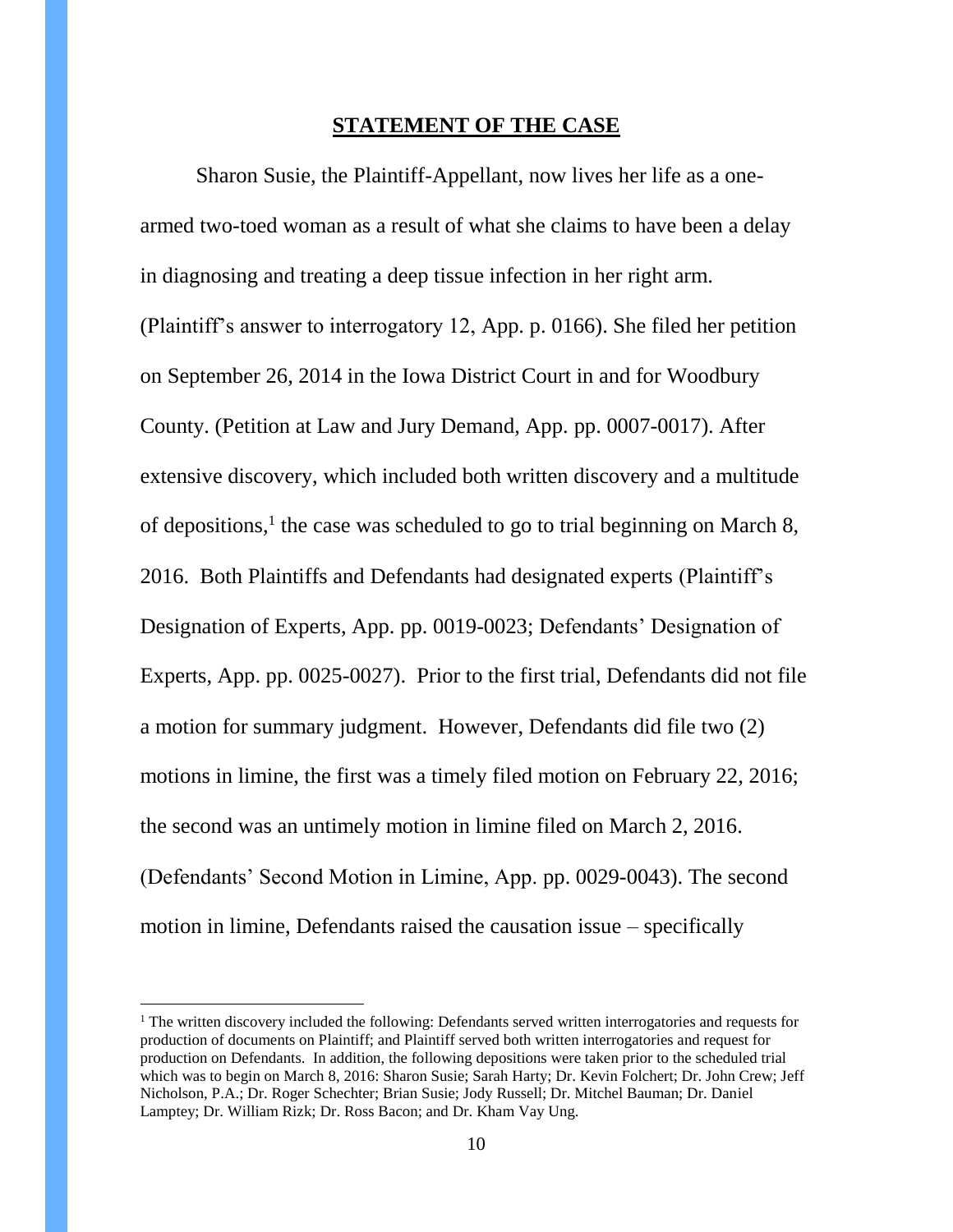whether the diagnosis of Plaintiff Sharon Susie's infection in her right arm and the commencement of antibiotic therapy would have resulted in sufficient salvage of tissue to make medically unnecessary the eventual amputation of her right arm at the shoulder and eight (8) of her toes. Plaintiff resisted that motion (Plaintiffs' Resistance to Defendants' Second Motion in Limine, App. pp. 0045-0072). The Honorable Judge Ackerman overruled that motion in limine and the case was scheduled to proceed to trial, commencing March 8, 2016.

On the first day of trial, however, the case was continued to allow defense counsel to depose two (2) lay witnesses, both of whom had observed the appearance of Sharon Susie's arm in the days just prior to her presentation to the urgent care clinic on September 29, 2012. As such, the case had to again be scheduled for trial. The new trial was scheduled to begin on May 9, 2017 (Order of Continuance, App. pp. 0074-0076).

One of Plaintiffs' experts, Dr. John Crew, an expert on deep tissue necrotizing fasciitis infections, died prior to the second trial. Plaintiffs moved the court for substitution of experts. (Plaintiffs' Motion for Substitution of Experts, App. pp. 0078-0080) The court granted that request and a new expert was designated, Dr. Roger Schechter. Dr. Schechter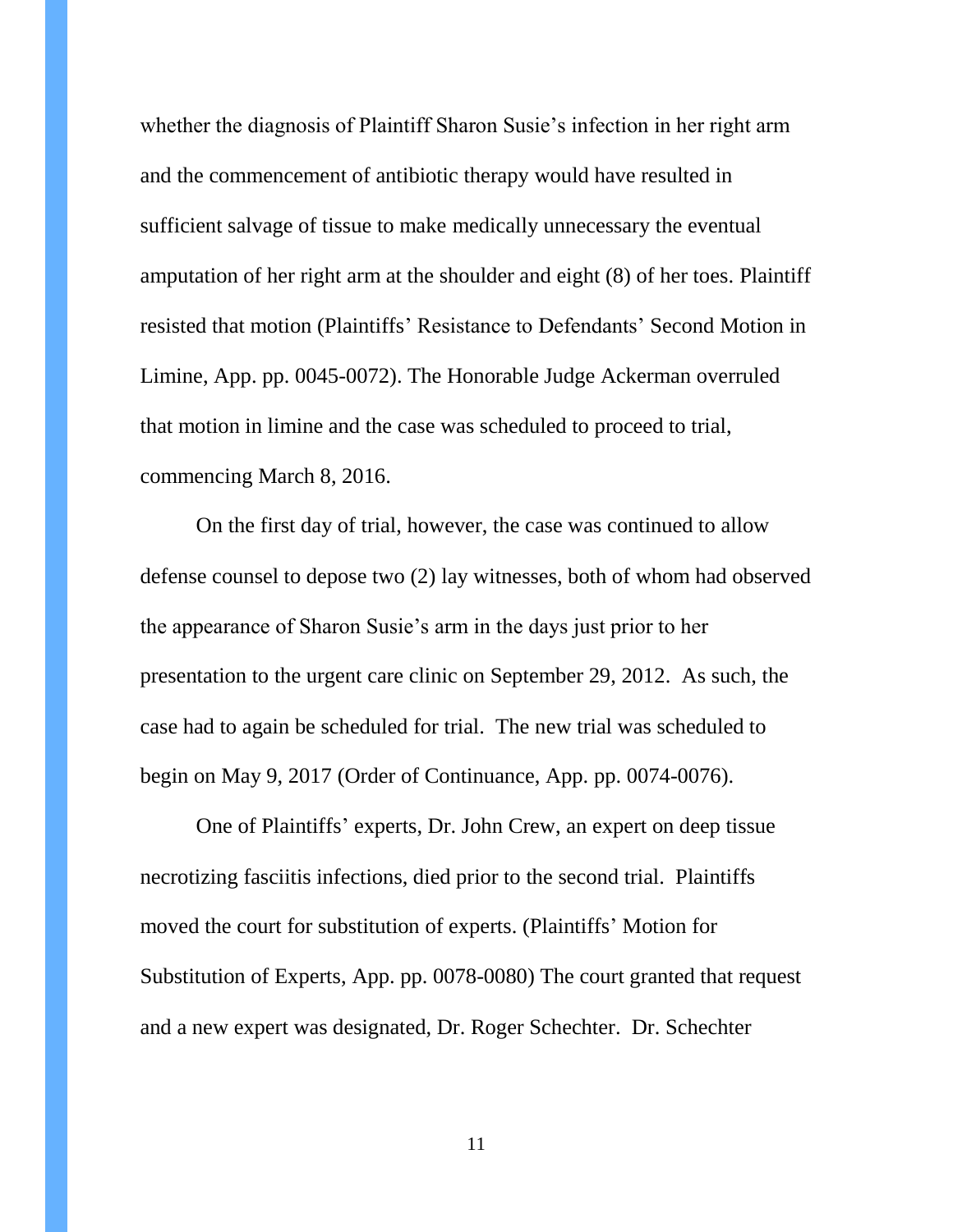provided a Rule 1.508 summary of his opinions which included an opinion

on causation and stated as follows:

"Dr. Schechter will also opine to a reasonable of medical probability regarding the treatability of Sharon Susie's infection at the point of time she presented to the urgent care clinic on September 29, 2012. He is also expected to testify that had the infection been diagnosed on the day of her visit to the clinic, and treatment initiated immediately, the spread of the infection, more likely than not, could have been avoided, the infection would not have become systemic; and the amputation of Sharon's arm and toes would more likely than not have been avoided."

(Schechter Rule 1.508 Expert Summary, App. pp. 0082-0088).

Dr. Schechter was also deposed on April 25, 2017. (Schechter dep.

App. pp. 0324-0454). In his deposition, he was asked a series of question as

to whether he agreed with the prior sworn testimony of Dr. John Crew as to

how Sharon Susie would have responded to antibiotic therapy had it been

initiated at the time of the urgent care visit. The specific questions asked

were as follows:

- Q. What I'm getting to, we are speculating on the effect of antibiotics had they been given to Sharon Susie on the afternoon of the  $29<sup>th</sup>$  of September 2012; correct?
- A. Yes.

(Schechter dep. p. 128: 19-23, App. p. 0451).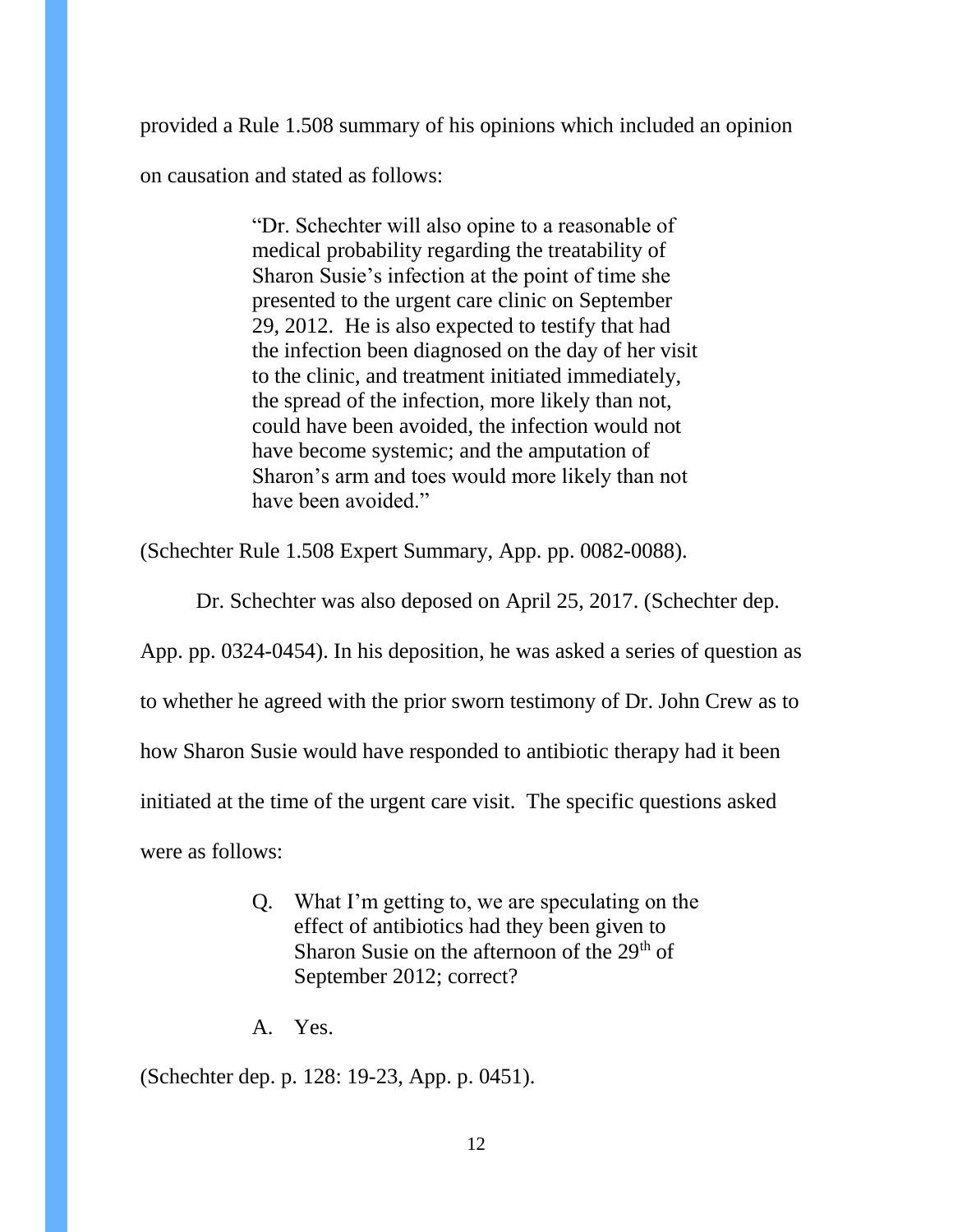Dr. Schechter's deposition was taken on April 25, 2017. Defendants filed their untimely motion for summary judgment on the Friday before the start of trial, May 5, 2017, forcing Plaintiff to spend valuable trial preparation time resisting the untimely motion. On the Monday before the start of the trial, May 8, 2017, a hearing was held on the motion for summary judgment. Judge Ackerman ruled that there was insufficient testimony to send the causation issue to the jury based upon Dr. Schechter's opinions; Judge Ackerman initially ruled that there was sufficient evidence to justify submission of the loss of chance alternative theory of causation. (Transcript of May 8, 2017 hearing, p. 5: 2-18, App. p. 0153). Later in the same hearing, he reversed himself and dismissed Plaintiff Sharon Susie's entire case on causation grounds (see transcript of hearing on May 8, 2017, p. 6, App. p. 0154).

Plaintiffs timely filed their notice of appeal on June 7, 2017 (Plaintiff's Notice of Appeal, App. pp. 0160-0162).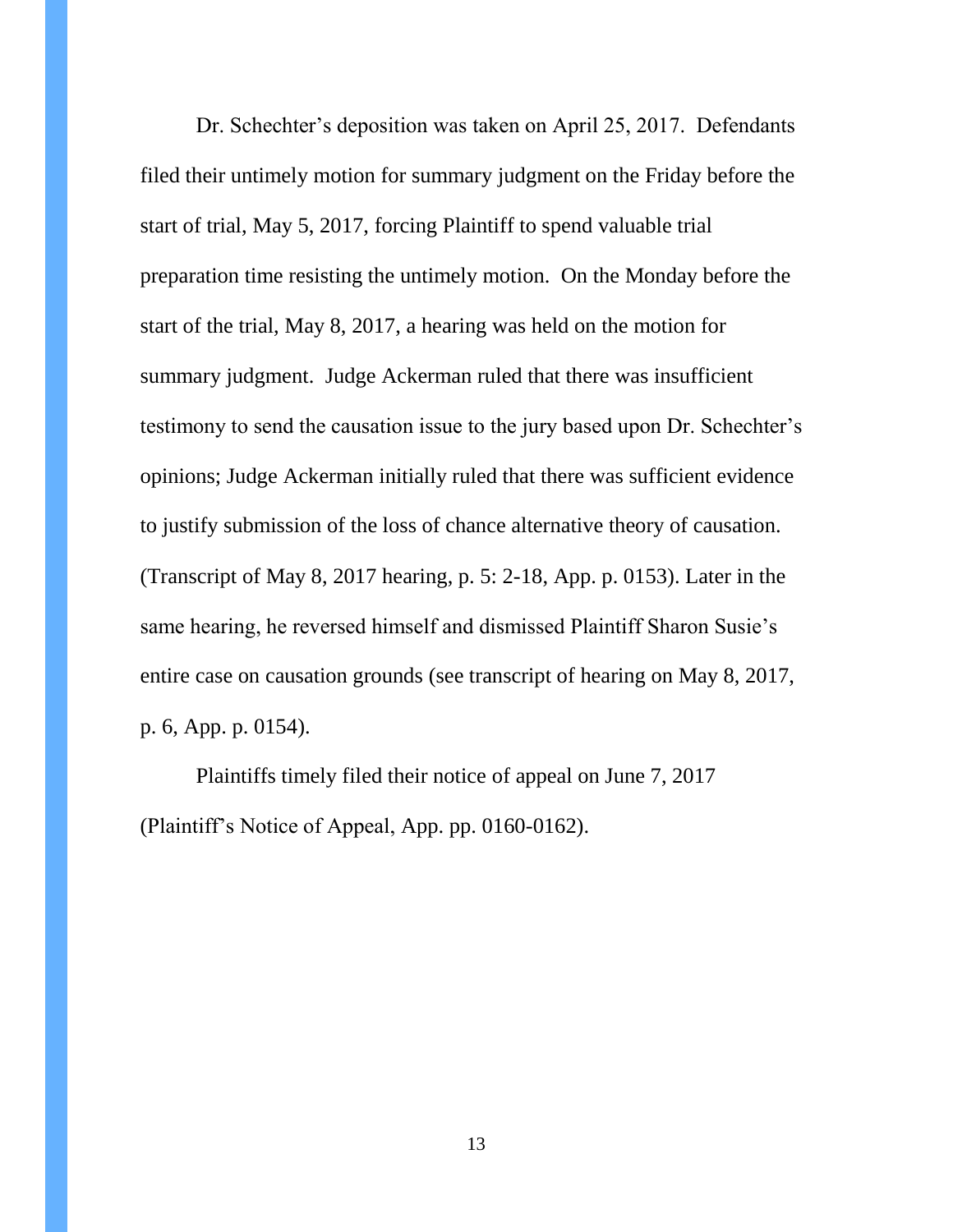#### **STATEMENT OF THE FACTS**

The tragic story of Sharon Susie begins innocently on about September 22, 2012. Sharon Susie tripped on an area rug in her living room and fell to the floor on her right arm and right rib area. (Sharon Susie dep. p. 38: 1-7; App p. 0170; Brian Susie dep. p.19: 23-25, App. p. 0181). She had bruising to the right forearm area (between her elbow and wrist) (Sharon Susie dep. pp. 61-62, App. pp. 0171-0172). The pain gradually worsened throughout the week but by Friday, September  $28<sup>th</sup>$ , the pain had significantly worsened. (Susie dep. pp. 62-64, 67: 8-14, 126:17 – 127: 12, App. pp. 0172, 0173, 0175). Her son, Brian Susie, observed the appearance of her right forearm on the Thursday before she presented to the urgent care clinic (Brian Susie dep. p. 15: 18-19, App. p. 0180). He noticed significant bruising and an abrasion on the right forearm. (Brian Susie dep. pp. 22-28, App. pp. 0182-0188). The day before she presented to the urgent care clinic, her arm was observed by her mail carrier, Jody Russell, and she too observed bruising and swelling to the arm and a small abrasion. (Jody Russell dep. pp. 19-27, App. pp. 0196-0204). Because of the increase in pain and swelling to her right forearm, Sharon Susie made the decision to visit the urgent care clinic run by the Defendant, Siouxland Family Health Care on September 29, 2012. (Exhibit 1, App. pp. 0456-0458). When she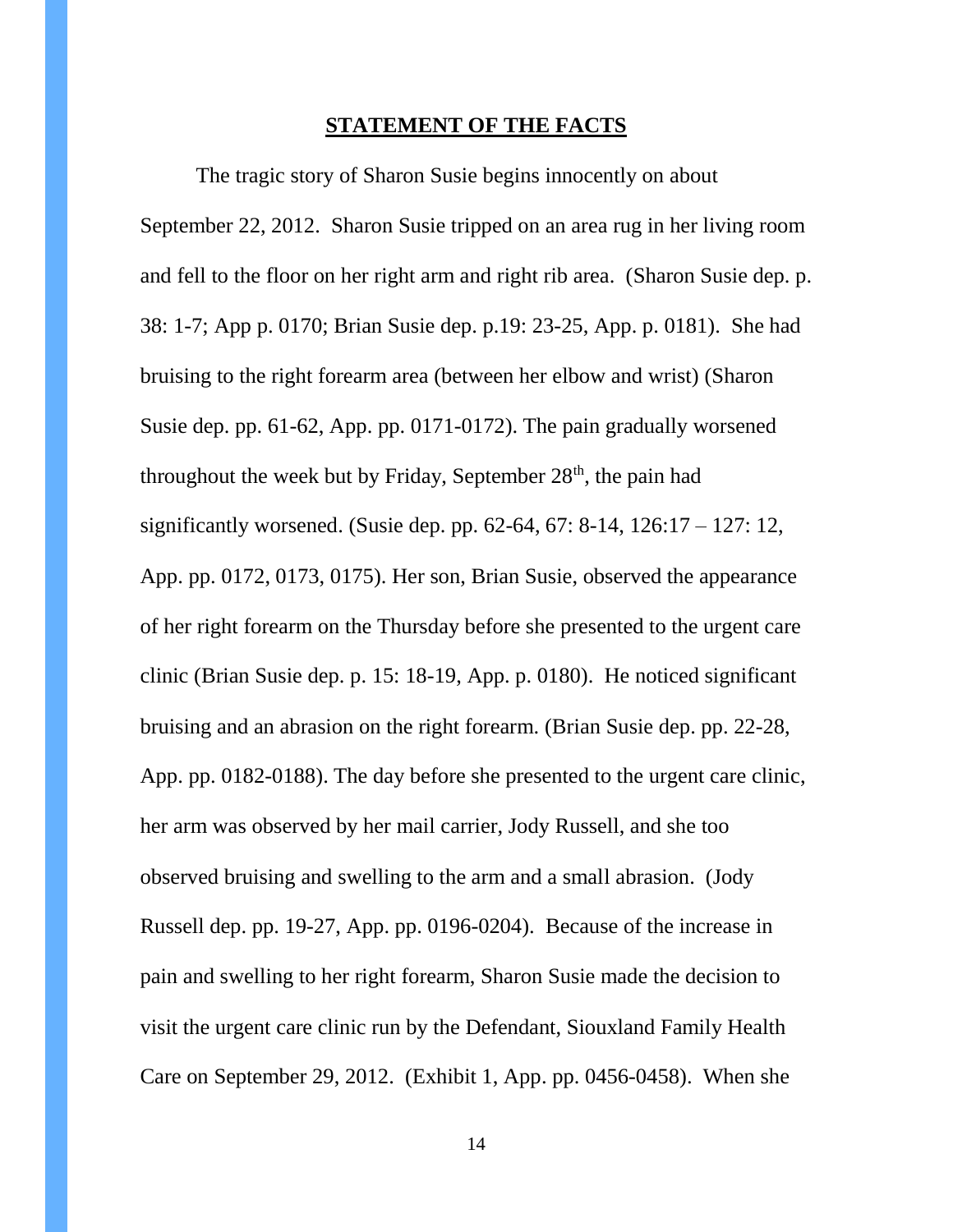presented to the urgent care clinic, Sharon Susie has testified that she felt ill and thought she was going to faint. (Sharon Susie dep. p. 83: 21-23, App. p. 0174). When the receptionist told Sharon that she could not be seen because of an alleged unpaid bill, a fact that was proven to be false, Sharon Susie told her she needed to be seen immediately because she felt as though she was going to faint. (Sharon Susie dep. pp. 83: 21-23, 84: 1-4, App. p. 0174).

Sharon Susie was seen by a physician's assistant named Sarah Harty on that September 29, 2012 visit. The records generated by Sarah Harty and the triage nurse in conjunction with that visit are sparse. (Plaintiff's Exhibit 1, App. pp. 0456-0458). The only description of the right forearm reads as follows:

### **"Has pain and bruising to right elbow and right forearm."**

History of present illness.

**"Shooting pain down right arm, feels numb and pins…has noticed swelling bruising now that gradually came on."**

From the second page of the note:

**"Ecchymosis/edema noted over posterior aspect of elbow and proximal forearm. Positive tenderness to palpation on right posterior elbow and proximal forearm."**

(Plaintiff's Exhibit 1, App. p. 0456-0457)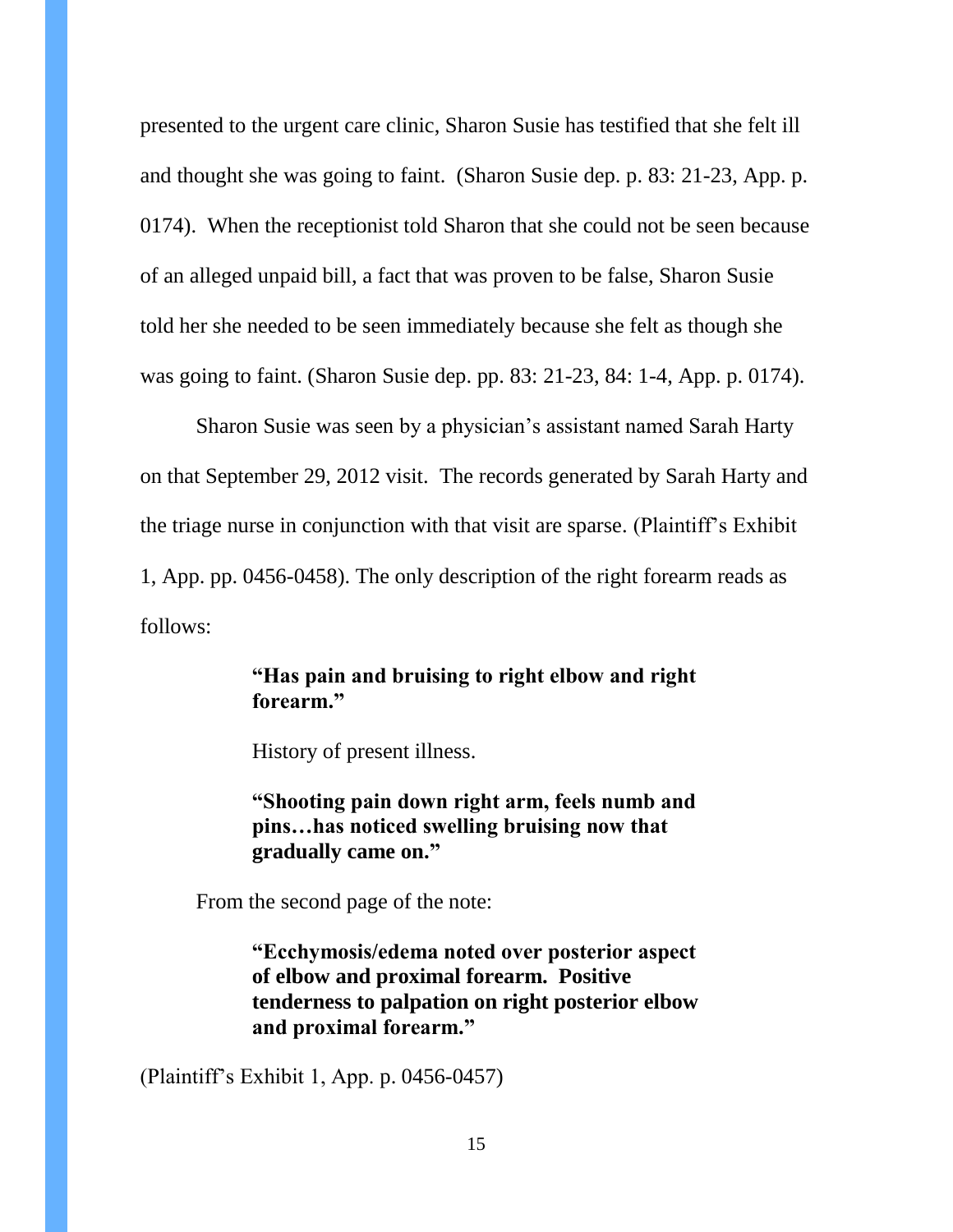Sarah Harty testified that infection was on her differential diagnosis (Harty dep. p. 34:15, App. p. 0209). However, she concedes that she did no lab work or testing to rule out an infection. (Harty dep. pp. 35-38; App. pp. 0266-0267). Harty sent Sharon Susie home without any antibiotics. (Plaintiff's Exhibit 1, App. pp. 0456-0458).

Sharon Susie was too sick to drive herself home and called her husband. (Sharon Susie dep. p. 85: 14-15, App. p. 0174). When she returned home on September 29, 2012 in the afternoon, she went to bed in a separate bedroom from that of her husband because he had to get up early the next morning to go into work at Walmart. (Brian Susie dep. pp. 39-40, App. pp. 0190-0191). Sharon Susie has little recollection of the events of that evening but she presumably became very sick because when her son, Brian Susie, came to the house to check on her the next morning, there was an odor of vomit in the air. (Brian Susie dep. p. 40: 20-24, App. p. 0191). When he checked on his mother, she was extremely ill. *Id.* Her husband, Larry, took Sharon Susie to the emergency room at Mercy Hospital Medical Center. She was in septic shock and kidney failure at the time of her arrival. (Dr. Lamptey dep. pp. 25-33, App. pp. 0221-0223). The physicians caring for her initially were more concerned with treating her acute symptoms and saving her life; however, a deep tissue necrotizing fasciitis was on the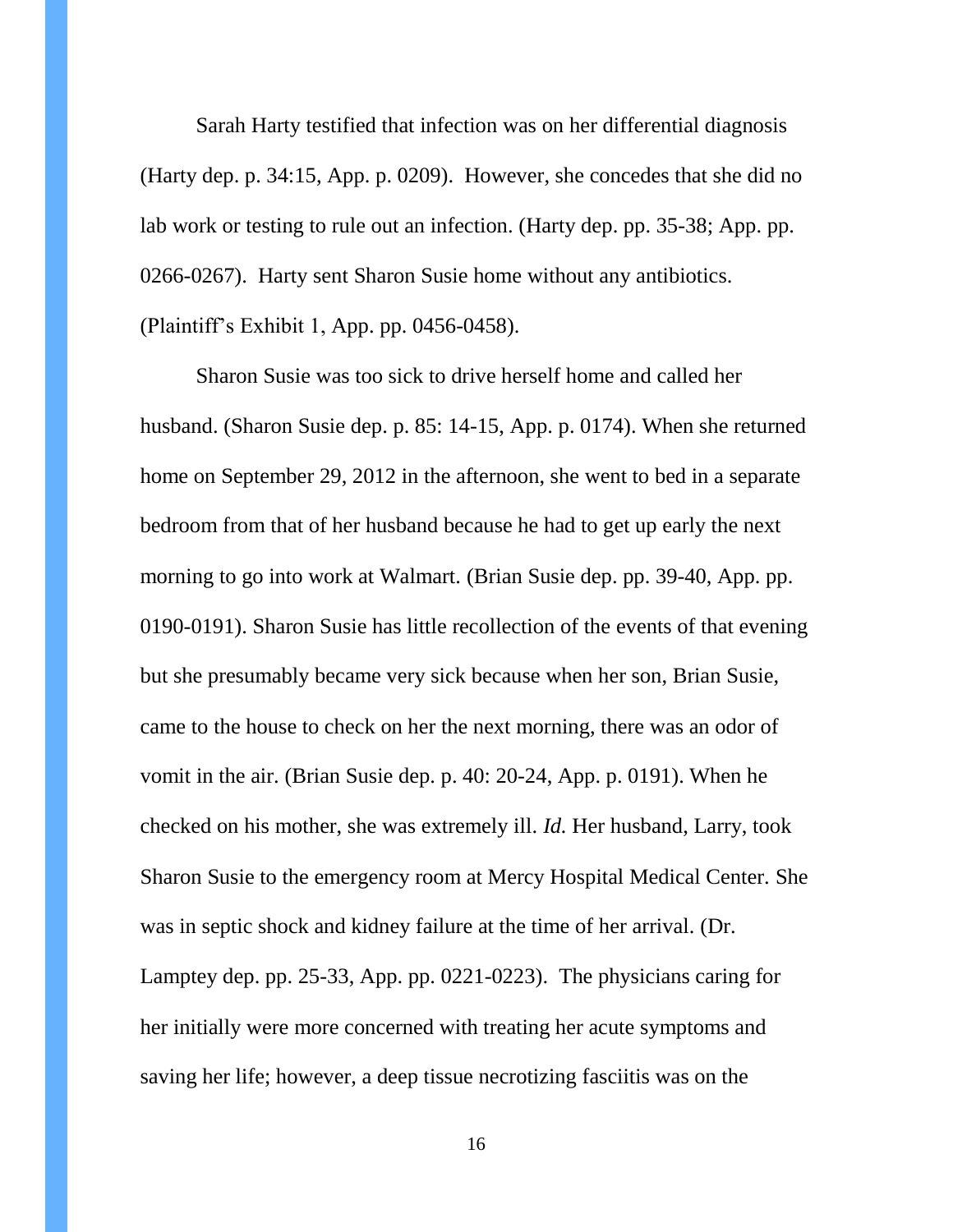differential diagnosis of one of the first physicians to have evaluated her, Dr. Daniel Lamptey (Lamptey dep. pp. 31:23 – 32:1, App. p. 0222). Despite gallant efforts, the decision was made to surgically amputate Sharon Susie's right arm in an attempt to stop the progression of the deep tissue necrotizing fasciitis. (Rizk dep. pp. 16:21-22:3, App. pp. 0266-0272). Because of the severity of her systemic bloodborne infection at the time of her presentation, and because of certain types of medications that were administered to keep her alive, blood was diverted away from her toes toward her vital organs thereby resulting in necrosis or tissue death of the tissue of the eight (8) toes on both feet. Eventually, those eight (8) toes, like her right arm, had to be surgically amputated. (Bacon dep. pp. 22:2-23:24, App. p. 0318; Lamptey dep. pp. 51:11-52:2, App. p. 0227).

 The bacterial culprit for the deep tissue necrotizing fasciitis was determined to be Group A Strep bacteria on cultures. (Exhibit 31, App. pp. 0460-0461). Importantly, sensitivity studies were done of the very bacterial agent involved to determine the most appropriate types of antibiotics in treating the infection. The Group A Strep bacterial bug at issue in Sharon Susie's case proved to be sensitive to eleven (11) different antibiotics, including anthocyanin, chloramphenicol, ceftriaxone, clindamycin,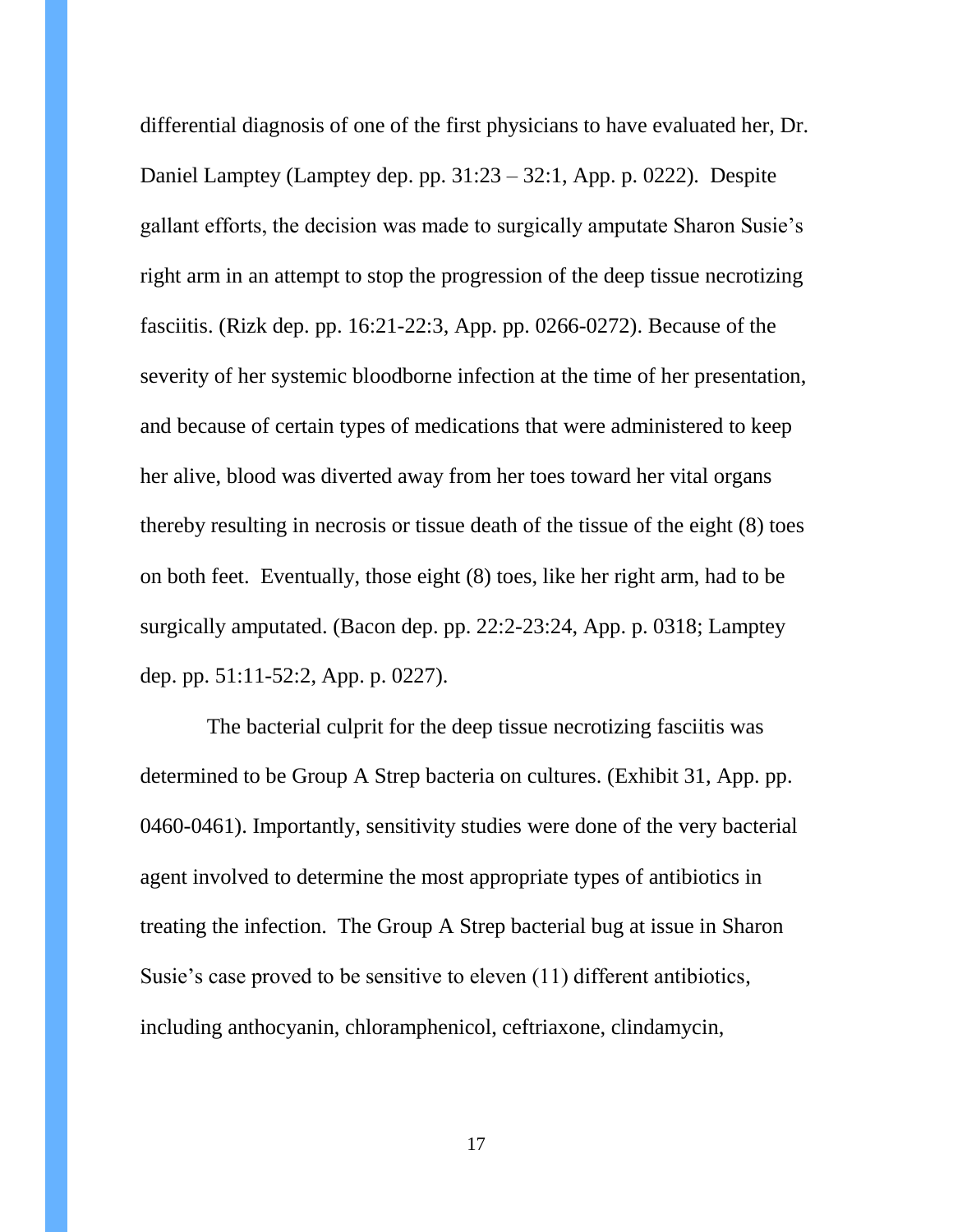cefotaxime, cefepime, erythromycin, levofloxacin, penicillin, tetracycline, and vancomycin. (Exhibit 31, App. p. 0460).

Sharon Susie's treating infectious disease specialist, Dr. Daniel Lamptey, as well as Defendants' infection disease expert, Dr. Ravi Vemuri, have both acknowledged that deep tissue necrotizing fasciitis may start out as a surface infection of the skin known as cellulitis. They both have acknowledged that Group A Strep cellulitis is an extremely common infection seen by infectious disease specialists. They acknowledged statistics from the Center for Disease Control that there are over **ten million** non-invasive Group A Strep infections which occur annually in this country, primarily involving throat and superficial skin infections. **Only nine thousand to eleven thousand five hundred** of those infections progress to invasive infections of the deep tissue, including necrotizing fasciitis. CDC publication entitled "Group A Strep for Clinicians." (Appendix to Plaintiff's Resistance to Defendants' Motion for Summary Judgment, pp. 169-170, App. pp. 0463-0464; Vemuri dep. pp. 42:25-44:22, App. p. 0247; Lamptey dep. pp. 79:14-80:10, App. p. 0234).

### **A. Dr. Roger Schechter, Plaintiffs retained expert:**

In addition to the testimony of Dr. Schechter, there is a significant amount of additional support for Plaintiffs' causation argument from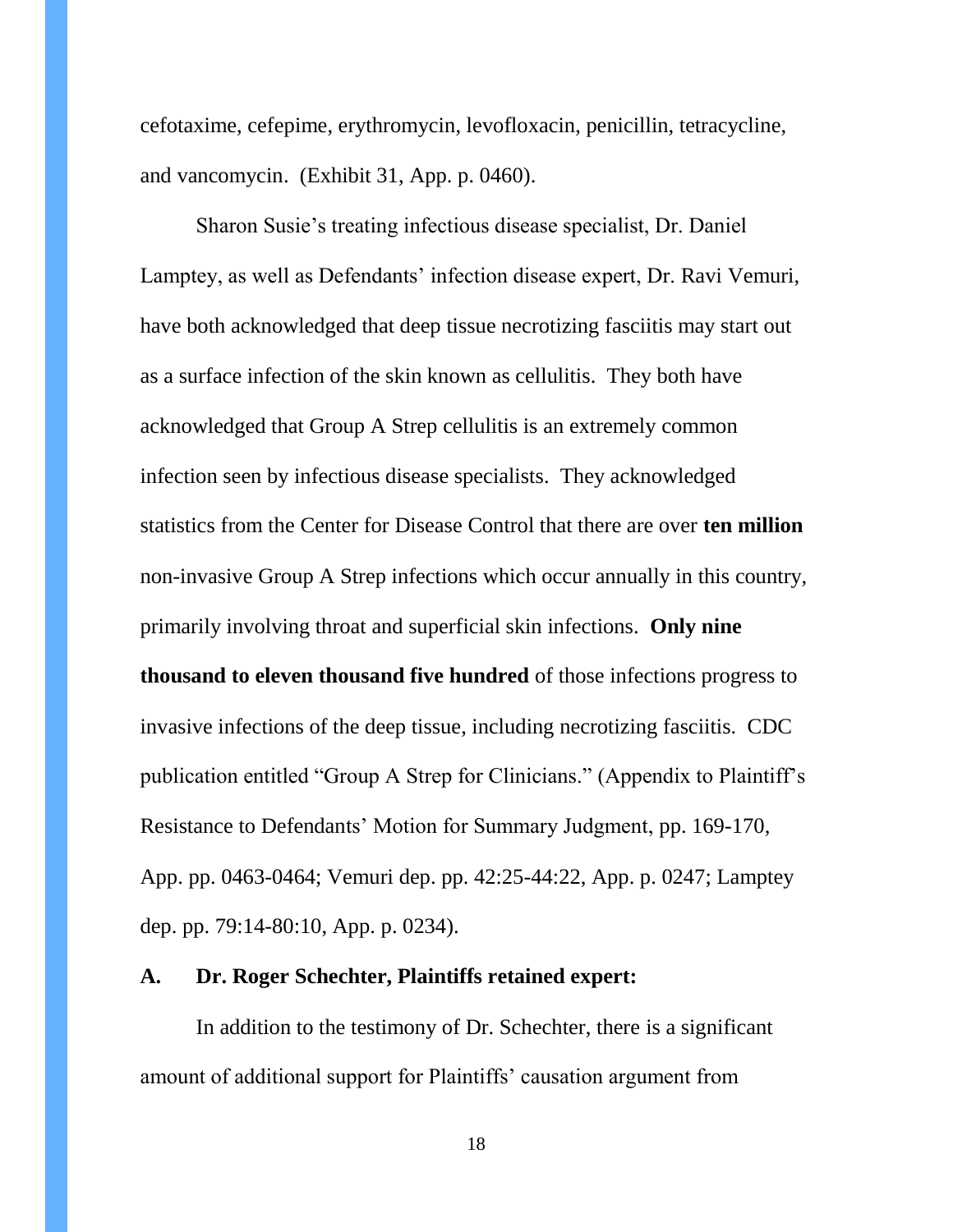Defendants' expert witnesses and from key treating physicians of Sharon Susie. Dr. Lamptey, the treating infectious disease physician of Sharon Susie at Mercy Hospital when she presented there approximately twentyfour (24) hours after having been at the urgent care clinic agrees with the statistics published by the Center for Disease Control (Lamptey dep. pp. 79:14-80:10, App. p. 0234). Dr. Vemuri, Defendants' retained infectious disease expert, and Dr. Lamptey, have testified that there is very good reason why so few Group A infections progress to a life-threatening infection of the deep tissue: Most cellulitis infections are caused by Group A Strep bacteria and are exquisitely sensitive to the early administration of a multitude of antibiotics. (Vemuri dep. p. 9:10-25, pp. 11-14, pp. 43:11-44:5, App. pp. 0239, 0240, 0247; Lamptey dep. pp. 39:13-40:6, p. 70:2-6, App. pp. 0223- 0224, 0232). Dr. Rizk, Sharon Susie's treating orthopedic specialist who was involved in the amputation surgery, and Dr. Bacon, the pulmonary critical care treating physician of Sharon Susie, likewise agree that Group A Strep cellulitis of the skin is very treatable with a multitude of antibiotics (Rizk dep. p. 53:3-11, App. p. 0303; Bacon dep. pp. 17:3-18:6, 36:4-37:13, App. pp. 0316-0317, 0321).

The clinical presentation of Sharon Susie to the urgent care clinic on September 29, 2012 produced limited record documentation upon which an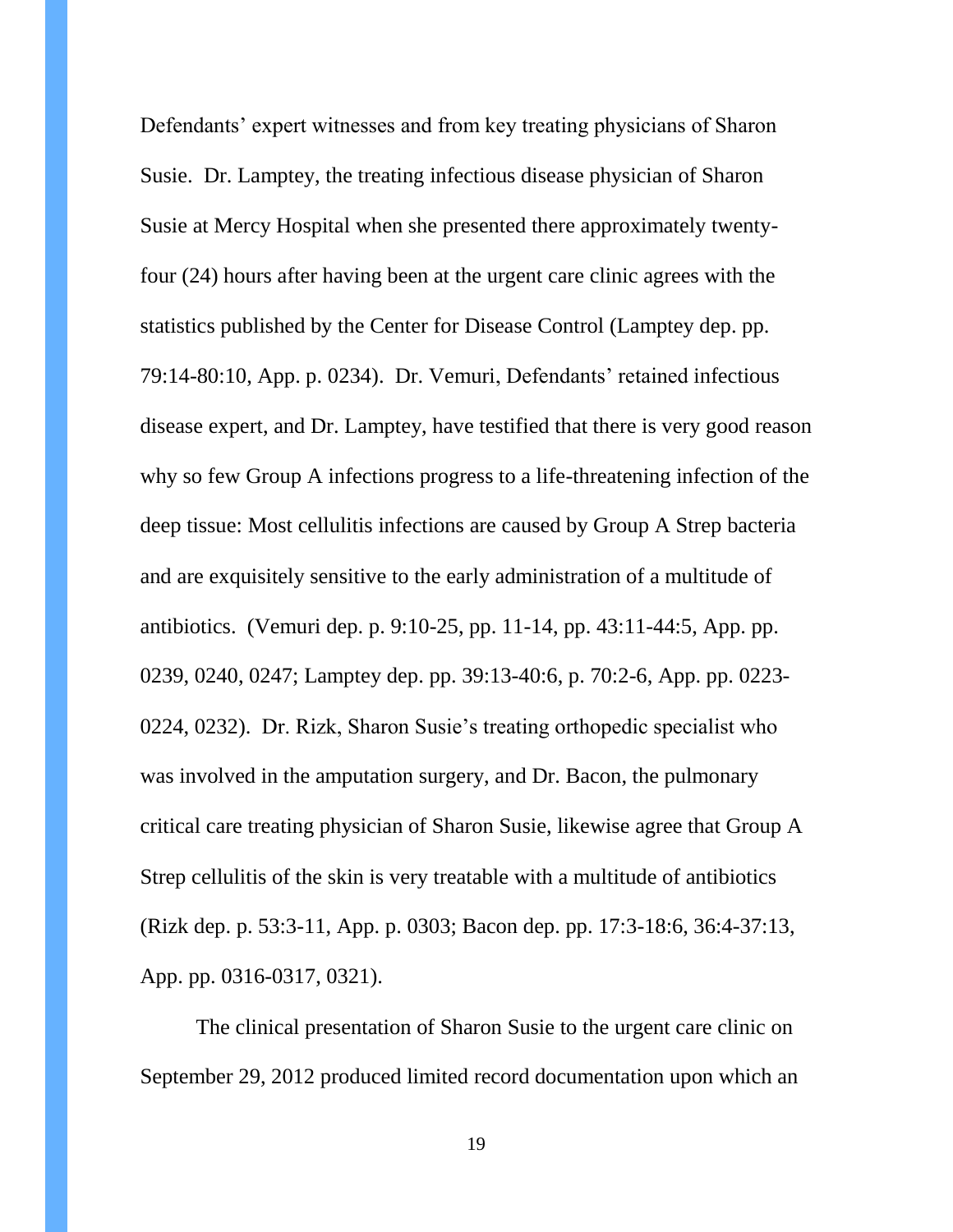expert could base causation opinions. Even though Sarah Harty acknowledged that an infection was on her differential diagnosis, there was no attempt to perform any studies which would have confirmed the diagnosis or provided a factual basis for the extent of tissue damage that had occurred from the infection by the time Sharon Susie presented to the urgent care clinic. As such, Plaintiffs' expert, Dr. Robert Schechter, was simply being honest when he testified that for him to opine as to the effectiveness of treatment with antibiotics had Sharon Susie received those antibiotics at the urgent care clinic on September 29, 2012 would be somewhat speculative. Any expert would be speculating on exactly the response of Sharon Susie to those antibiotics when in fact they were not given and the extent of any progression of that infection into the deeper tissue was not documented through any imaging studies or lab work. However, Dr. Schechter, in his sworn Rule 1.508 expert witness summary was prepared to approach the causation opinion from an objective perspective. Stated another way, he was prepared to emphasize the susceptibility of Group A Strep bacterial infections to a multitude of antibiotics; and he was prepared to testify, consistent with the CDC statistics, that the vast and overwhelming majority of Group A Strep bacterial infections, whether skin infections or throat infections, are quickly brought under control by the administration of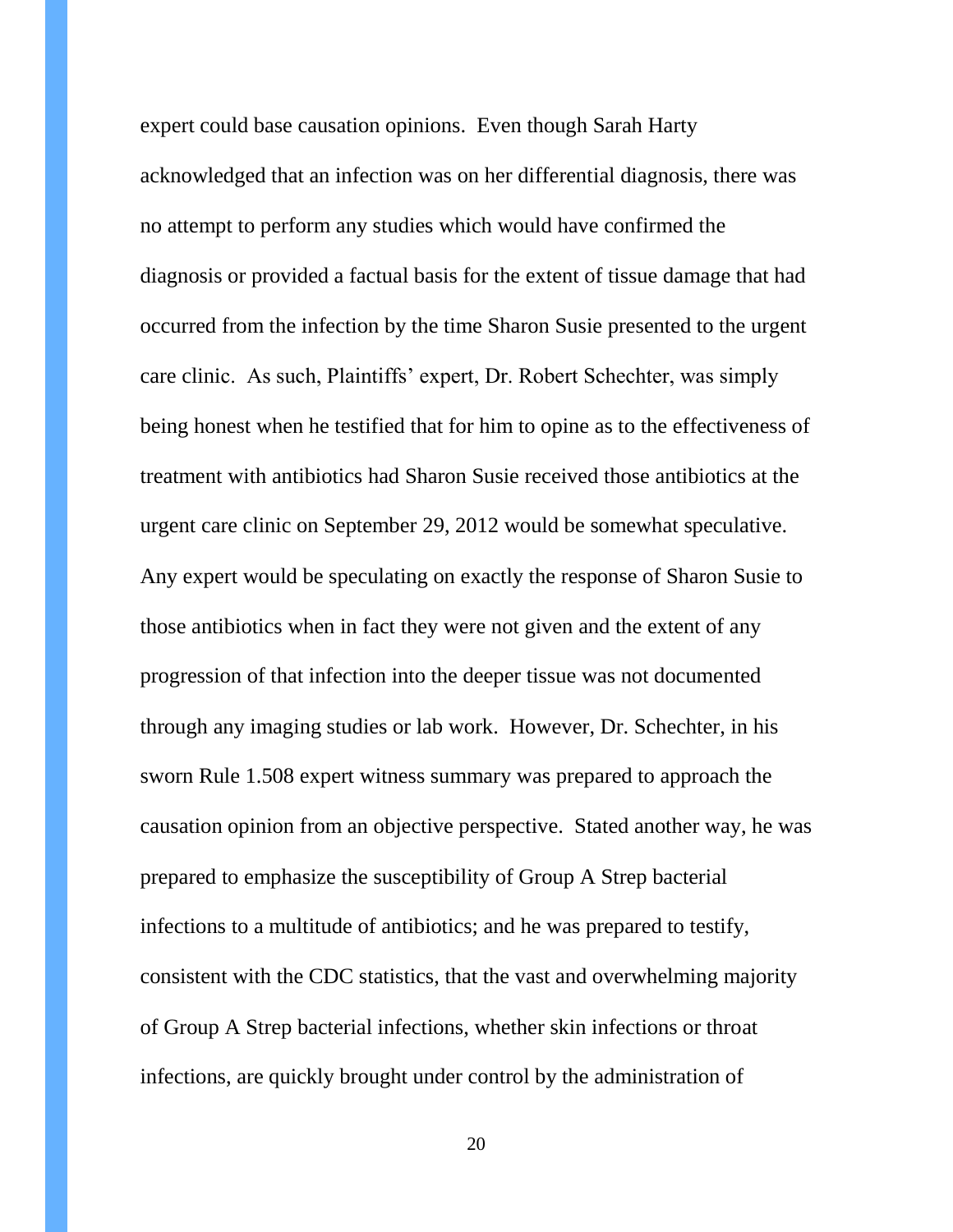antibiotics before those infections progress to deep tissue necrotizing fasciitis. **Those questions were never asked in his deposition.** Instead, the course of questions of Dr. Schechter in his deposition were in essence to ask him if he agreed with prior sworn testimony of Plaintiffs' earlier expert who is now deceased. Dr. Schechter was never asked the follow up question: "Well if you cannot predict the response of Sharon Susie herself to the administration of antibiotics on September 29, 2012, how is it that you can develop the causation opinion set forth in your Rule 1.508 expert witness summary?" Had he been asked, he would have elaborated. He was never given that chance either in deposition or trial. Notwithstanding the fact that the above question was never asked, a reading of Dr. Schechter's deposition and his Rule 1.508 summary lend significant support to Plaintiffs' causation case:

#### **1. Dr. Schechter's signed Rule 1.508 summary:**

The first source of Dr. Schechter's opinions is his signed Rule 1.508 summary. At pages five and six, Dr. Schechter adopted, through his signature, the following summary of his opinions on causation:

> Dr. Schechter will also opine to a reasonable degree of medical probability regarding the treatability of Sharon Susie's infection at the point of time she presented to the Urgent Care Clinic on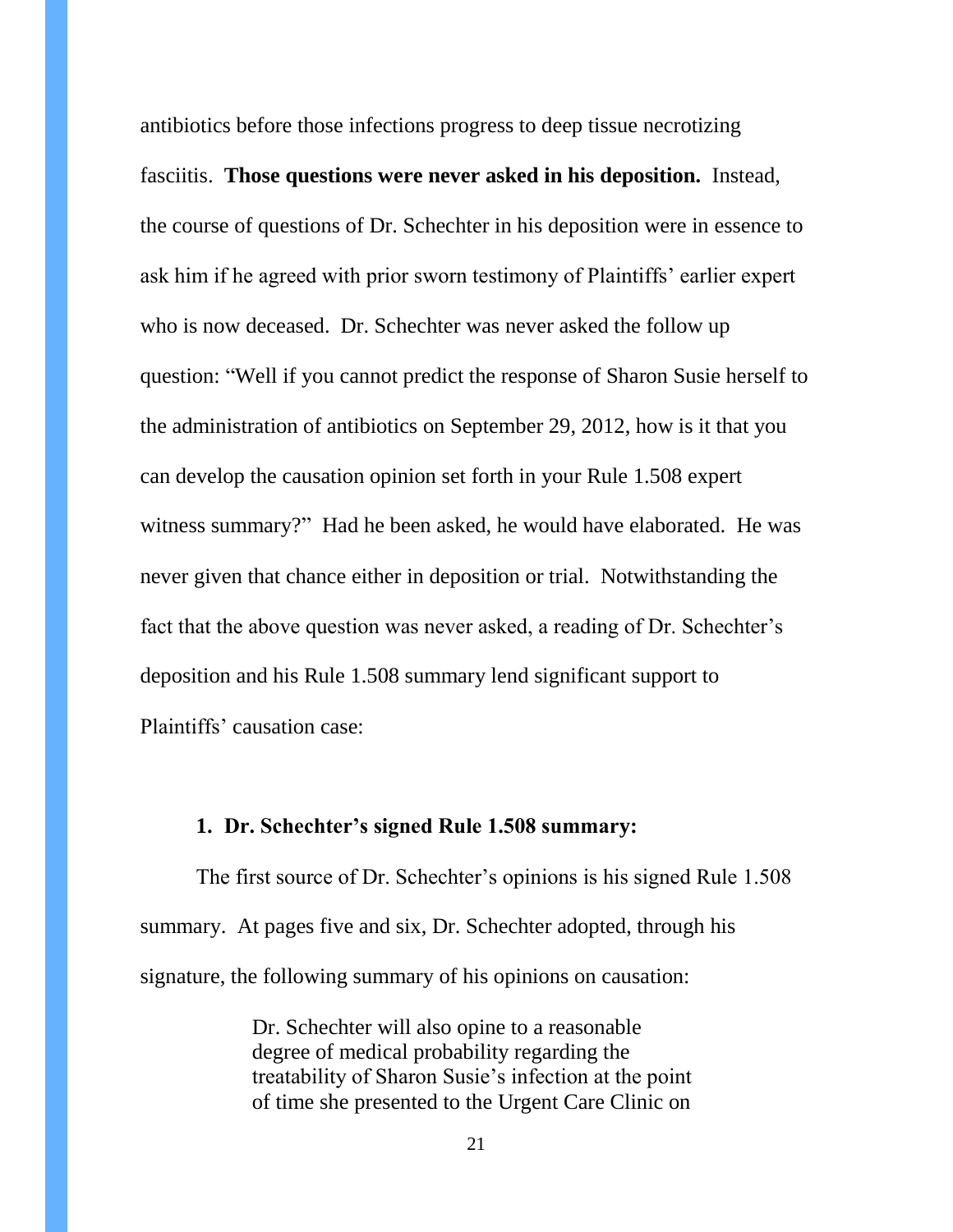September 29, 2012. **He is also expected to testify that had the infection been diagnosed on the day of her visit to the clinic, and treatment initiated immediately, the spread of the infection, more likely than not, could have been avoided, the infection would not have become systemic; and the amputation of Sharon's arm and toes would more likely than not have been avoided**.

(Schechter Rule 1.508 expert summary, App. pp. 0086-0087) (emphasis added). So, when viewing this record in a light most favorable to Sharon Susie, because of his written opinion which is part of this record for purposes of considering a motion for summary judgment, there is at worst a conflicting opinion on record with regard to causation; at best, there is an opinion on causation which was not fully developed in the deposition taken by the defendants. Causation is a jury issue and when Dr. Schechter's written opinion on causation is considered, taking that opinion and his deposition in a light most favorable to Sharon Susie, the motion for summary judgment should have been overruled and the causation issue should have gone to the jury.

#### **2. Dr. Schechter's deposition excerpts:**

In addition, Dr. Schechter further elaborated on the issue of causation in his deposition. Key portions of the deposition opinions on causation reads as follows: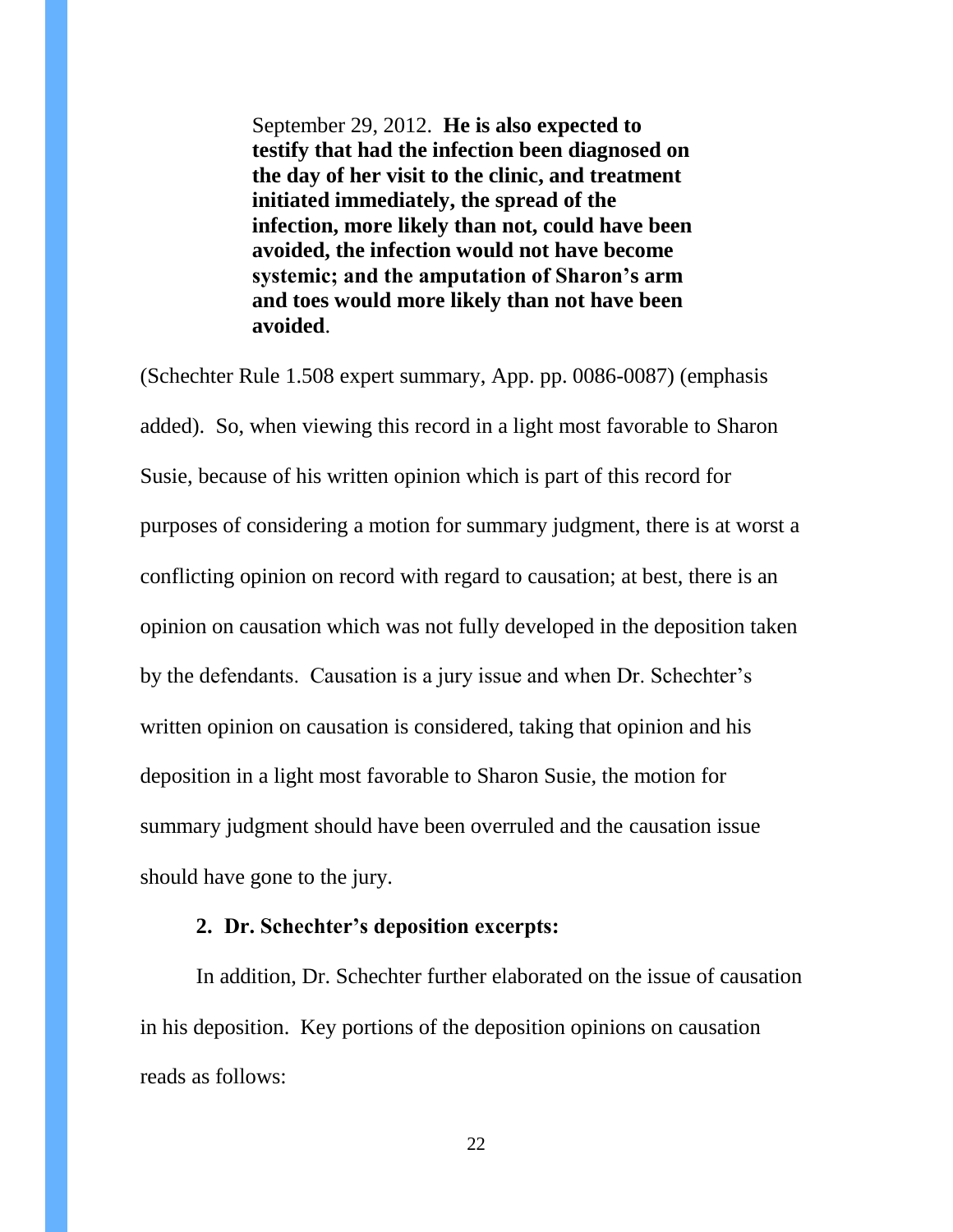i. **The lack of progression of Sharon Susie's infection when she was evaluated at the urgent care clinic on September 29:**

At page 119, Dr. Schechter clarified the distinction between Sharon Susie's condition at the urgent care clinic and her condition at the emergency room on September 30:

- Q. Dr. Schechter, I heard you say -- and I want to make sure I wrote this down correctly -- that when Sharon Susie was at the urgent care clinic, she was not septic. Did I understand that right?
- A. Yes, she -- because she did not have any of the vital signs that would at that point in time be consistent with such a syndrome.
- Q. Okay. And Mr. Hilmes talked to you about the SIRS criteria, S-I-R-S. She would not have met the SIRS criteria when she was at the urgent care clinic on September 29th, correct?
- A. No, she would not.
- Q. So I'm listening to your testimony and having reread Dr. Crew's deposition testimony and summary, I'm coming away with the impression that the development of this infectious process is in fact a progression. Is that your view of the progression of an infection?
- A. Oh, yes. It doesn't -- it doesn't go -- for -- as analogy, it doesn't go from 0 to 60 in one second. It takes time for it to be evolve
- Q. I want to read you a quote from him [Dr. Crew] on Page 95 beginning at Line 11 in response to this question: "Do you believe that had antibiotics been started, more likely than not, Sharon's arm may have been saved?"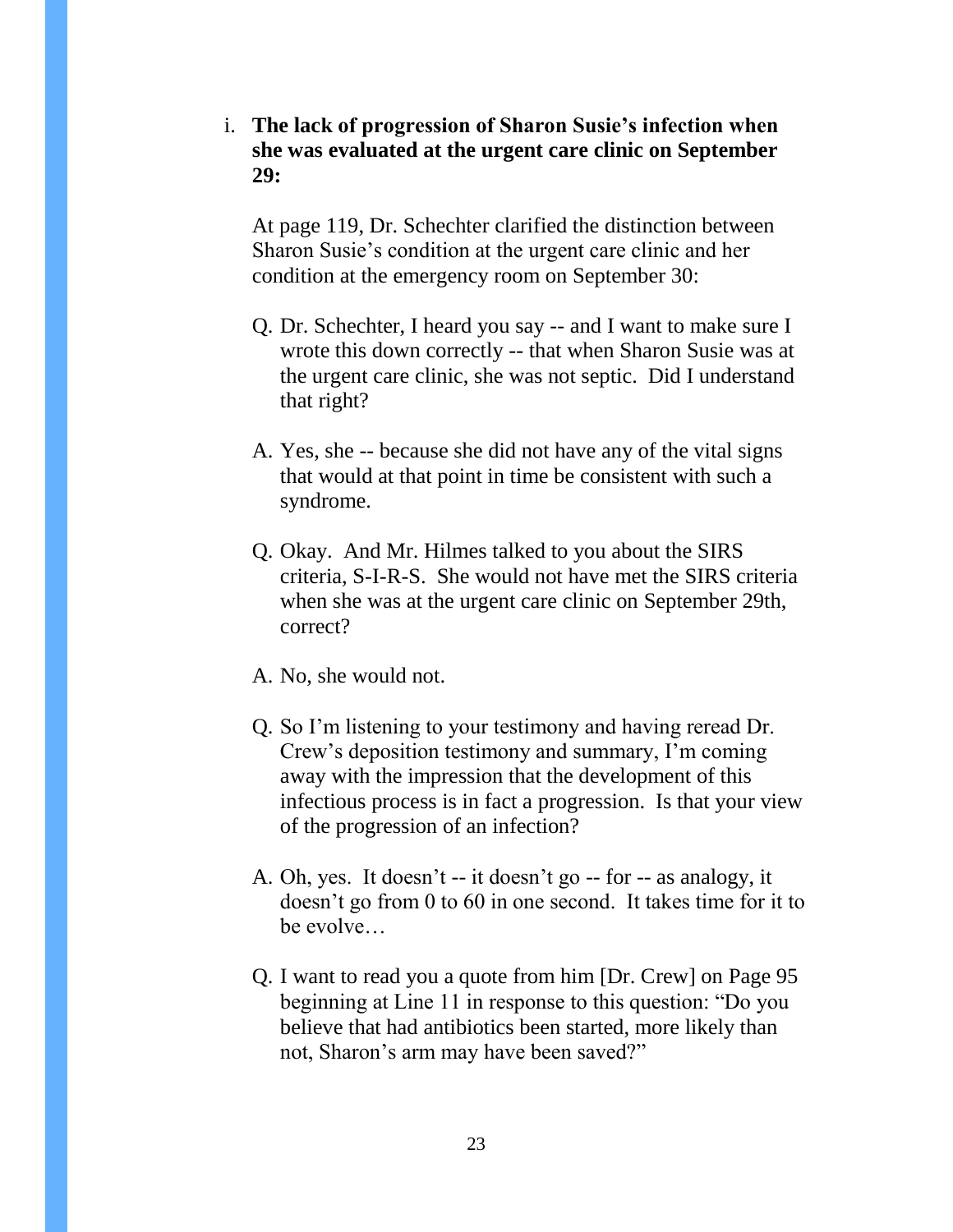And he says beginning at Line 11: "I think it is" -- "it may well be more likely because, if you can stem the firestorm and let the body mobilize its immune system, which includes both cellular and chemical, you could slow something down. If you could do that and give the body a chance to fight it, I think it is likely that you could have shut down at least the progression. And when they finally did the procedure, it could have saved the arms. I've had arms almost half bad, but I do it a little different way so that treating it, you didn't have that privilege."

Do you agree with that -- that the earlier you get the antibiotics on board and the more you allow the body to mobilize in someone's immune system in response to this developing infection that you may well, more likely than not, have saved her arm?

A. To -- I would say it's **a significant possibility ranging as high as probability that early intervention with antibiotics could have either at least reduced the progression of the infection or slowed its progression and potentially have averted as much tissue loss as she experienced.** 

(Schechter dep. pp. 119:18-121:22, App. p. 0442) (emphasis added); see also Schechter dep. pp. 101:23-102:10, App. 0424). (Sharon Susie did not have toxic shock at the urgent care clinic; she did not meet the SIRS criteria at the urgent care clinic; and she was not septic at the urgent care clinic).

### ii. **Group A strep bacteria does not always develop into necrotizing fasciitis:**

Dr. Schechter clarified the fact that Group A strep bacterial infection does not always develop into necrotizing fasciitis:

Q. Group A strep bacteria does not always develop into necrotizing fasciitis in your experience. True?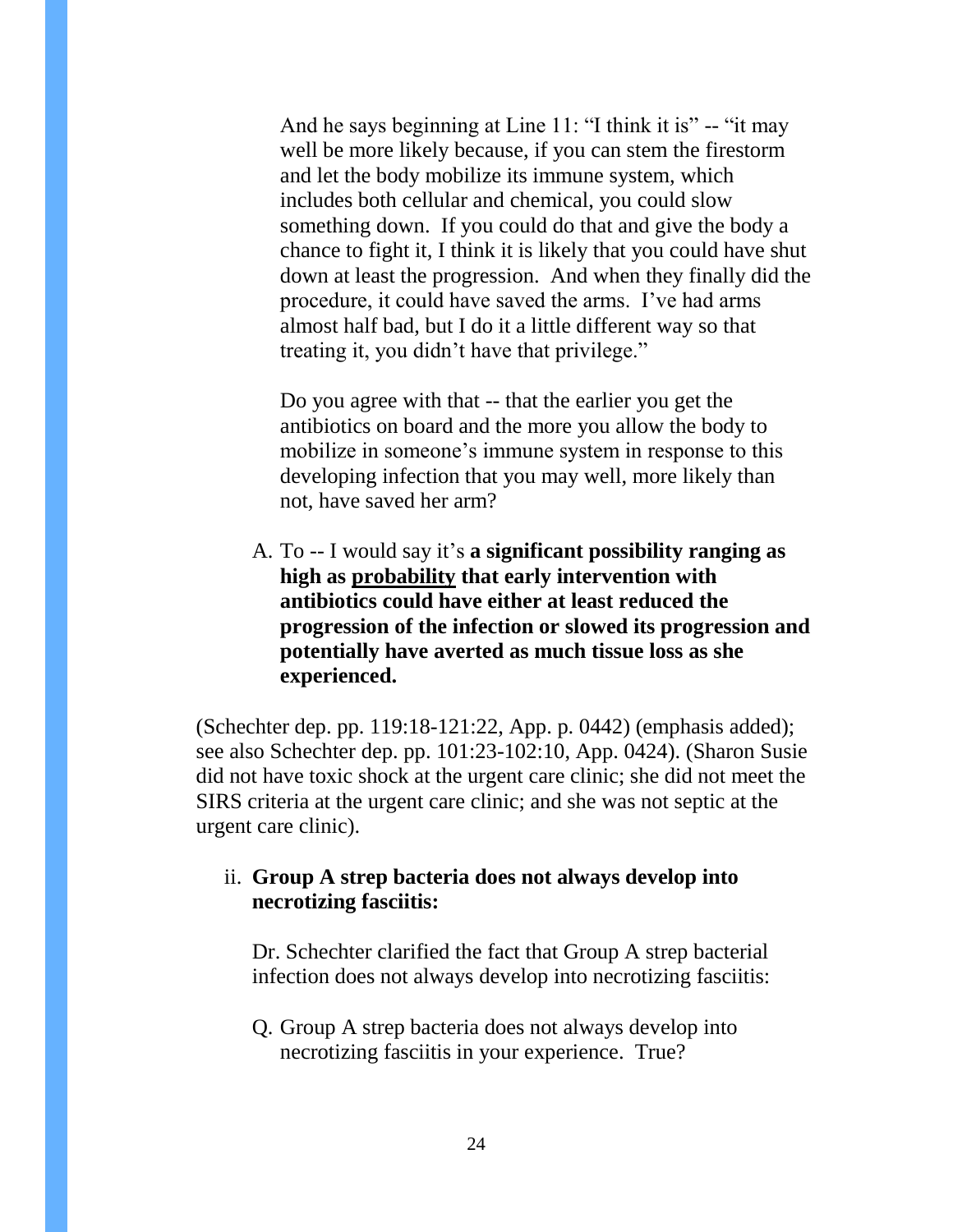A. That's correct. I mentioned earlier that in my wound practice we culture every new patient or new wound that presents, and often I see people who have completely nonaffected -- noninfected-appearing wounds even those that are progressing towards healing, which have Group A strep present and yet they're not having clinical disease.

(Schechter dep. pp. 121:24-122:7, App. pp. 0444-0445).

- iii. **Sharon Susie's pain at the urgent care clinic may have been from a skin infection known as cellulitis rather than from necrotizing fasciitis:**
	- Q. You can have pain from infection without having necrotizing fasciitis?
	- A. That's correct.
	- Q. Is that consistent -- is that true?
	- A. That's absolutely true.

(Schechter dep. p. 122:8-12, App. p. 0445).

### iv. **What does her condition at the ER on September 30 tell us about the extent of her infection at the urgent care clinic on September 29:**

- Q. Here's the question I have for you: You know what her condition was when she went into the emergency room the day after she was at the urgent care clinic. Based upon her condition at that point, do you think that her body would have already been in some degree of inflammatory response to a developing infection when she was at the urgent care clinic?
- A. One -- the two things that lead me to that conclusion are, number one that she did exhibit an elevated temperature, if not a frank fever; and number two, in her own testimony and the testimony of others, she was described as feeling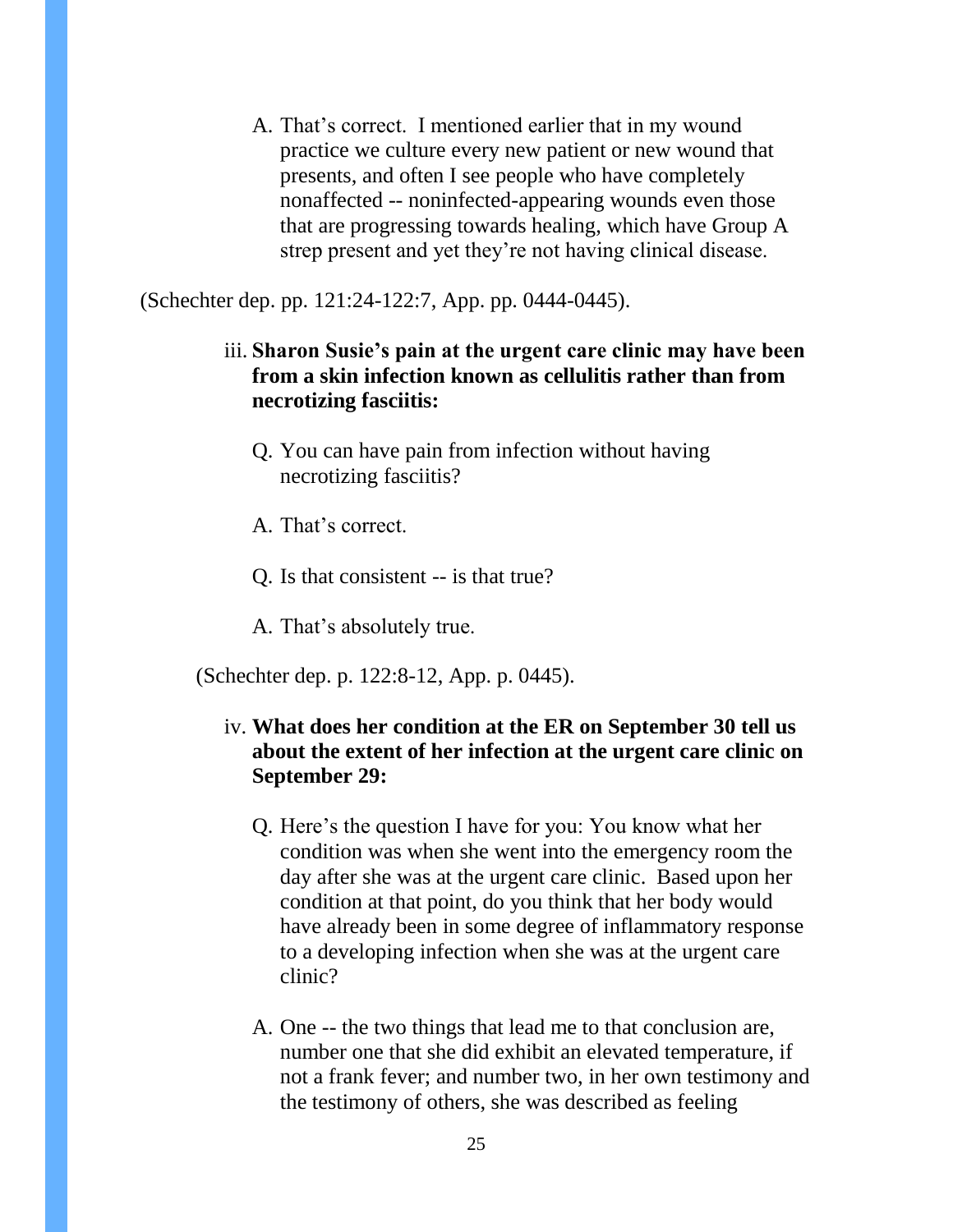clinically ill and feeling or systemically ill. And I think that -- that -- at least the symptoms of systemic illness and the questionable vital sign of elevated temperature were signs that she more than likely was experiencing some type of inflammatory response but was not frankly in systemic - she did not meet the criteria for systemic inflammatory response syndrome.

- Q. All right. In your opinion, is it possible that when she was at the urgent care clinic on September 29th, that she had a Group A strep infection that had not yet progressed to her deep tissue necrotizing fasciitis?
- A. Okay. It's possible.
- Q. Are Group A strep bacteria that have not progressed to deep tissue necrotizing fasciitis more amenable to antibiotic therapy? …Is a Group A strep infection more amenable to antibiotics treatment when it has not progressed to necrotizing fasciitis at the deep tissue level than Group A strep bacterial infection that has progressed to the point of deep tissue necrotizing fasciitis …
- A. Okay. If -- as I mentioned earlier in my testimony, there had not been destruction of the blood vessels, otherwise known as infarction of the blood vessels, and therefore the antibiotics were able to perfuse or come through in the blood supply, then yes, it is possible that you can forestall or kill the infection.

(Schechter dep. pp. 122:20-125:3, App. pp. 0445-0448).

### v. **The cause of the amputation of Sharon Susie's eight (8) toes:**

Q. And Dr. Crew, I think, opined she had atherosclerotic disease and attributed the loss of her toes in part to that problem. Did you know that?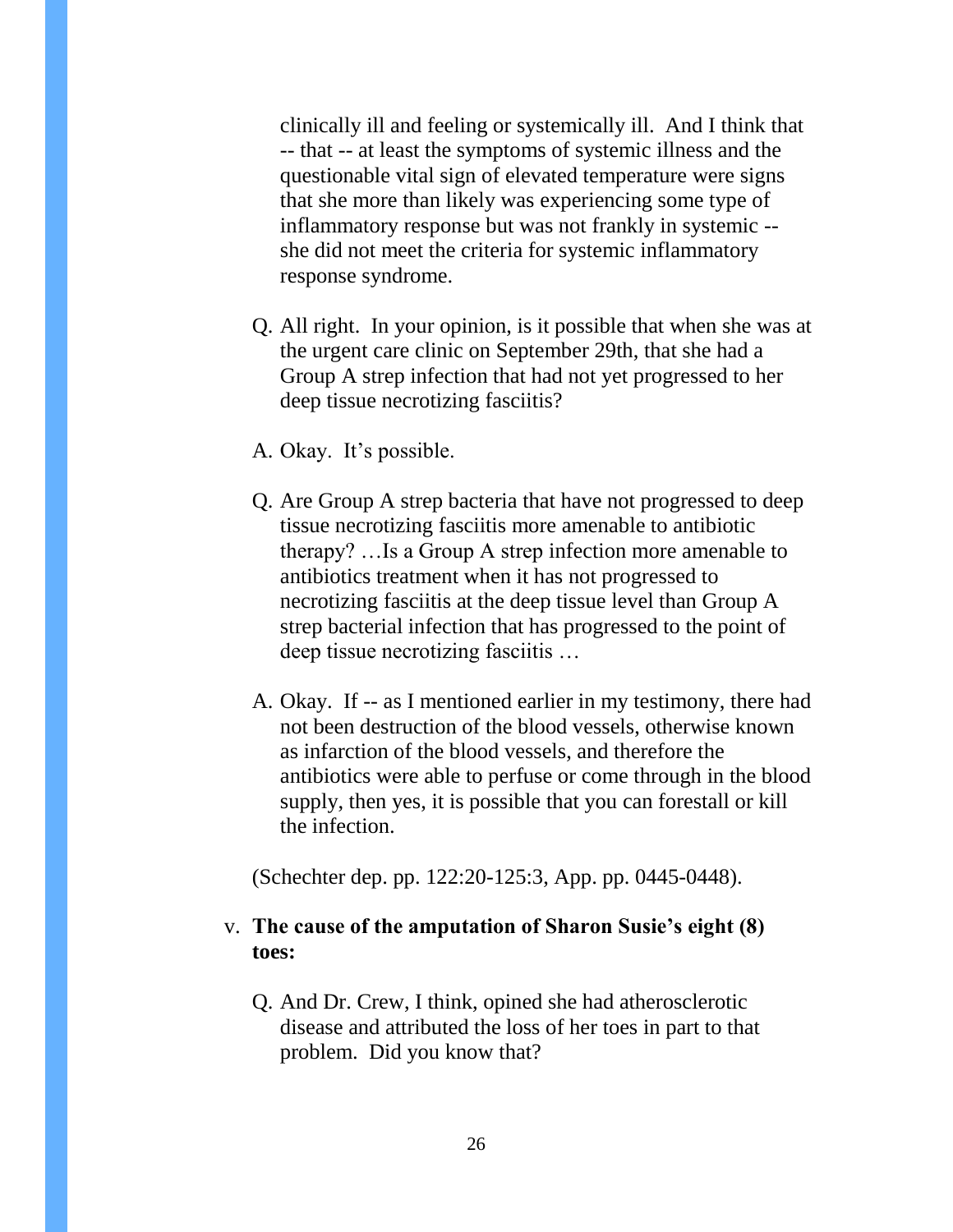- A. I understand that. I would have a hard time speculating on that.
- Q. That's fine.
- A. More than -- more often than not, people who lose their toes were septic-habit because of the vasopressor drugs utilized to maintain their kidney pulse, blood pressure, etc. Partly it might be from the toxins but it also could well be from the drugs that were used to save someone's life.

(Schechter dep. p. 126:13-24, App. p. 0449).

### vi. **The effectiveness of antibiotic treatment for suspected soft tissue infection:**

- Q. No, I'm talking about empiric administration of antibiotics because you think there might be an infection in a patient but you don't know for sure. So you don't know what antibiotics are to be given for sure in a setting of an urgent care like we had on the  $29<sup>th</sup>$ . Right?
- A. But the standard of care on empiric therapy for somebody who has a **suspected soft tissue infection**, if that diagnosis had been made and entertained, it is something that would act on gram positive organisms. That's the very first line.
- Q. Well, some are better than others; right?
- A. Yeah but you're you're looking at an organism that's actually **uniquely sensitive** to most drugs for gram positive organisms.

(Schechter dep. p. 128:2-16, App. p. 0451) (emphasis added).

vii. **The effectiveness of antibiotics when an infection has progressed to necrotizing fasciitis:**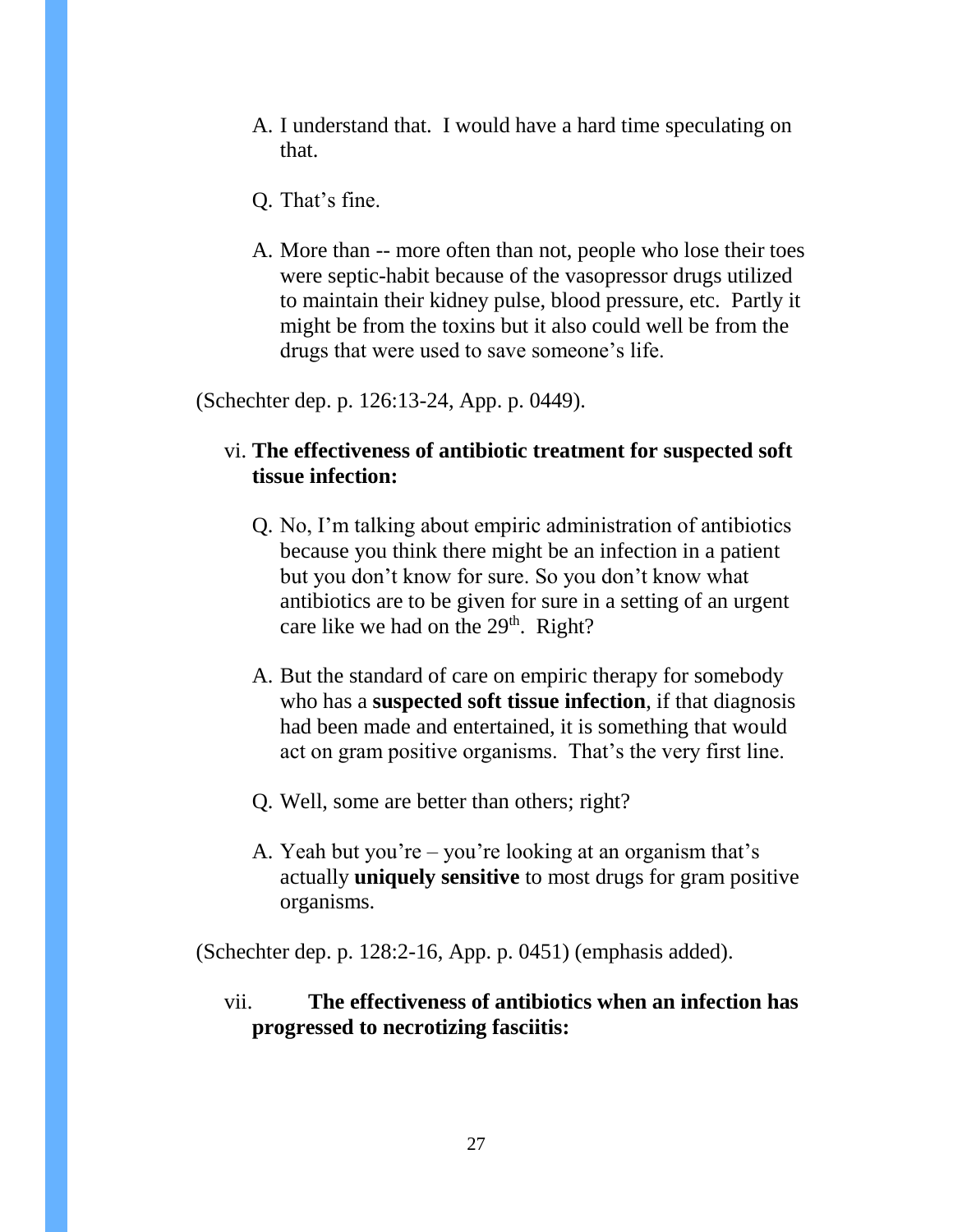- Q. Dr. Crew told us something like surgery is key because antibiotics cannot reach into this infected and damaged tissue. Fair?
- A. Fair. **I think it depends on the degree of damage that has been done**. It's at what point do they cease to be effective? After the coagulation of the local blood vessels occur, then there's no way a systemic antibiotic can get there.

**If there has not yet been a complete loss of the local small vessel blood supply – and that would be early on in the course of development of infection -- antibiotics may be of some use.**

And they also are still part of the treatment protocol because on the margins of the necrotic tissue is a penumbra of tissue that may still have profusion but still have bacteria present, and therefore, antibiotics are still utilized. It's not  $-$  it's not as though you don't use antibiotics. You have to use antibiotics along with surgery.

(Schechter dep. pp. 90:15-91:8, App. pp. 0413-0414) (emphasis added).

### viii. **The importance of early administration of antibiotics with regard to a soft tissue infection:**

Q. Isn't the bottom line, you don't know what would have happened to Sharon Susie had she had CBC testing, had she returned to the clinic in twenty hours or less than twentyfour hours, had a comprehensive physical exam been documented?

You don't know that the outcome would not have been exactly the same. True?

- A. I don't know, but the faster you get to care when you're sick the better off you are.
- Q. Not necessarily true. Is it?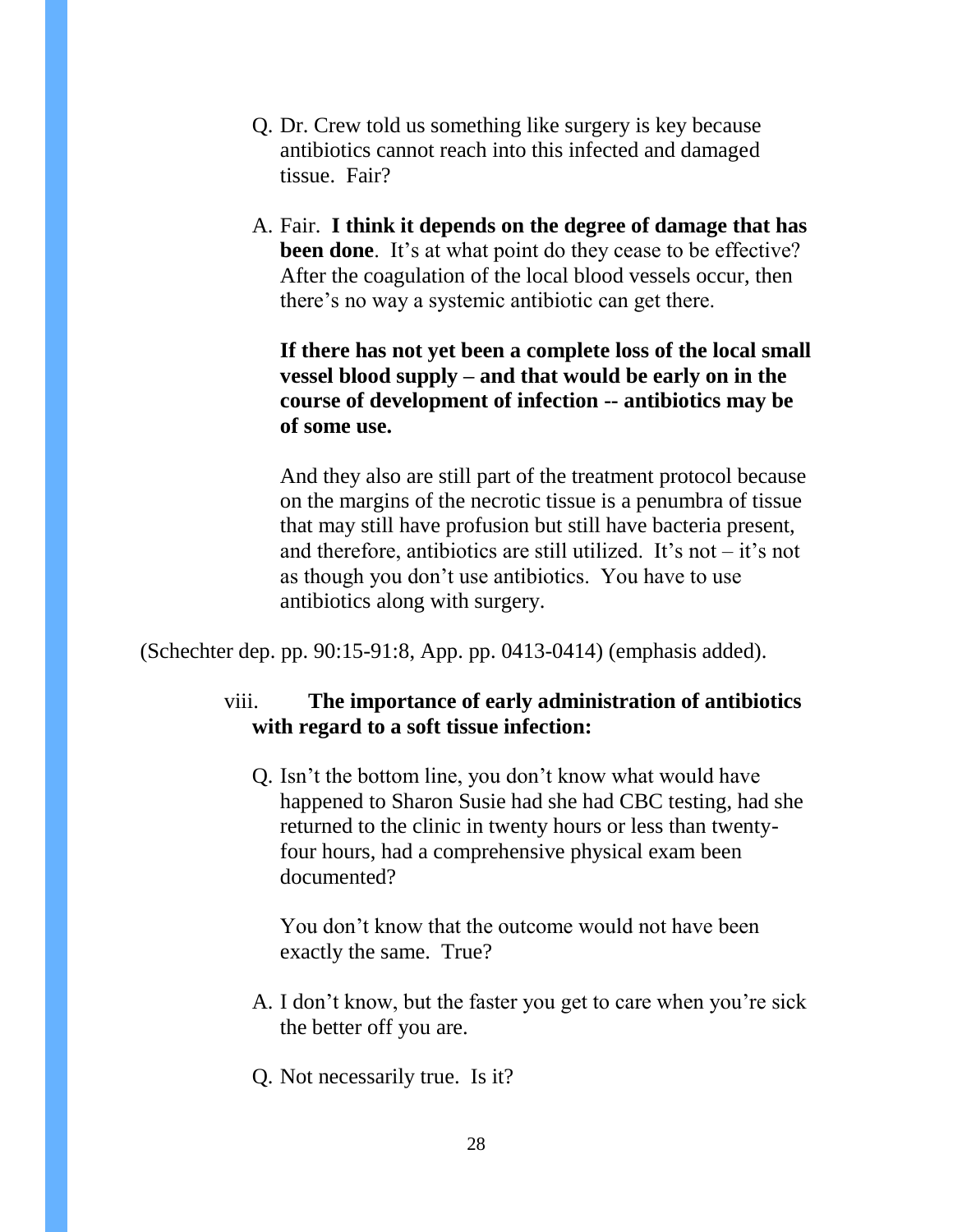- A. Almost always.
- Q. Well, she had a firestorm brewing when she walked into the urgent care clinic, as Dr. Crew said, Dr. Crew telling us that she has the beginnings of necrotizing soft tissue disease then and there, do you think -- do you really think Sarah Harty can stop that?
- A. I think Sarah Harty could have gotten through instructing this patient who was clearly ill throughout the night -- if she had been instructed that she should have all these untoward symptoms of any kind -- and it's -- it's generic. It's not specific to necrotizing fasciitis. It's generic to physical deterioration and infection regardless.

If she were given the appropriate instructions and her husband had the instructions, she -- which would state in this situation "Go to the ER," she would have gotten to the ER sooner. And it's speculative but clearly time is of the essence when you're getting progressively more ill.

There's a reason why we have a standard and emergency medicine for starting intravenous antibiotics within sixty minutes, for example, in someone who has pneumonia. **The sooner you initiate supportive care and the appropriate care, the lesser the potential for deterioration, especially in a situation such as infection.**

(Schechter dep. pp. 100:13-101:22, App. pp. 0423-0424) (emphasis added).

### ix. **The effectiveness of the antibiotics is in large part dependent on how much tissue damage had occurred at the time of initiation:**

Q. You agree that if I give you antibiotics this minute, particularly in a Group A strep necrotizing soft tissue scenario, it's going to take a while for the antibiotics to do the desired job?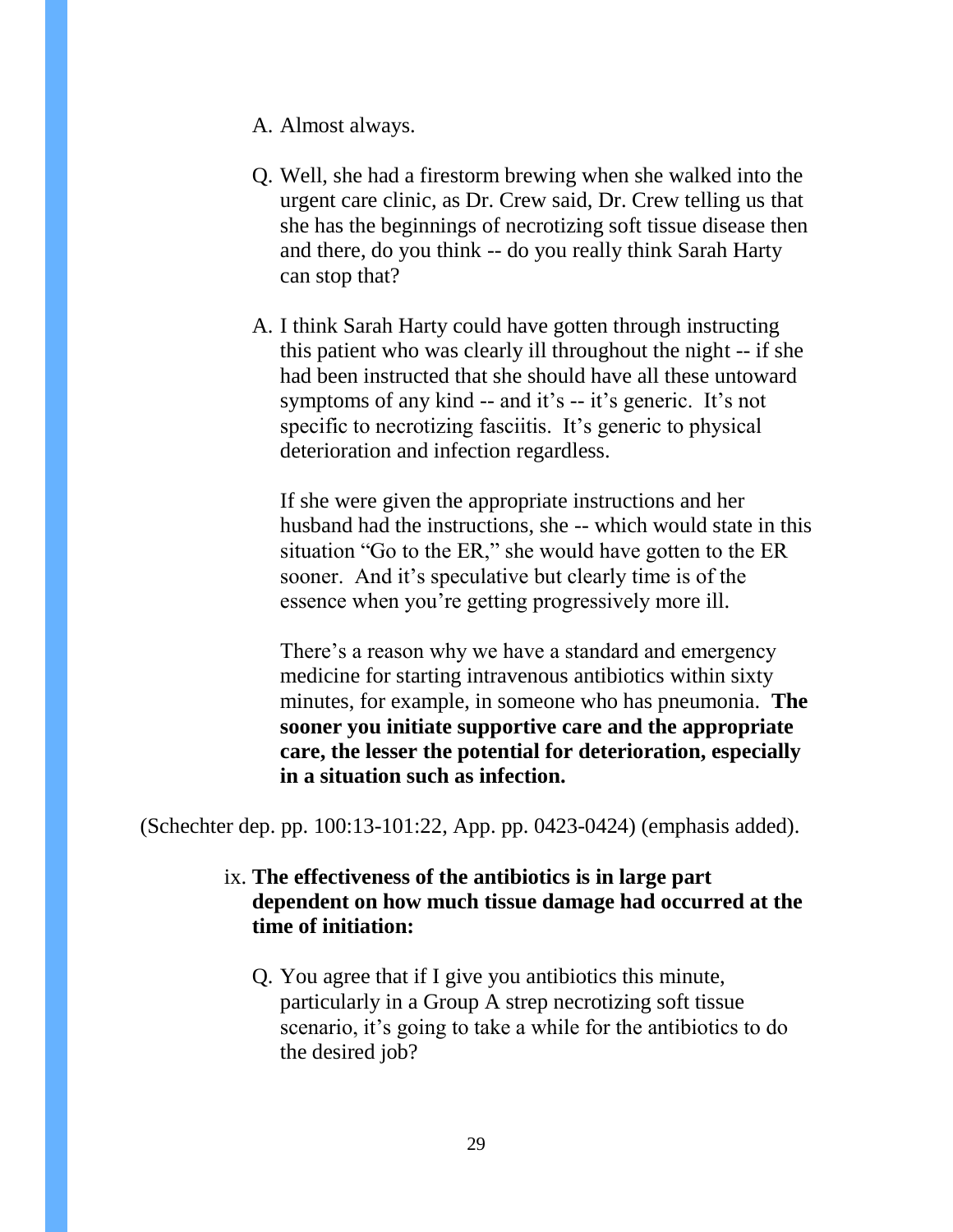### A. And again, this is speculative because while is not only a matter of opinion but **it's also a matter of how much tissue damage had occurred.**

(Schechter dep. p. 104:4-10, App. p. 0427) (emphasis added).

#### x. **The source of the infection according to Dr. Schechter:**

- Q. Are you rendering an opinion in this case of where the bacteria came from?
- A. Bacteria came from some type of break in the skin. That's my opinion…It's usually associated with either minor tissue trauma or even more major tissue trauma. And it's positive that it comes in through a break in the skin, whether it be a large break in the skin or something that can't even be seen by the human eye. But it doesn't take much to breach the integument and allow the penetration of bacteria…if you're unlucky enough to have a bad bacteria. And also more than likely, there's some underlying physiologic reason that some people get it and some people don't with the same bacteria.

(Schechter dep. pp. 107:3-108:1, App. pp. 0430-0431).

However, Dr. Schechter was not standing alone on the causation issue. In fact, the record before the trial court on the causation issue even without Dr. Schechter's deposition testimony, in and of itself generated a submissible jury issue on causation. That record included the following critical points on the causation issue from both defendants' retained infectious disease expert and from treating physicians of Sharon Susie:

#### **B. Dr. Daniel Lamptey, treating infectious disease specialist:**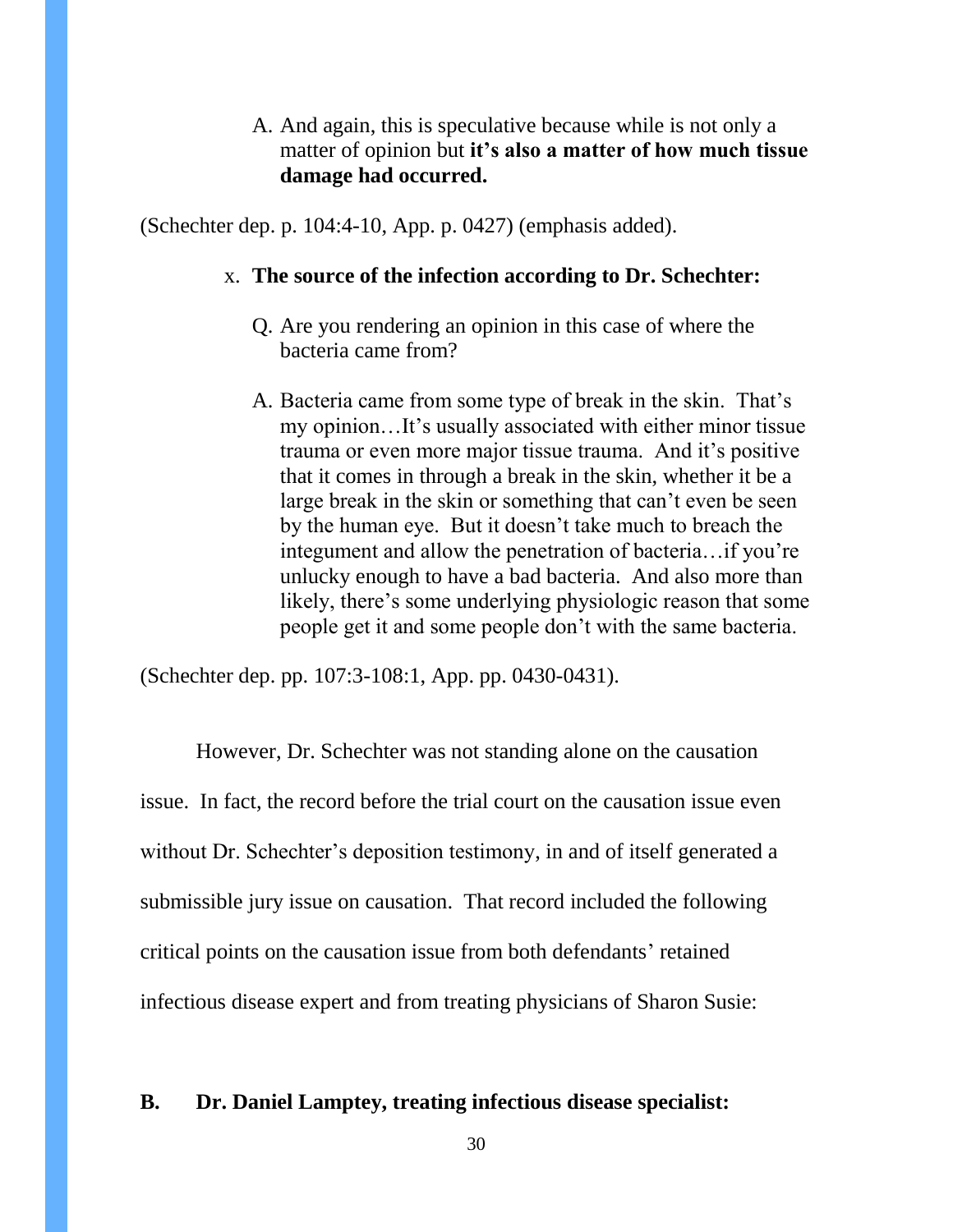Dr. Lamptey, the treating infectious disease specialist likewise shed important light on the progression of the infection from the time Sharon Susie was in the urgent care clinic on September 29, 2012 until such time as she presented to the emergency room at Mercy Hospital the next day, September 30, 2012. Defendant PA Sarah Harty had a very limited description of the appearance of Sharon Susie's right forearm at the time of the presentation at the urgent care clinic. (Exhibit 1, App. pp. 0456-0458). She described the arm as "showing ecchymosis/edema over the posterior aspect of the elbow and proximal forearm that was tender to palpation." (Exhibit 1, App. p. 0457). However, Dr. Lamptey indicates that when she presented at Mercy Hospital the next day, Sharon Susie's right arm "was swollen moderately, mildly to moderately, and the swelling involved whole in the upper right extremity – from the shoulder all the way to the wrist." (Lamptey dep. p. 25:17-20, App. p. 0221). In addition, there were fluid filled blisters draining serous fluid and her skin was actually peeling off mostly on the medial portion of the right forearm (Lamptey dep. pp. 26:17- 27:1, App. p. 0221). In addition, Sharon Susie had developed redness on the whole vaginal area and that area also seemed to be peeling off a little bit, an indication of an infection that had now become systemic or bloodborne (Lamptey dep. p. 27:3-11, App. p. 0221). Sarah Harty did no lab work on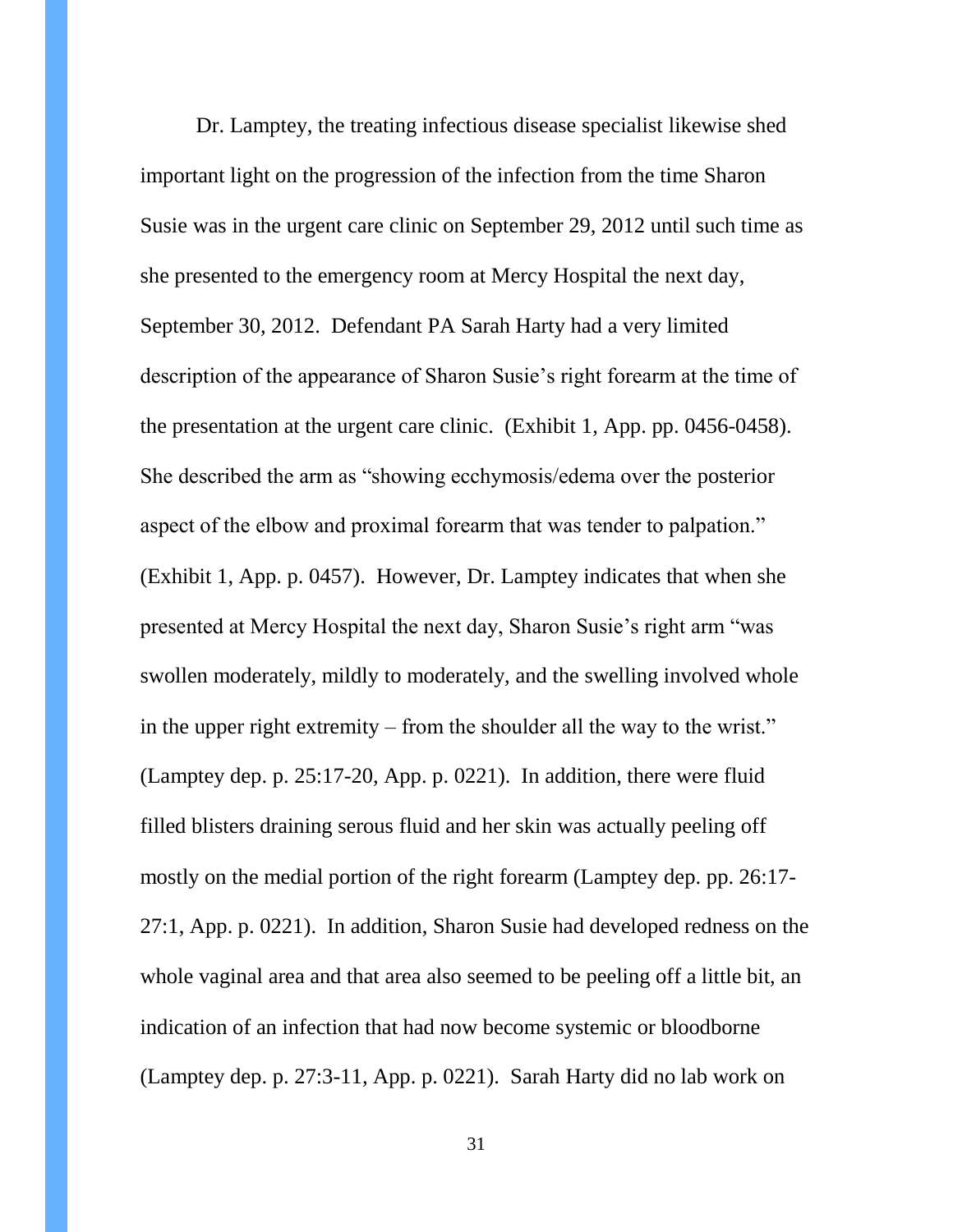Sharon Susie at the urgent care clinic but by the time she got to the emergency room on September 30, Sharon Susie's lab work demonstrated that there were two (2) enzymes which were extremely elevated denoting destruction of muscle tissue – creatinine kinase and myoglobin (Lamptey dep. p. 28:10-20, App. p. 0221). According to both Drs. Lamptey and Bacon, it was pretty clear that the source of the bloodborne-systemic infection which existed when Sharon Susie presented to the emergency room at Mercy Hospital on September 30 was her right upper extremity (Lamptey dep. p. 31:8-16, App. p. 0222; Bacon dep. p. 29:13-16, App. p. 0319).

Sarah Harty observed enough to place an infection on her differential diagnosis on September 29, 2012 (Harty dep. p. 34:10-15, App. p. 0209). However, when Dr. Lamptey, the infectious disease treating physician saw her on October 1, 2012, he was immediately concerned about the possibility of necrotizing fasciitis – an infection of the deep tissue in her arm (Lamptey dep. pp. 31:23-32:1, App. p. 0222). When Dr. Lamptey saw her on October 1, her kidneys had shut down due to rhabdomyolysis – that is the breakdown of muscle tissue which then clogs the kidneys and causes them to shut down (Lamptey dep. pp. 32:2-33:13, App. pp. 0222-0223). Sarah Harty never diagnosed any such condition in the urgent care clinic back on September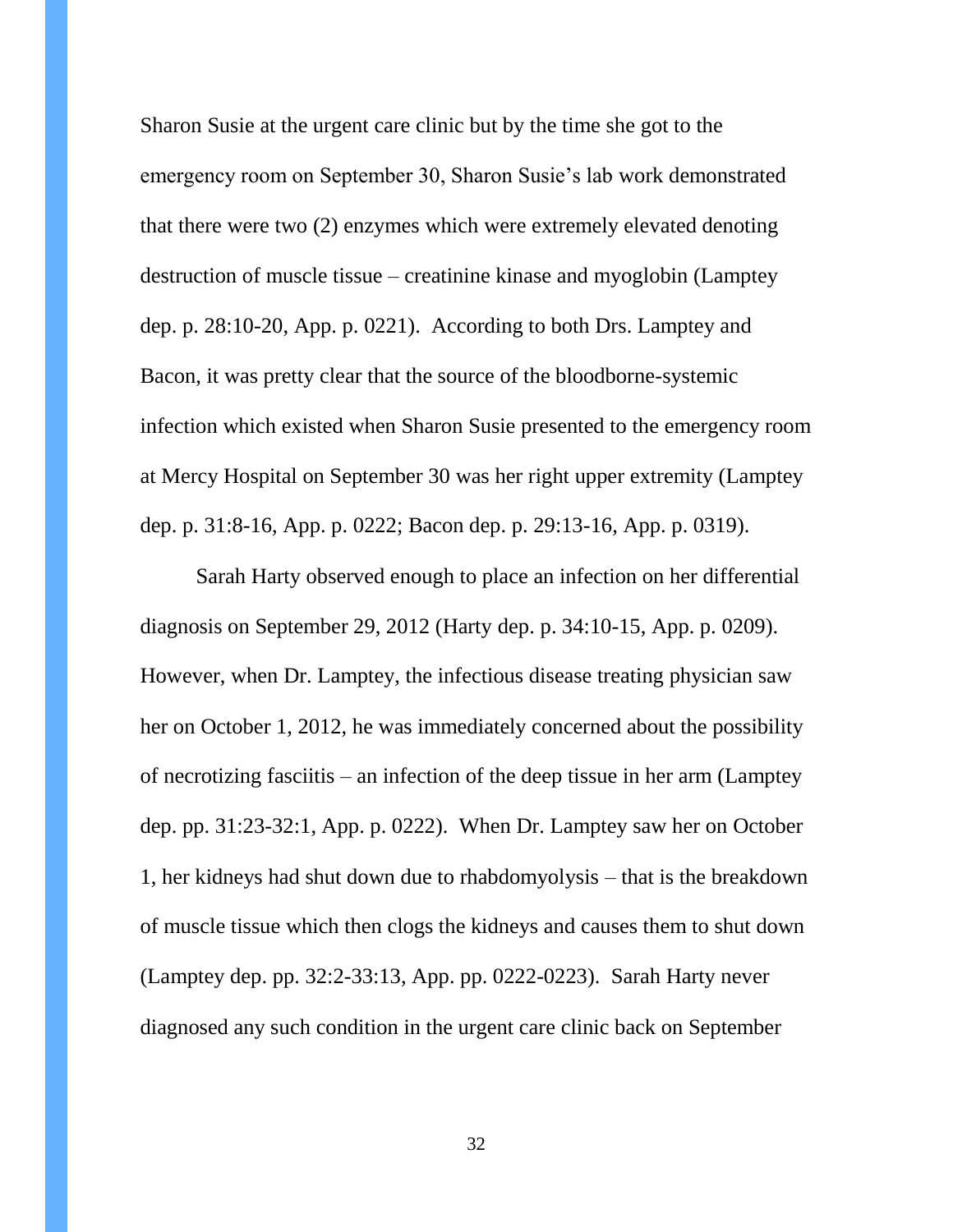29, 2012, another strong indication of the significant progression of this infectious disease process after Sharon Susie left the urgent care clinic.

Dr. Lamptey described the difference between cellulitis, which he defined as an infection of the skin and subcutaneous tissue under the skin, and necrotizing fasciitis. When Dr. Lamptey saw Sharon Susie on October 1, what he saw was necrotizing fasciitis, not cellulitis (Lamptey dep. pp. 35:20-36:10, App. p. 0223). Again, Sarah Harty observed a condition consistent with an infection of the surface tissue of Sharon Susie on September 29, a fact that prompted her to include infection on her differential diagnosis; however, she never made mention of necrotizing fasciitis and/or a concern about progression of infection to the deep tissue of Sharon Susie's right arm. Cellulitis can develop into necrotizing fasciitis (Lamptey dep. p. 36:19-21, App. p. 0223). Necrotizing fasciitis can start as a surface infection of the skin and move downward (Lamptey dep. p. 37:1-3, App. p. 0224). Dr. Lamptey acknowledged that Group A Strep is an organism that is highly susceptible to penicillin and when he uses the words "highly susceptible" he means that the group of antibiotics are very effective at killing Group A Strep bacteria (Lamptey dep. pp. 39:13-40:6, App. p. 0224). When you couple that testimony with the fact that Sarah Harty saw fit to not even prescribe antibiotics in the aftermath of the September 29,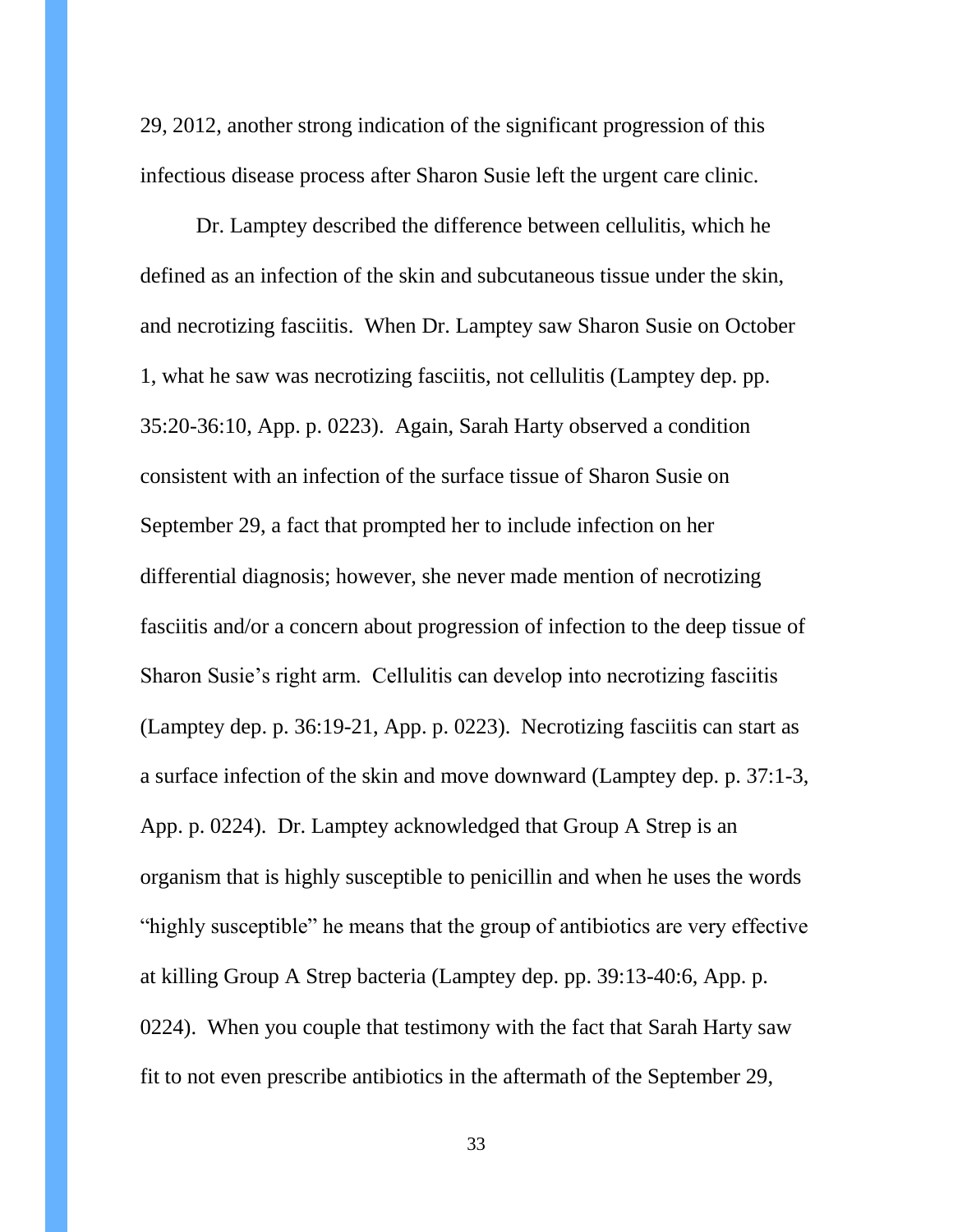2012 urgent care visit, significant support is generated to Plaintiffs' causation argument that the early administration of antibiotics would have had a significant effect in slowing or stopping the progression of this infection into Sharon Susie's deep tissue of her right arm. Dr. Lamptey testified that if you prescribe those types of penicillin early to Group A Strep cellulitis, he routinely has excellent outcomes (Lamptey dep. p. 40:3-6, App. p. 0224).

It is Dr. Lamptey's opinion that the source of the bloodstream infection was "felt to be from severe skin and soft tissue involving the right upper extremity" (Lamptey dep. pp. 41:21-42:5, App. p. 0225). In describing the progression of Sharon Susie's skin and soft tissue infection, Dr. Lamptey shared that the inflammatory response to the bacteria had progressed by the point he saw her through the subcutaneous layer of tissue, the fatty layer of tissue, the fascia, and into the muscle itself (Lamptey dep. pp. 43:25-44:14, App. p. 0225). Of course, Sarah Harty never documented any concerns about progression of infection into the deep tissue layers of Sharon Susie's right arm when she saw her on September 29. Dr. Lamptey also emphasized that intravenous antibiotics can more quickly impact a bacterial infection because it delivers the antibiotic into the bloodstream itself rather than into the stomach as when a person takes an antibiotic pill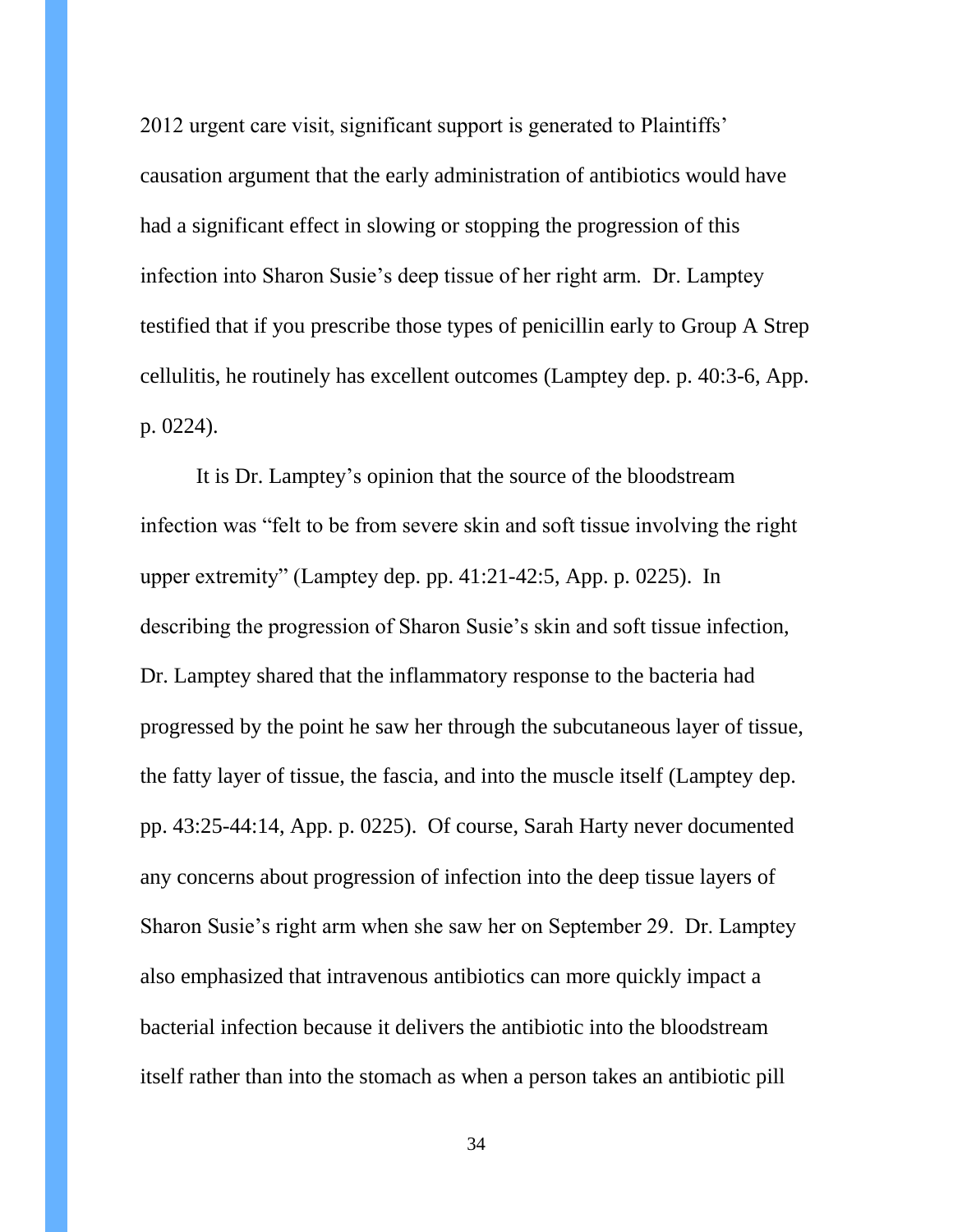orally (Lamptey dep. pp. 48:18-49:8, App. pp. 0226-0227). Obviously,

Sarah Harty has to testify that she ruled out an infection on September 29 because had that infection progressed to the deep tissue layers of Sharon Susie's right arm as of that date, it would have been egregious care to let her walk out of that urgent care clinic without any antibiotics. By the time she presented to the emergency room, according to Dr. Lamptey, she was at risk of dying from the sepsis (Lamptey dep. p. 49:15-17, App. p. 0227). According to the words of Dr. Lamptey:

> "So ordinarily cellulitis can make patients ill, but it doesn't typically make them this ill. When I saw her, she looked ill, ill and toxic is what I put in my physical examination. Her blood pressure was low. In fact, her systolic blood pressure was running between eighty (80) and ninety (90) systolic. The normal is one twenty (120). In my physical examination, I saw she had these – the swelling, the redness, the pain, the blistering lesions that I described, the purpuric lesions. It all fits the story of necrotizing fasciitis and that's why I made that diagnosis."

(Lamptey dep. p. 64:6-16, App. p. 0230). Dr. Lamptey emphasized that

cellulitis in and of itself is not necrotizing fasciitis – according to Dr.

Lamptey:

"Cellulitis is basically inflammation and infection of the skin and subcutaneous tissue. Necrotizing fasciitis is a foramen destruction of the skin, subcutaneous tissue, fascia, fat and sometimes the muscle. So there's a clear – so I mean sometimes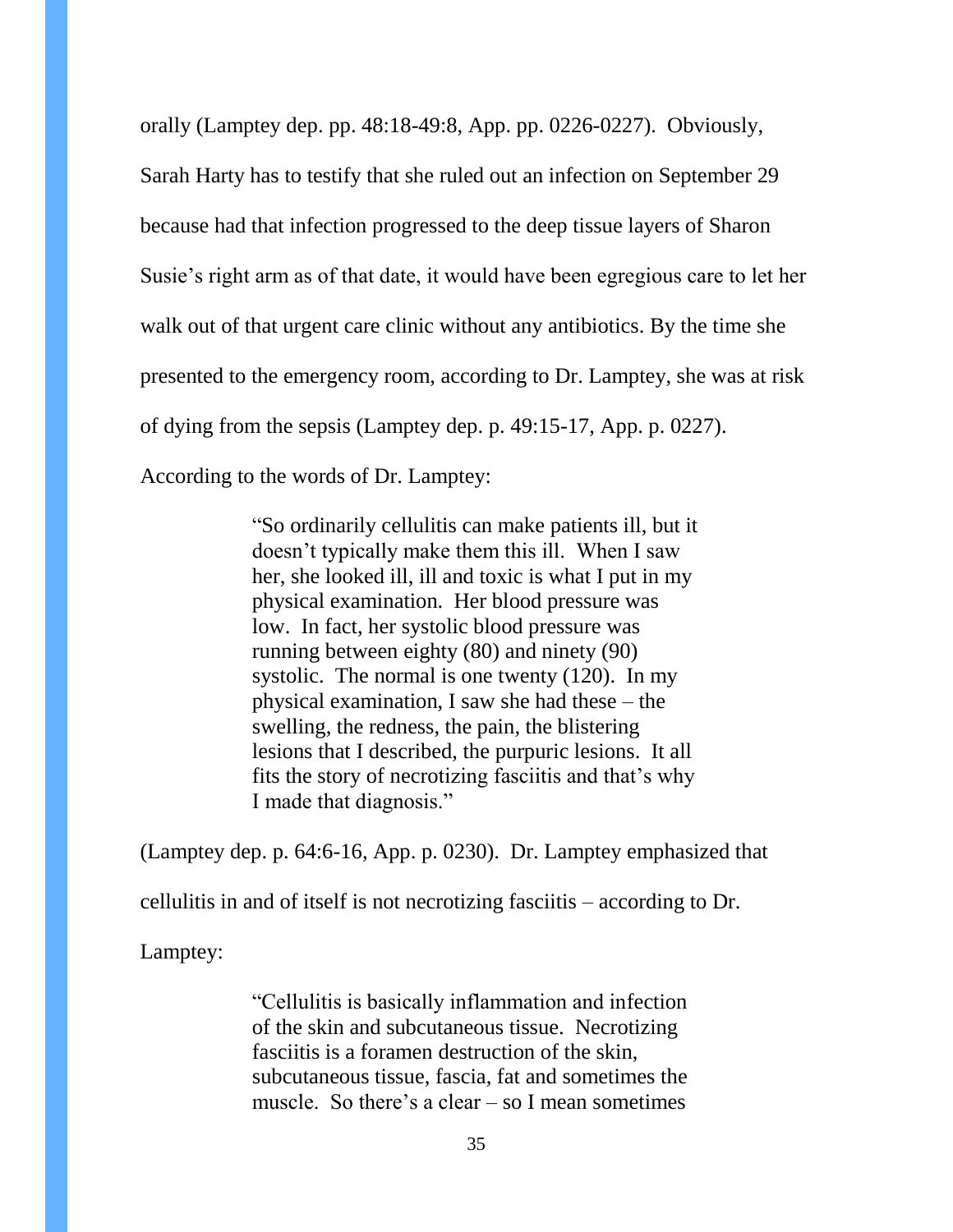it's difficult to try to explain it. Necrotizing fasciitis is a much severe form of cellulitis during which there's a destruction of tissue."

(Lamptey dep. pp. 64:22-65:5, App. pp. 0230-0231). According to Dr.

Lamptey, you can have a cellulitis that's been rampant and left untreated,

for, say weeks; and that individual may not have necrotizing fasciitis. Dr.

Lamptey went on to emphasize that there is not a natural progression from

cellulitis to necrotizing fasciitis. In Dr. Lamptey's words:

"Well [necrotizing fasciitis] starts out like cellulitis, you know, the skin becomes swollen. It becomes red. It becomes warm. And then the fascia, and then the subcutaneous tissue and then the muscles get involved and so the skin goes through various progression. I mean it goes from red, it becomes darker red, it becomes – it then becomes black. Some people form – some patients form blisters, which are filled with serous fluid, and later the fluid becomes hemorrhagic. So there's kind of a natural progression of the way the infection behaves. It starts ordinarily like cellulitis and then gets worse and worse and worse and worse."

(Lamptey dep. pp. 67:17-68:4, App. pp. 0231).

Dr. Lamptey emphasized that you can have a cellulitis from Group A

Strep bacteria and oftentimes those conditions are very treatable with

multiple different antibiotics which keep it from progressing to something

more serious (Lamptey dep. pp. 69:21-70:6, App. p. 0232). According to

Dr. Lamptey, **if you begin antibiotics for what appears to be a cellulitis,**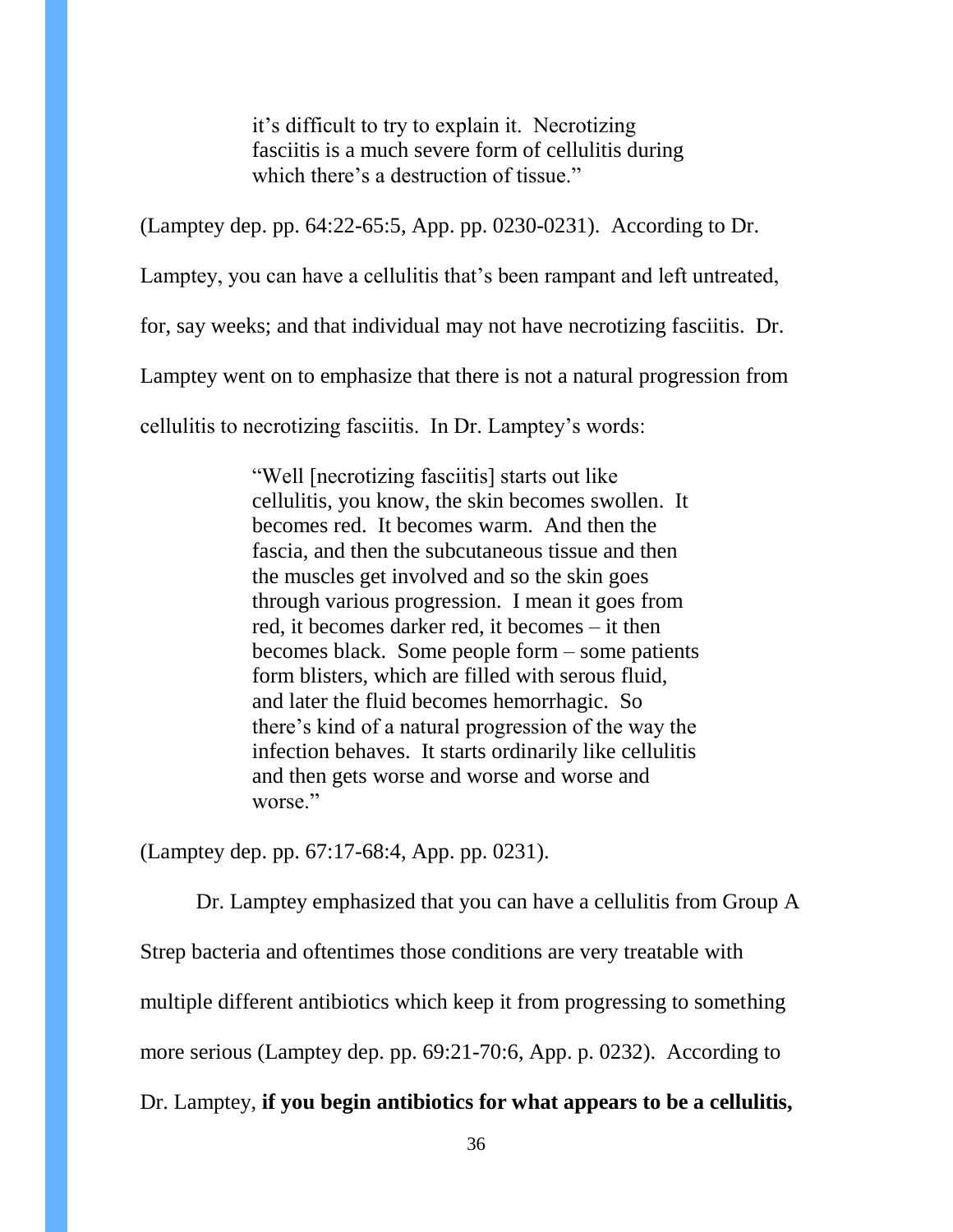**you would expect a complete recovery for that patient** (Lamptey dep. p. 70:7-12, App. p. 0232). "The sooner you can see a patient with an infectious condition and start the antibiotics, the better the likelihood you can have some impact on the progression of this disease into something more serious" (Lamptey dep. pp. 70:24-71:5, App. p. 0232). Because the punch biopsy done in the hospital of the tissue of Sharon Susie's right forearm indicated that the deep tissue layers, there is not yet any inflammatory response, Dr. Lamptey agreed that that would suggest that the migration of the bacteria to the deeper tissues, at that point in time, was still in the early stage of progression of necrotizing fasciitis (Lamptey dep. pp. 73:25-74:6, App. p. 0233). Of course, the lack of inflammatory response in the deeper tissue at the time of the punch biopsy on September 30th would lend further support for the premise that administration of antibiotics at the time of Sharon's urgent care visit on September 29<sup>th</sup> would more likely than not have stopped the progression of this Group A bacteria, negating the need for the amputation of her arm. Dr. Lamptey agreed that if he's lucky enough to see a patient with a cellulitis infection, and he was able to effectively commence antibiotics, he may well stop it from progressing to the more severe form of infection if the bacteria is not yet producing toxins (Lamptey dep. p. 76:13- 21, App. p. 0233). Of course, because Sarah Harty saw fit not to do any lab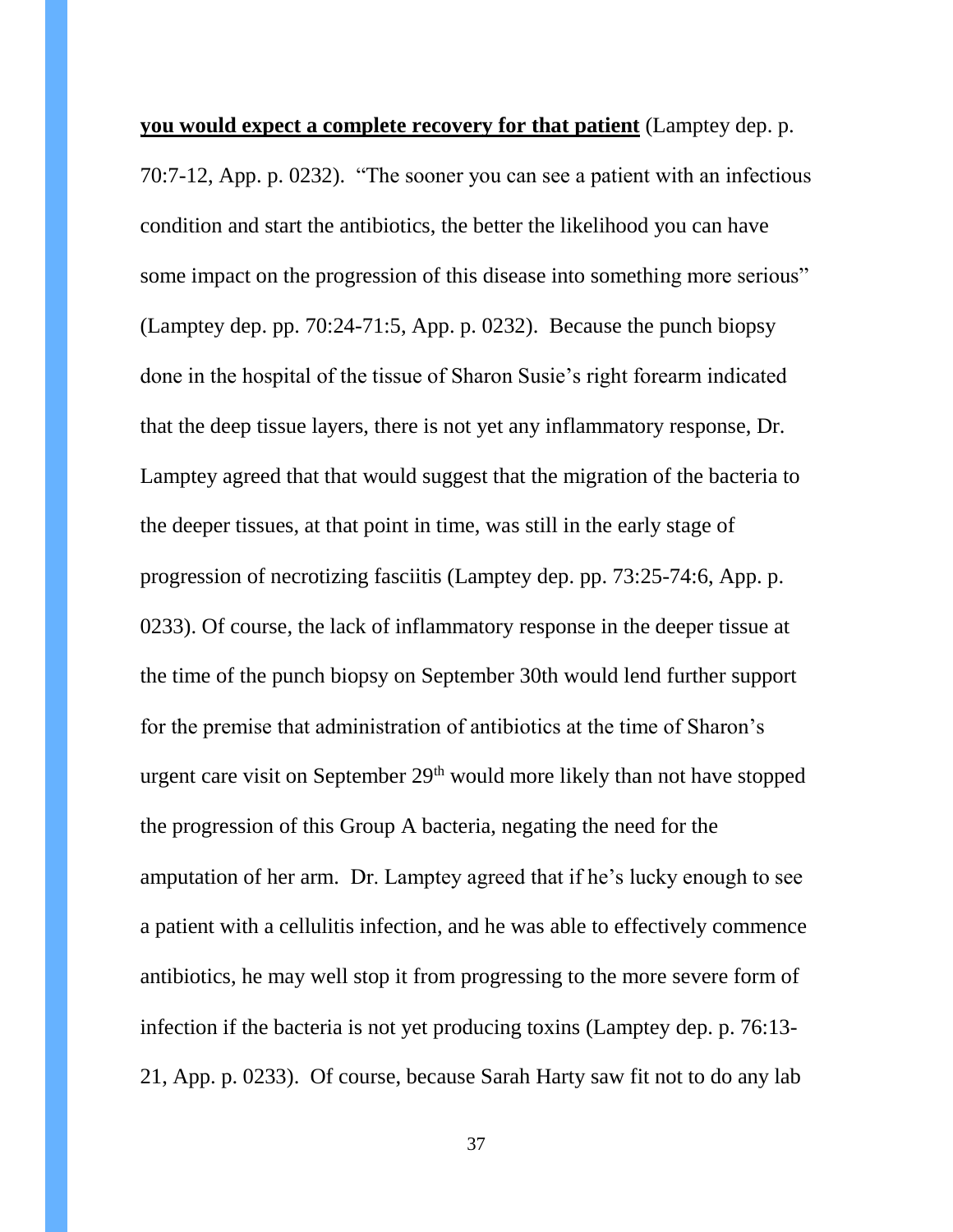work, there is no clear evidence of whether toxins were already being produced at the time she saw Sharon Susie on September 29; however, what we do know is that from Sarah Harty's observations, she did not even think her presentation warranted a diagnosis of a skin infection or cellulitis, and in the absence clinical factors which would have compelled such a medical diagnosis, there would be no production of toxins to the deeper layers of tissue in the patient's arm.

Importantly, Dr. Lamptey testified that there are millions of Group A Strep skin or cellulitis infections diagnosed annually in this country. Because only a very small percentage of those cellulitis infections develop into deep tissue infections, Dr. Lamptey testified that if he was fortunate enough to be called in to look at the cellulitis at the early stages and if he commenced appropriate antibiotics, **he would fully expect that person to recover from the Group A Strep cellulitis infection** (Lamptey dep. p. 80:2-10, App. p. 0234).

### **C. Dr. William Rizk, treating general surgeon:**

Dr. Rizk, Sharon Susie's treating general surgeon who was involved in the amputation of her right arm, agreed under oath that time equals tissue, meaning the longer an infection is allowed to progress, the more tissue you're going to have to remove to save the patient's life in dealing with a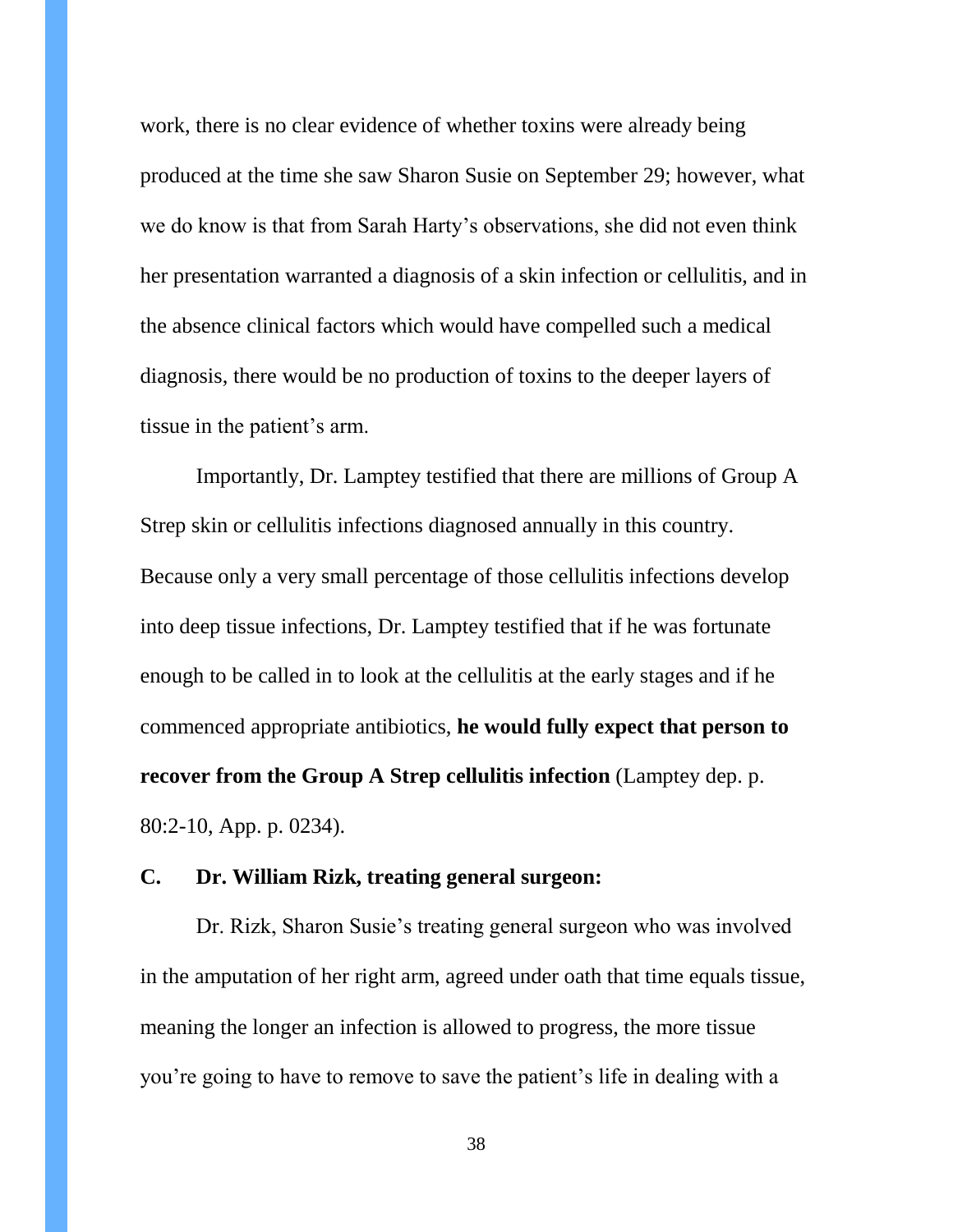necrotizing fasciitis (Rizk dep. pp. 50:20-51:4, App. pp. 0300-0301). According to Dr. Rizk, Group A Strep is very susceptible to a wide number of antibiotics. If you get the antibiotics on board early, they usually work, according to Dr. Rizk (Rizk dep. p. 53:8-11, App. p. 0303). Dr. Rizk described how these cellulitis infections can progress to a deep tissue infection:

> "Typically these start as some sort of a little nick or scrape that always starts as a very innocuous appearing small thing that, for most people, wouldn't cause any problems. And whether these patients are immunocompromised or for whatever the reason, there becomes this cascade of events that cause this massive infection in a small percentage of people. I think most of the time it starts as a small superficial – that's how the bacteria gain entrance to the skin is through a small break in the skin, however, trauma, pimple, whatever."

(Rizk dep. pp. 53:24-54:13, App. pp. 0303-0304).

Dr. Rizk acknowledged that the Group A bacteria cultured in Sharon Susie was demonstrated to be sensitive to ten (10) or eleven (11) different antibiotics. According to Dr. Rizk, Group A Strep bacterial infections are very treatable if you get it early in most cases (Rizk dep. p. 58:22-24, App. p. 0308).

**D. Dr. Ravi Vemuri, Defendants' infectious disease specialist:**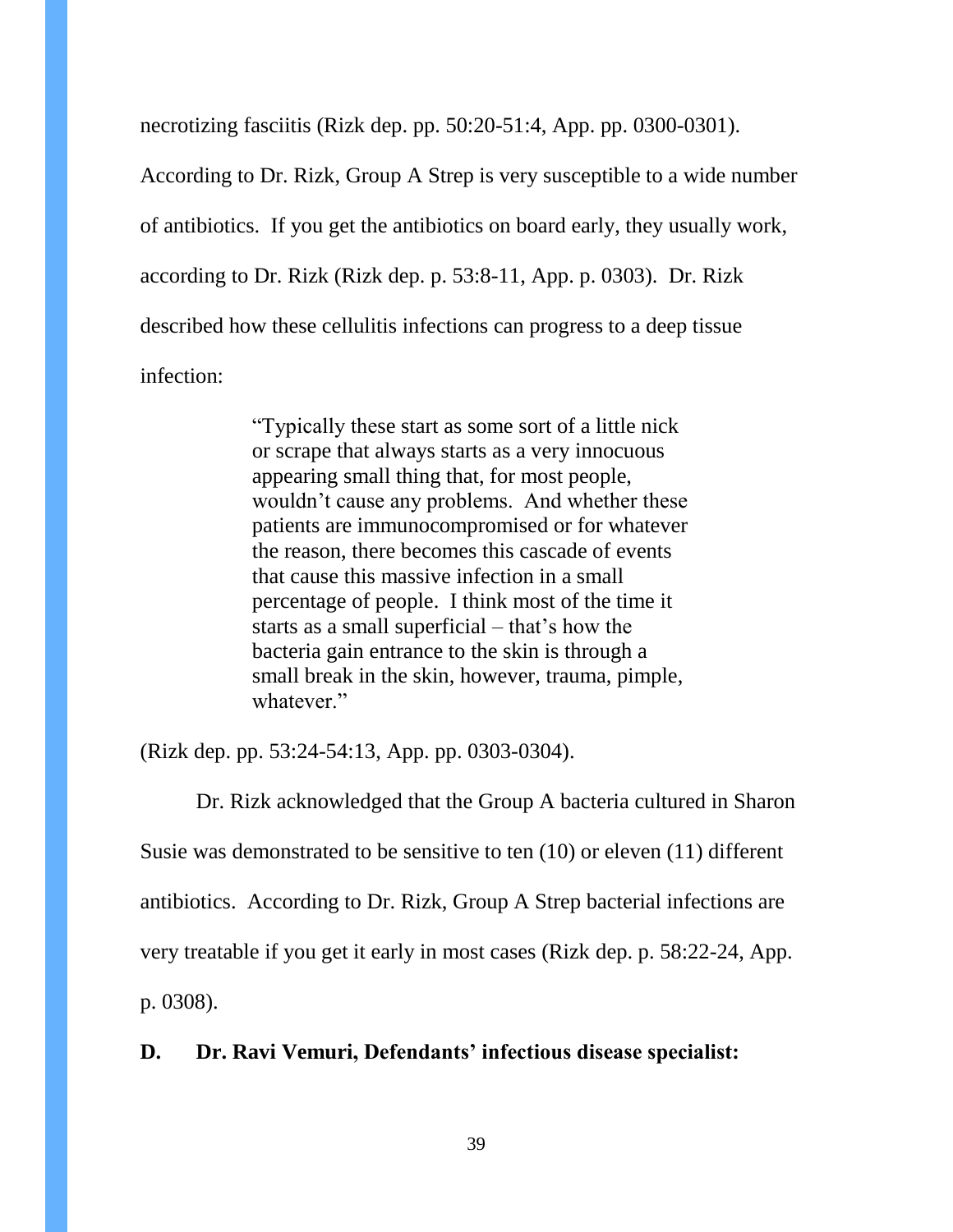Plaintiff deposed Dr. Ravi Vemuri, Defendants' retained infectious disease specialist. His deposition would have been read to the jury but for the trial court ruling on causation. His sworn deposition testimony adds yet further support to Plaintiffs' causation theory.

According to Dr. Vemuri, cellulitis "is the bread and butter" of Dr. Vemuri's infectious disease practice (Vemuri dep. p. 12:18-25, App. p. 0239). In his words: "It is very common. It is the thing that we day in and day out." (Id.). Importantly, Dr. Vemuri routinely diagnoses cellulitis without blood work (Vemuri dep. p. 13:1-3, App. p. 0240). He routinely diagnoses a cellulitis condition from his visual observation and from palpation of the area (Id.). Cellulitis is a form of infection and when he diagnoses cellulitis in his patients, he routinely treats it with antibiotics (Vemuri dep. p. 13:12-15, App. p. 0240). Dr. Vemuri stated that when a physician is evaluating the skin and soft tissue situation from trauma, infection is always on his differential (Vemuri dep. p. 17:10-16, App. p. 0241). Using Exhibit 4, a medical illustration showing the layers of tissue, he testified: "The skin typically will have about eight (8) or nine (9) layers of cells and then below that will be a layer of tissue called the deep fascia and then below that are the muscles. So cellulitis would involve all those structures of skin above the deep fascia" (Vemuri dep. p. 11:10-15, App. p.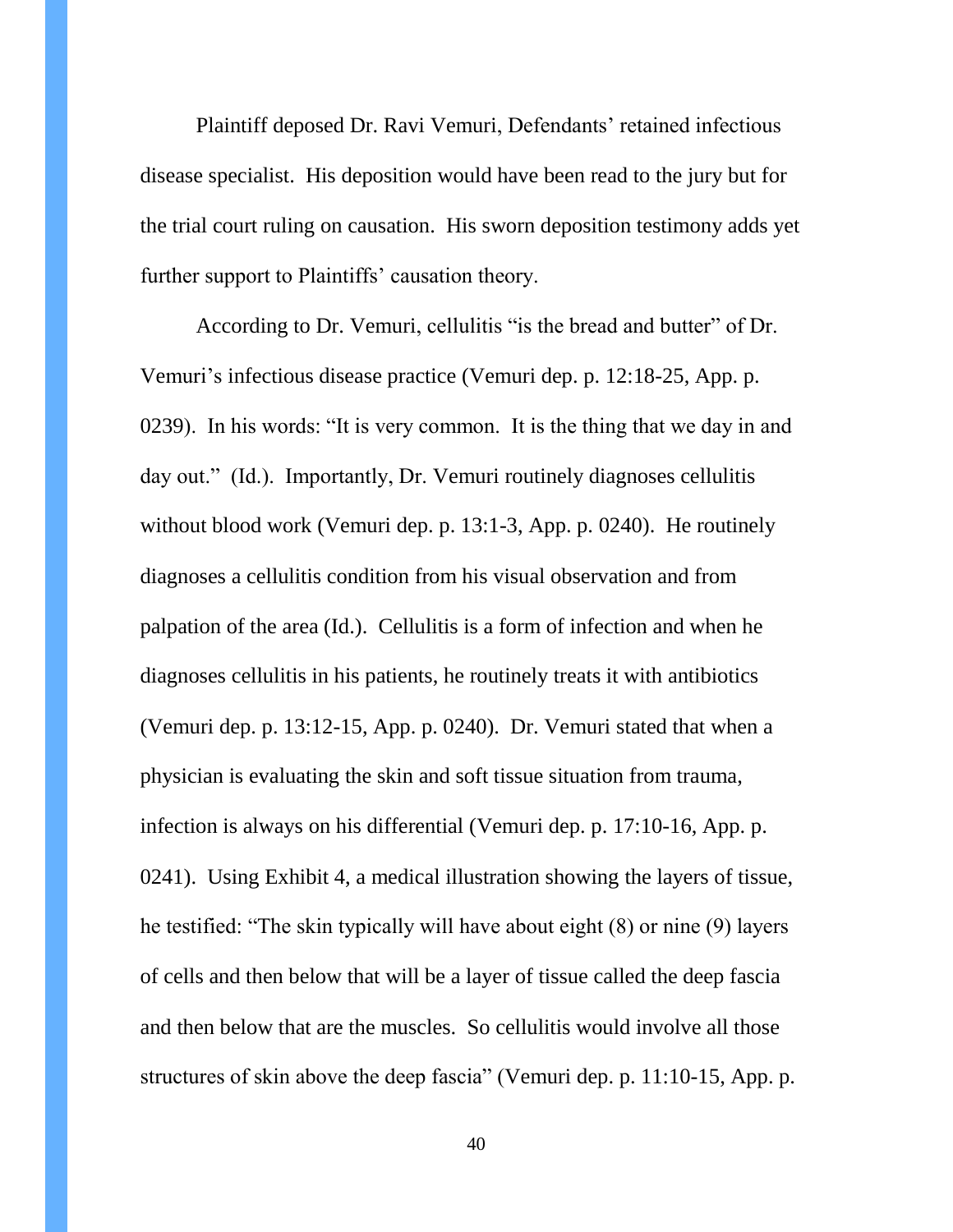0239). Dr. Vemuri testified that there are three (3) classic features of a cellulitis infection: "redness, warmth and tenderness." (Vemuri dep. p. 12:11-15, App. p. 0239). Sarah Harty did not document the existence of those three (3) classic features, according to Dr. Vemuri (Vemuri dep. p. 20:9-21, App. p. 0241). Dr. Vemuri would have included such documentation in his written record had he been the examiner (Vemuri dep. pp. 20:22-21:11, App. p. 0241; p. 42:20-24, App. p. 0247). According to Dr. Vemuri, cellulitis can progress downward into the deeper tissue and develop into necrotizing fasciitis (Vemuri dep. p. 21:15-18, App. p. 0242). It's easier to diagnose an infection that starts at the surface layers of the patient's skin and is moving downward (Vemuri dep. p. 22:3-7, App. p. 0242). Dr. Vemuri agrees that the earlier an infection is diagnosed and the earlier an appropriate antibiotic is prescribed, the better the likely outcome for the patient (Vemuri dep. p. 37:8-13, App. p. 0246).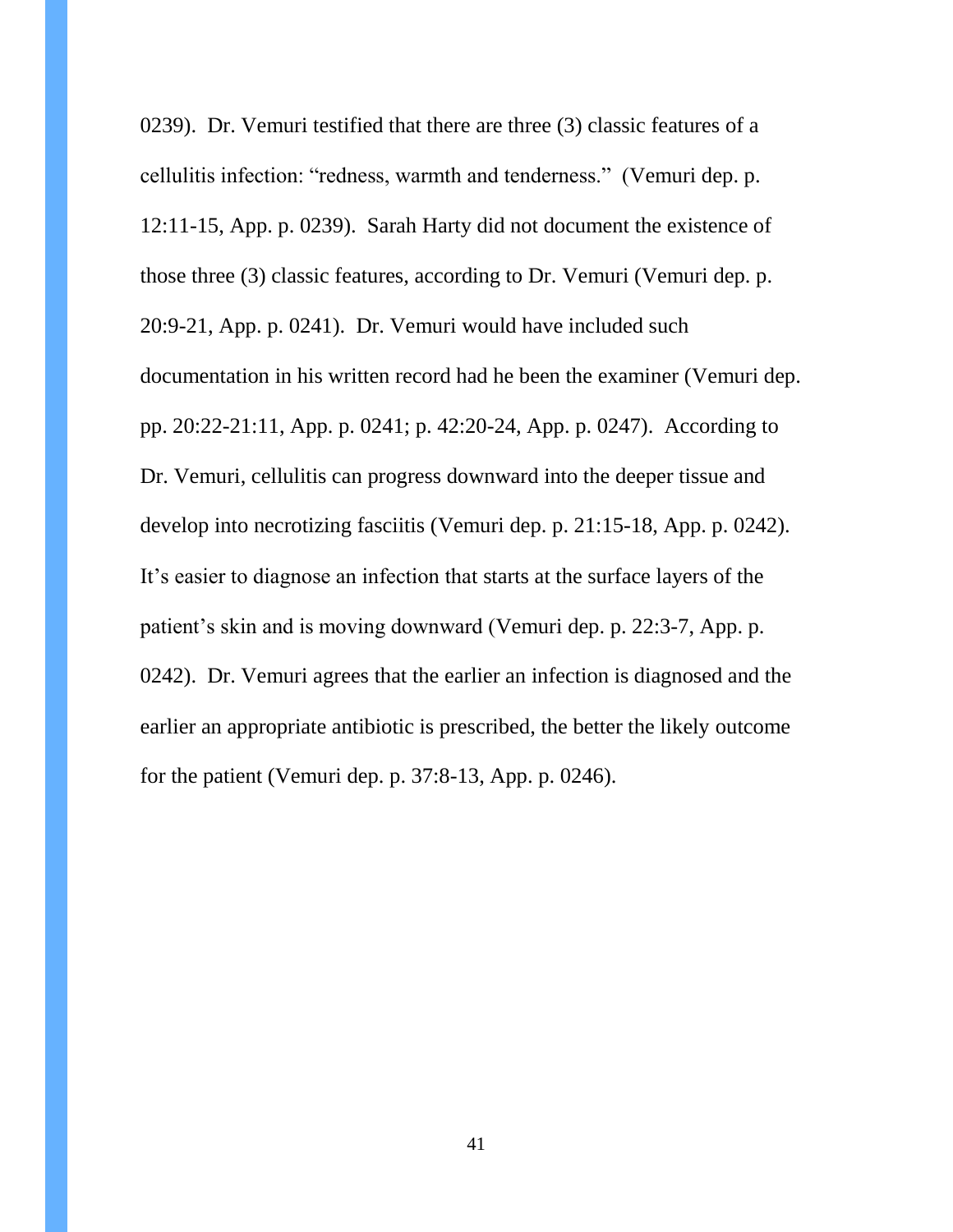#### **ARGUMENT**

### **BRIEF POINT I**

**THE TRIAL COURT ERRED IN GRANTING DEFENDANTS' UNTIMELY MOTION FOR SUMMARY JUDGMENT ON THE ISSUE OF CAUSATION WHEN THE RULE 1.508 EXPERT WITNESS SUMMARY OF DR. SCHECHTER, COUPLED WITH HIS PRE-TRIAL DEPOSITION TESTIMONY AND THE ENTIRE PRE-TRIAL RECORD, DEMONSTRATED THAT MORE LIKELY THAN NOT, THE SEVERE AMPUTATION CONSEQUENCES OF AN UNDIAGNOSED AND UNTREATED DEEP TISSUE INFECTION WOULD HAVE BEEN AVOIDED OR MINIMIZED.**

#### **Preservation of Error**

Plaintiff preserved error on this issue by filing an extensive resistance to Defendants' motion for summary judgment on or about May 6, 2017. (App. pp. 0106-0108). In that resistance, both factual and legal support for the issues raised in Brief Point I are specifically addressed.

#### **Standard of Review**

With regard to Brief Point I, the standard of review is a de novo review for correction of errors of law. See Iowa Rule of Appellate Procedure 6.907; *Smith v. Iowa State University*, 851 N.W.2d 1, 18 (Iowa 2014). The role of the appellate court in this case is to decide whether there was sufficient evidence to overrule the defendants' motion for summary judgment and justify submitting Sharon Susie's case to the jury when viewing the evidence in a light most favorable to the non-moving party.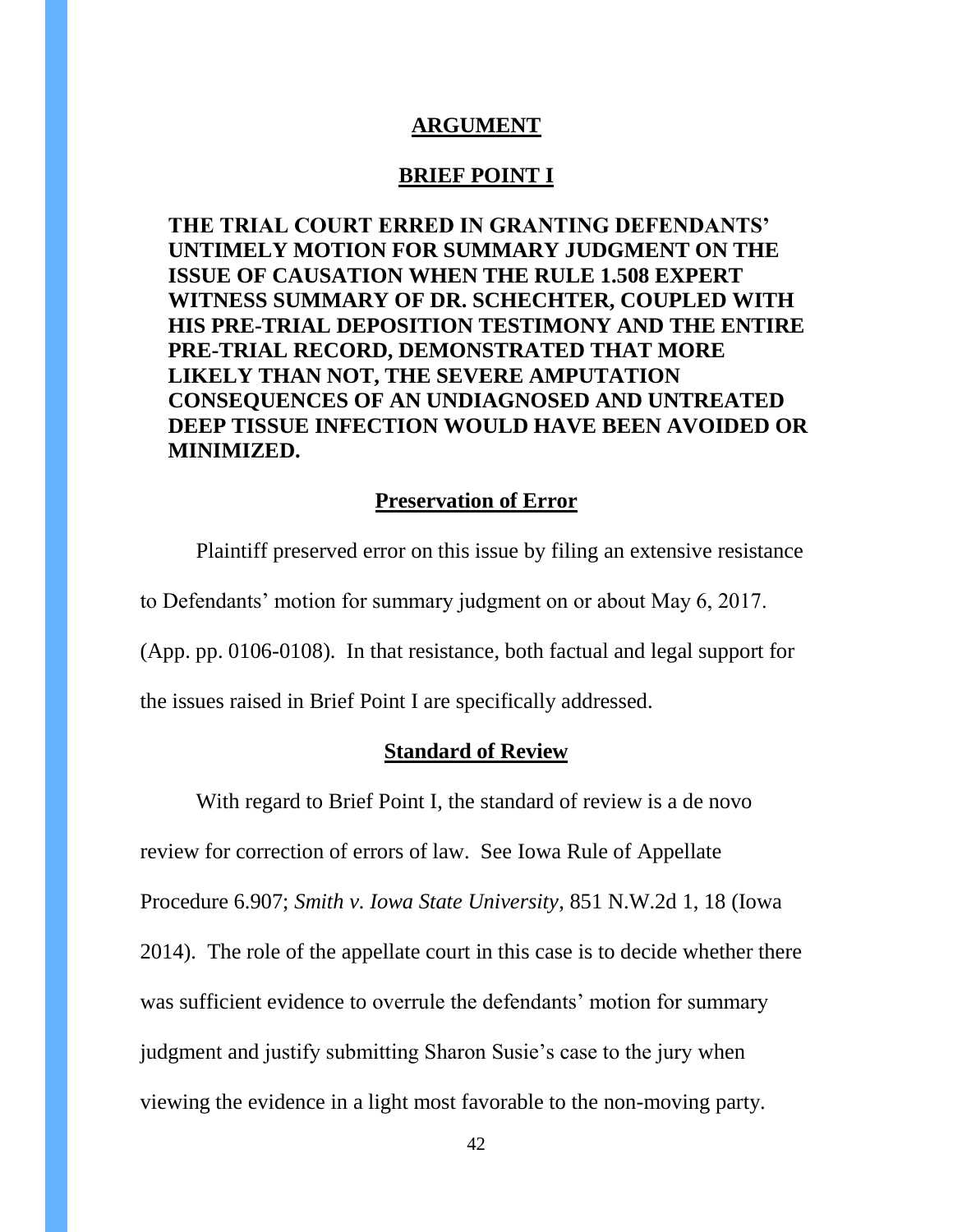*Sickle Construction Co. v. Wachovia Commercial Mortgage Inc.*, 783

N.W.2d 684, 687 (Iowa 2010). To justify submitting the case to the jury, substantial evidence must support each element of the plaintiff's claim. *Id.* Evidence is deemed to be substantial if "reasonable minds would accept the evidence as adequate to reach the same findings." *Doe v. Central Iowa Health System*, 766 N.W.2d 787, 790 (Iowa 2009).

Having said that, however, with regard to Brief Point IA, the standard of review is for abuse of discretion. See *Provezano v. Wetrich, McKeown, and Haas, P.C.*, 481 N.W.2d 536, 539-540 (Iowa 1991). In order to show an abuse of discretion, one generally must show that the court exercised its discretion "on grounds or for reasons clearly untenable or to an extent clearly unreasonable." See *State v. Blackwell*, 238 N.W.2d 131, 138 (Iowa 1976) quoting *State v. Burnor*, 132 Vt. 603, 326 A.2d 138, 140 (1974).

#### **INTRODUCTION**

As was discussed above, Sharon Susie was prepared to have her day in court on two (2) separate occasions. Defendants' argument with regard to Plaintiffs' causation case was raised in a late filed motion in limine just prior to the start of the first scheduled trial, a trial which ended up being continued by reason of Defendants' complaints about two (2) witnesses listed on Plaintiffs' witness list. The trial court overruled that motion in limine which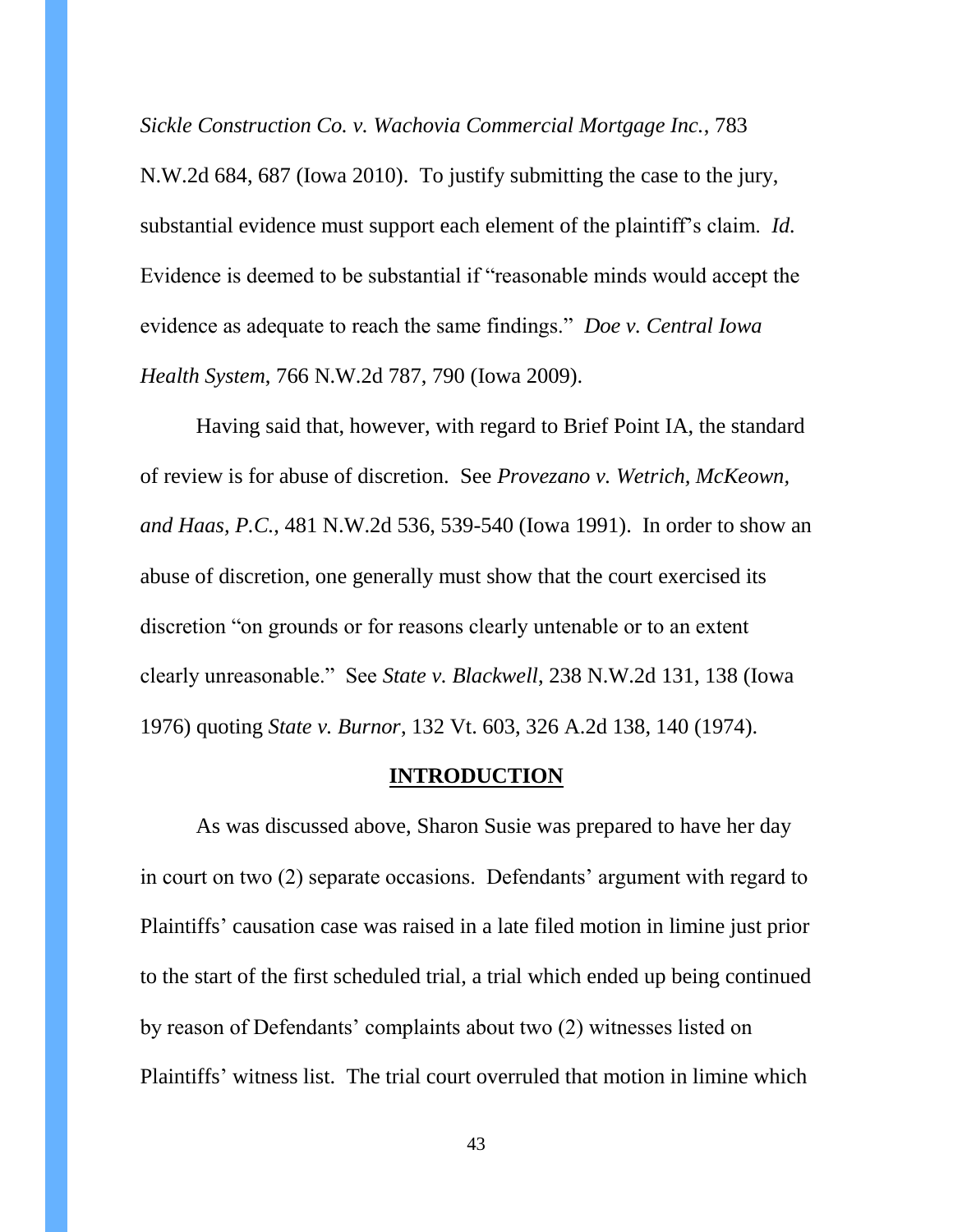attacked the sufficiency of Plaintiffs' causation case in this tragic amputation injury. The case was then reset for trial some fourteen months later in order to accommodate the schedules of defense counsel. While Sharon Susie would acknowledge that by reason of the death of one of her experts and the need for a substitution of expert witnesses, the deposition of Dr. Roger Schechter was not taken until a point in time approximately two (2) weeks prior to trial. However, Dr. Schechter's Rule 1.508 written summary of his opinions was provided well in advance of his deposition on April 11, 2017 (App. pp. 0082-0088). It is important to note that Defendants filed yet another motion for continuance on April 17, 2017 (App. pp. 0090-0093) which was denied by the trial court on April 27, 2017 (App. pp. 0102-0104).

The Defendants' motion for summary judgment attacking Plaintiffs' causation case was not filed until May 4, 2017 (Defendants' Motion for Summary Judgment, App. pp. 0106-0109). The trial was scheduled to start on May 9, 2017 (Order, App. pp. 0102-0104). Because the Iowa Rules of Civil Procedure provide fifteen (15) days for the non-moving party to resist a motion for summary judgment, Plaintiffs did not even have the amount of time allotted in the rules to resist Defendants' motion. (See Iowa Rule of Civil Procedure 1.981(3)). Thus, during the period of time that is generally devoted to an intense trial preparation, Plaintiffs' counsel was busy resisting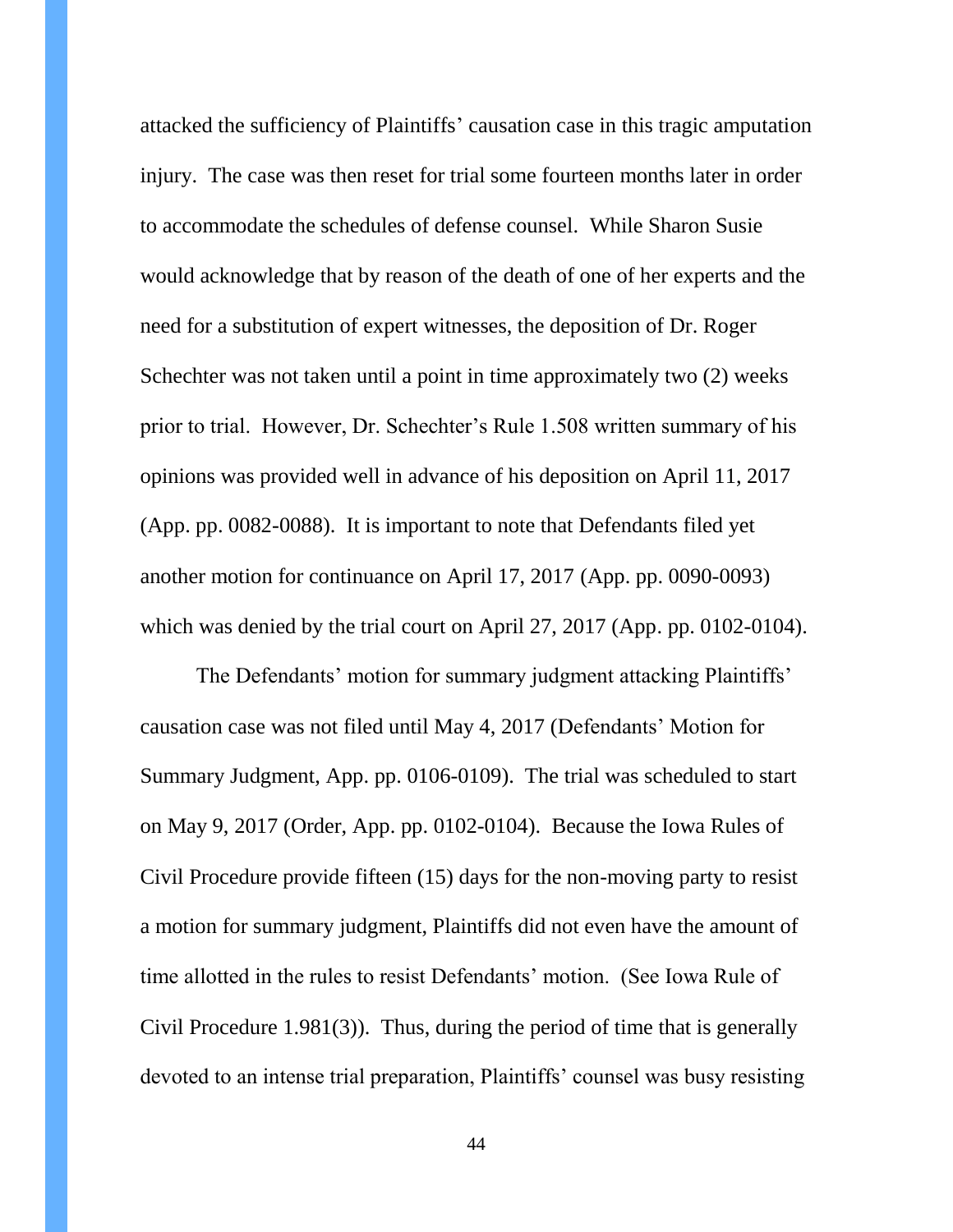a motion for summary judgment which was filed some fifty-five (55) days late under Iowa Rules of Civil Procedure  $1.981(3)$ .<sup>2</sup> Importantly, Iowa Rules of Civil Procedure 1.981(3) provides that the: "Judgment sought shall be rendered forthwith if the pleadings, **depositions**, answers to interrogatories, and admissions on file, together with the affidavits, if any, show that there is no genuine issue as to any material fact and that the moving party is entitled to a judgment as a matter of law." (emphasis added)

The first problem with the trial court's granting of Defendants' motion for summary judgment in this case focuses on the untimely filing of the motion. That component of the court's error will be addressed in Brief Point IA. The second problem with the court's granting of Defendants' motion for summary judgment is the fact that the trial court appears to have focused exclusively on the sworn deposition of Plaintiffs' expert, Dr. Roger Schechter, without studying compelling testimony from other health care witnesses on causation. Dr. Schechter's sworn Rule 1.508 written summary in and of itself was sufficient basis to overrule the motion, notwithstanding Dr. Schechter's sworn deposition testimony. However, there was an abundance of additional medical testimony in the record before the trial

 $\overline{a}$ 

<sup>&</sup>lt;sup>2</sup> Iowa Rules of Civil Procedure 1.981(3) provides that a motion for summary judgment shall be filed not less than sixty (60) days prior to the date the case is set for trial, unless otherwise ordered by the court. It further provides that any party resisting the motion shall file a resistance within fifteen (15) days, unless otherwise ordered by the court, from the time when a copy of the motion has been served.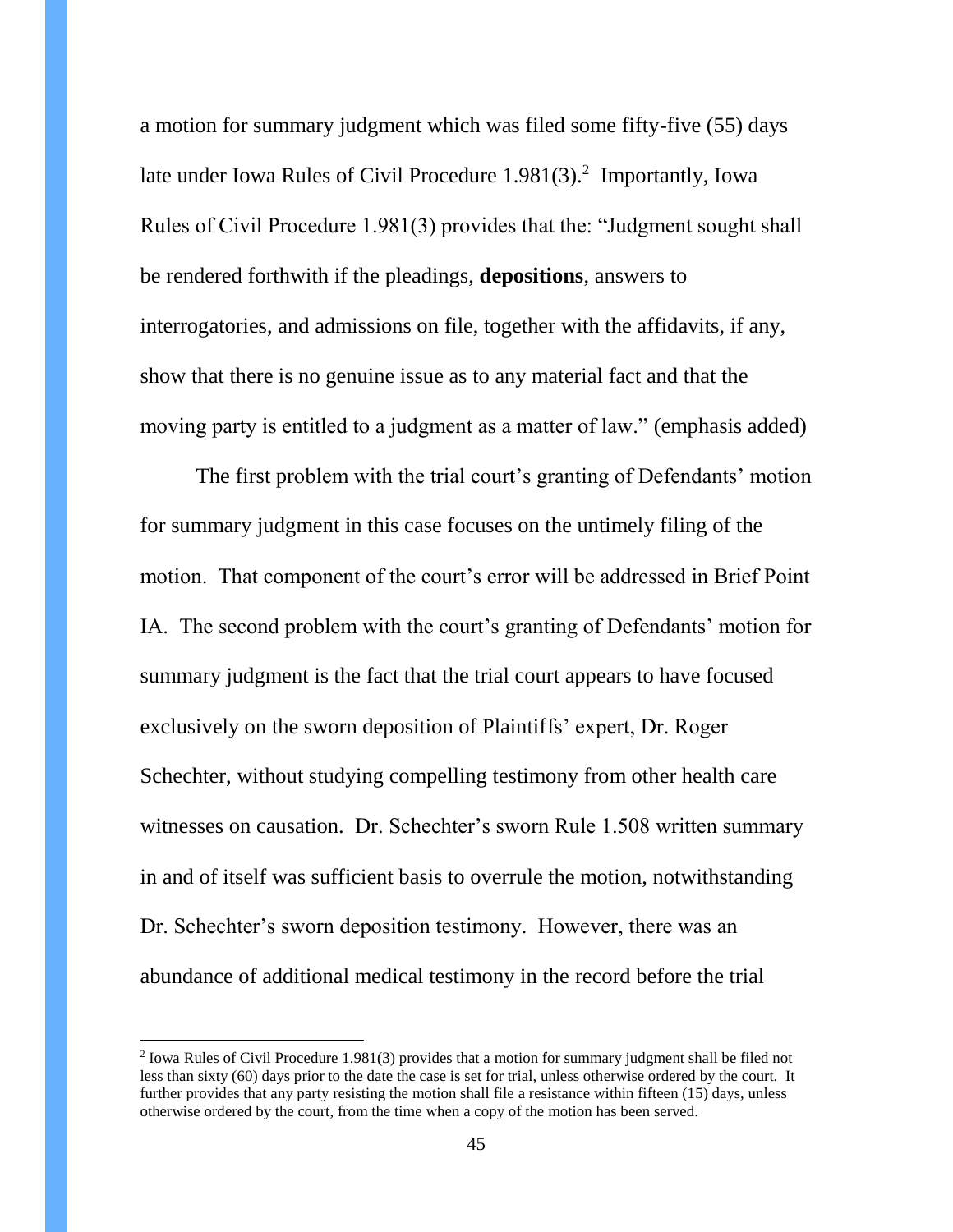court that further reinforces the conclusion that the granting of the motion for summary judgment was an error at law. That aspect of the court's error is addressed in Brief Point IB.

### **A. The trial court abused its discretion in even considering the untimely motion for summary judgment when the issues raised therein should have more appropriately been the subject of a motion for directed verdict at that stage of the litigation.**

As was emphasized above, Defendants' motion for summary judgment was not filed until five (5) days before the start of the trial in this matter. As such, it was fifty-five (55) days late under the expressed wording of Iowa Rules of Civil Procedure 1.981(3). The trial court had been down this very road just prior to the start of the first scheduled jury trial in this case when Defendants filed a late motion in limine on causation grounds. The trial court overruled that motion and told defense counsel that if at the close of Plaintiffs' case, there were deficiencies in Plaintiffs' causation case, a motion for directed verdict was the vehicle to raise that deficiency.

Certainly the trial court had discretion to allow a motion for summary judgment to be filed closer in time to the start of this trial than the sixty (60) day deadline set forth in Rule 1.981(3). In fact, the rule itself provides that "the motion for summary judgment must be filed not less than sixty (60) days prior to the date the case is set for trial, **unless otherwise ordered by the court**."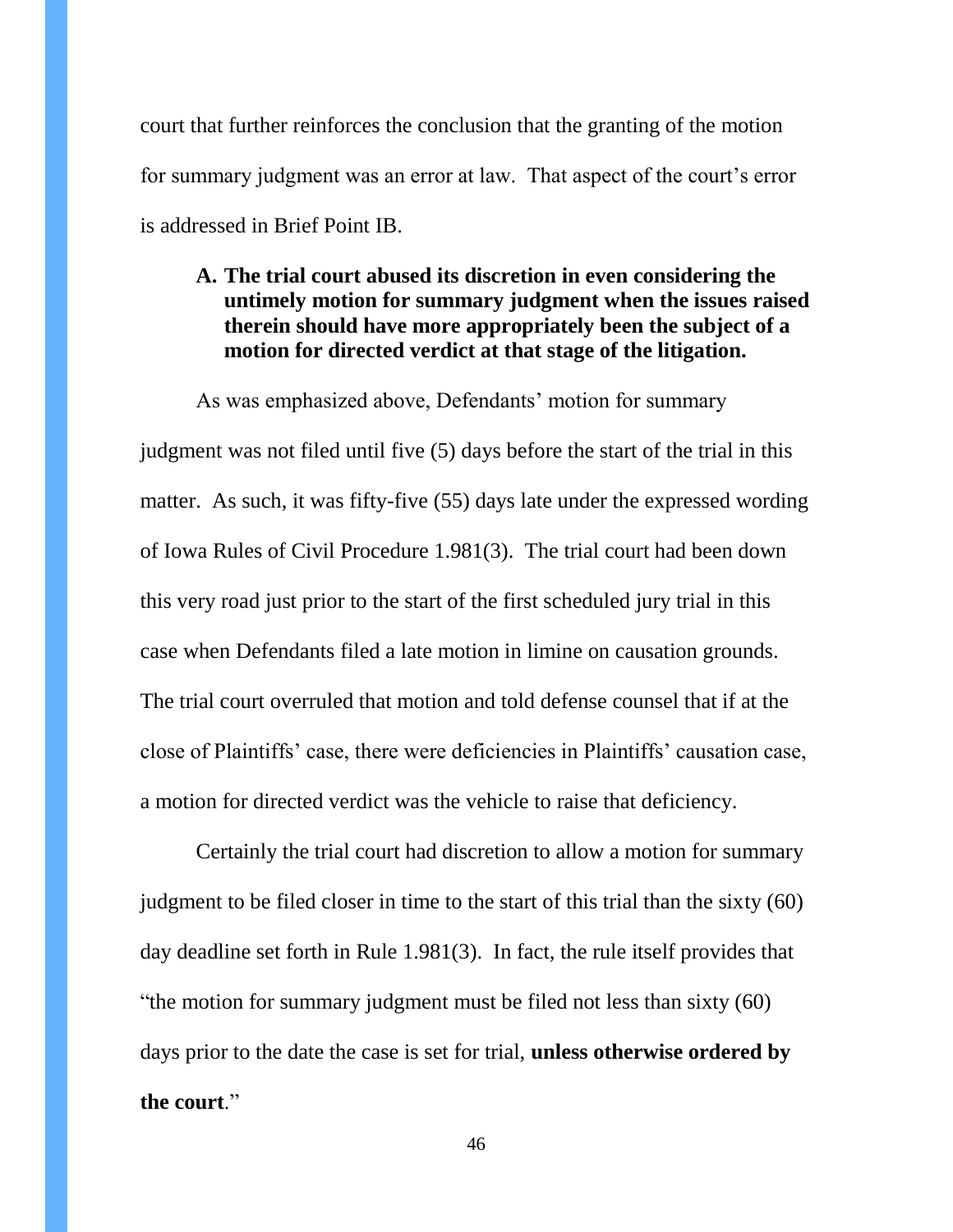Dr. Schechter was provided with the necessary information and formulated his review and generated a summary of his opinions by April 11, 2017. (Schechter Rule 1.508 expert summary, App. pp. 0082-0088). When Dr. Schechter's Rule 1.508 summary specifically provides that he will testify on the issue of causation, the question simply becomes whether it was an abuse of discretion for the trial court to even consider a motion for summary judgment which was not filed until five (5) days before the start of trial.

In order to show an abuse of discretion, Sharon Susie must show that the court exercised its discretion "on grounds for reasons clearly untenable or to an extent clearly unreasonable." *Provezano v. Wetrich,* 481 N.W.2d 540. The decision to entertain the motion for summary judgment was a clear abuse of discretion by the trial court for the following reasons:

- 1. The trial court had previously been put in this same position with Defendants' late filed motion in limine prior to the scheduled start of the first trial and correctly overruled that motion, stating that the causation issue was an issue that was better brought to the attention of the court by way of a motion for directed verdict at the close of Plaintiffs' case.
- 2. By the express reading of Iowa Rules of Civil Procedure 1.981(3), the court seemed to base the appropriateness of the late filed motion for summary judgment on the timing of Dr. Schechter's deposition (April 25, 2017). That reasoning is flawed because the very language of Rule 1.981(3) compels the court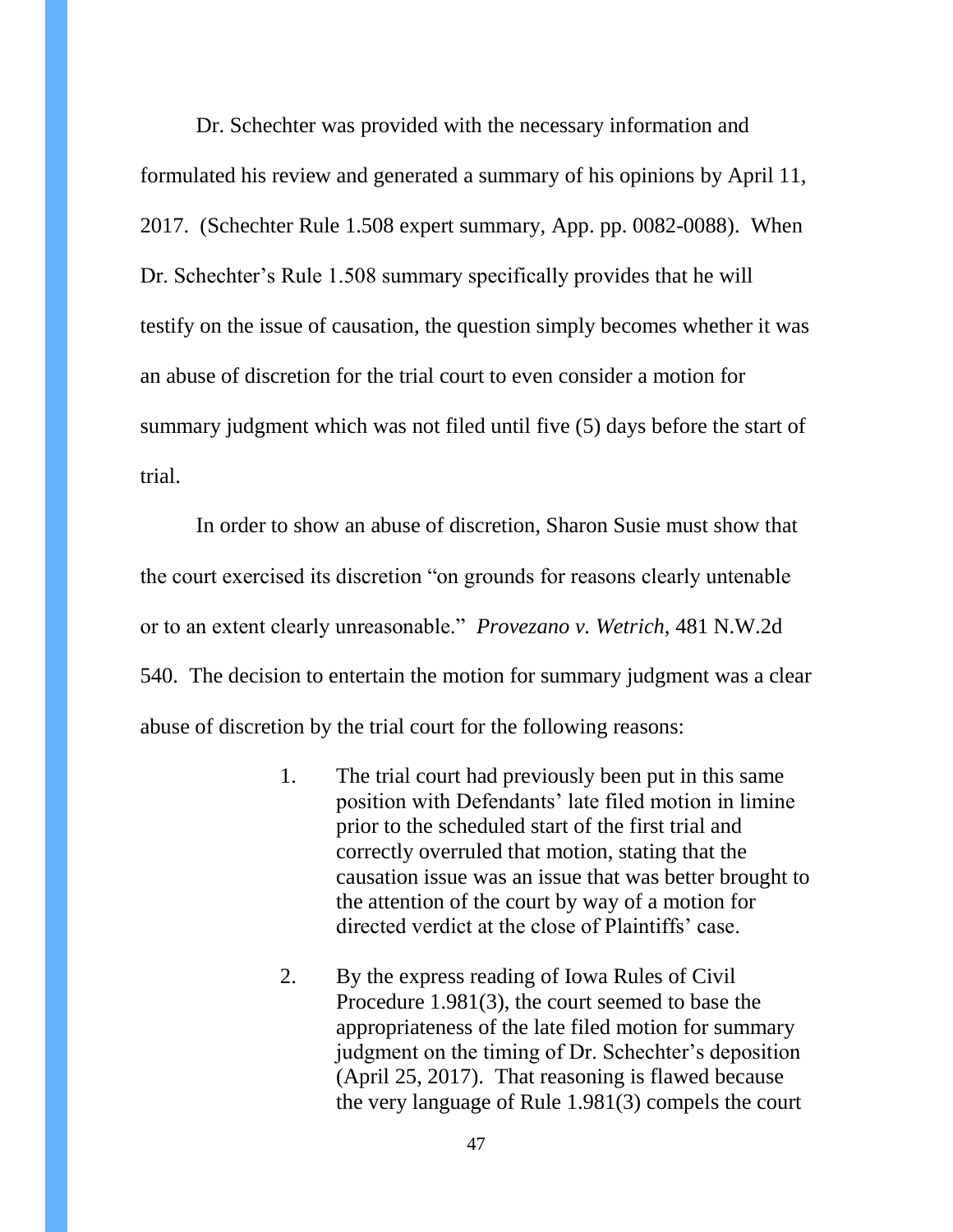to review **all** pleadings, **depositions**, answers to interrogatories and admissions on file, together with affidavits, if any, before determining whether there are genuine issues of material fact which would justify submission of the case to the jury. Dr. Schechter's Rule 1.508 sworn summary of his opinions in and of itself would call into question the validity of even filing the motion for summary judgment; however, when reviewing the other medical depositions taken in the case, there is an abundance of testimony justifying submission of the causation case to the jury.

- 3. The timing of the motion forced Sharon Susie's counsel to pull off of intense trial preparation and work the entire weekend preparing a resistance to that motion. Such a compact resistance schedule was both untenable and unreasonable.
- 4. The trial court's willingness to entertain such a late motion makes no sense unless the court gives undue emphasis on the sworn deposition of expert Dr. Roger Schechter. A reading of the trial court's comments at the time of the hearing on Monday morning, May 8, 2017, the day prior to trial, shed some insight on the court's thinking:

"I don't care what's in his 1.508 because when you're asked under oath in a deposition are these your final opinions, he's stuck with those. And he didn't give more likely than not in his deposition."

(Transcript from May 8, 2017 hearing p. 4, App. p. 0152).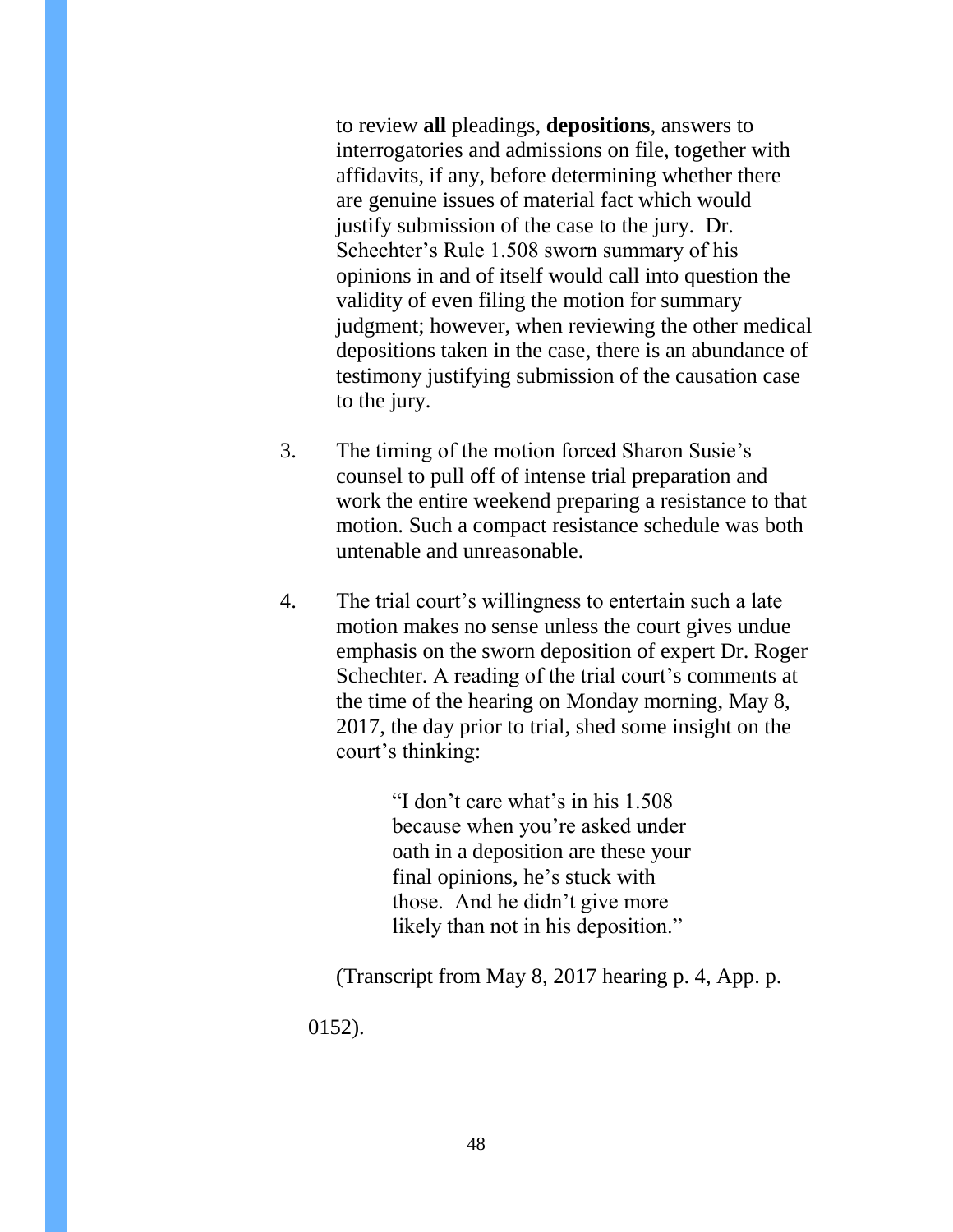Thus, a careful reading of Dr. Schechter's deposition clearly demonstrates that he was never asked the question of whether his testimony that day constitutes his entire and final opinions in the case. All Dr. Schechter did on April 25, 2017 was respond candidly to the specific questions posed to him by defense counsel. In all due respect to the trial court, Rule 1.981(3) compels him to consider not only the deposition of Dr. Schechter but his Rule 1.508 sworn interrogatory answers setting forth his opinions. Dr. Schechter was never asked how it was that he had formulated a causation opinion given the fact that it would be speculation to opine how Sharon Susie herself would have responded to certain types of antibiotics because they were not given. However, consistent with the testimony of Dr. Daniel Lamptey, Dr. Vemuri, and Dr. Rizk as set forth earlier in this brief, statistically, given the extreme sensitivity of Group A strep bacteria to a multitude of antibiotics and given the low percentage of Group A strep cellulitis infections which progressed to deep tissue infections, there is a sound objective basis for opining that had Sharon Susie been given antibiotics in response to her urgent care visit on September 29, this Group A strep bacterial cellulitis infection would have been successfully stopped in its tracks and she would not have needed an amputation of her arm or toes. It is disingenuous under this record for the Defendants to argue that there was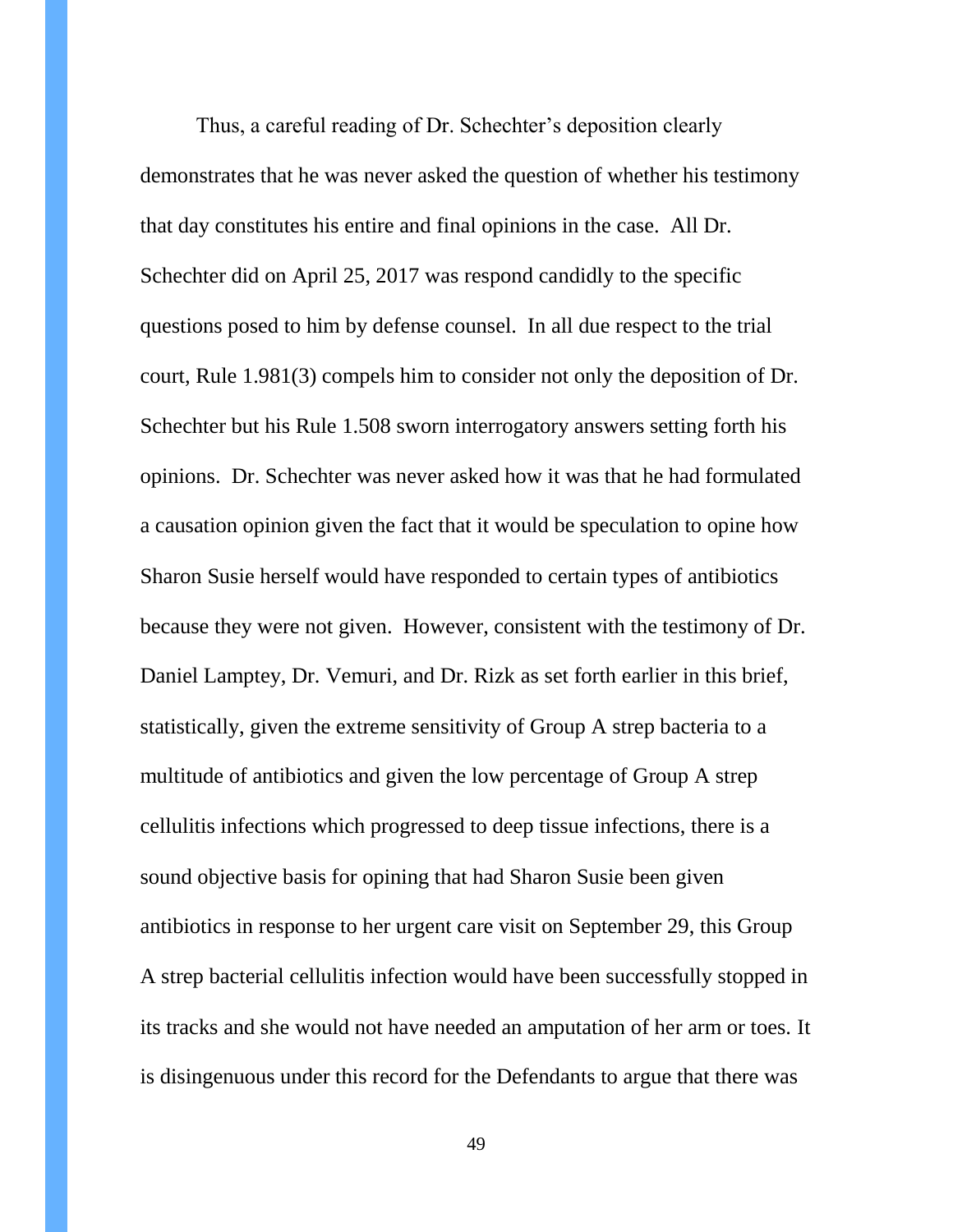not enough clinical evidence to diagnose an infection on September 29<sup>th</sup> out of one side of their mouths but then to argue that the undiagnosed infection had progressed to such an extent that all treatment would have been worthless. Yet, the trial court's ruling in effect allowed the defendants to take such a position.

It was fundamentally unfair for the trial court to even consider a summary judgment motion in a case as complex as this case with such a vast medical record prior to trial. It was fundamentally unfair for the trial court to focus his attention exclusively on the sworn deposition testimony of Dr. Schechter to the exclusion of his Rule 1.508 sworn written summary. It was fundamentally unfair for the trial court to ignore strong medical testimony from other witnesses, two (2) of which were infectious disease specialists. Plaintiffs should have been allowed to present their entire case to the jury. To entertain and rule on a late filed motion for summary judgment five (5) days before the start of the trial in the face of this pervasive record on causation constitutes an abuse of discretion.

**B. The trial court inappropriately focused primarily on the pretrial sworn deposition testimony of Dr. Roger Schechter rather than the entire record presented to the court in resistance to Defendants' motion for summary judgment.**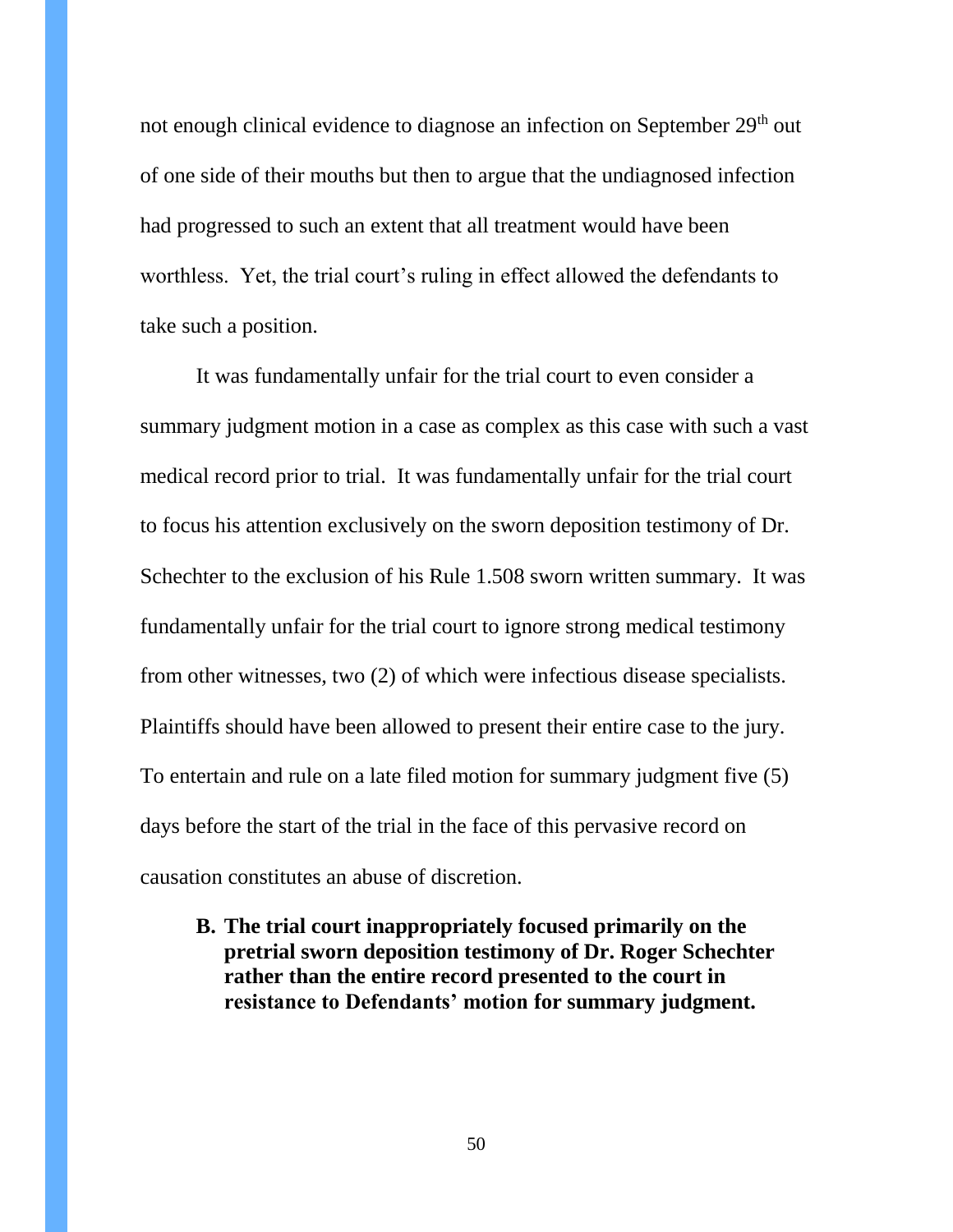The trial court seems to ignore strong causation testimony from other medical experts in this case. The landmark case of *Speed v. State* makes clear that the testimony of a properly trained physician regarding what he would have done under facts similar to those presented in the case at issue is admissible as relevant on the question of negligence. *Speed v. State,* 240 N.W.2d 901 (Iowa 1976). In *Speed,* plaintiff brought an action for medical negligence contending that doctors at the University of Iowa Hospitals and Clinics negligently cared for him, resulting in blindness. On appeal, the Iowa Supreme Court ruled that the evidence supported the trial court's conclusion that the defendant doctor was negligent. The Supreme Court first examined the testimony of plaintiff's expert witnesses. Next, the Supreme Court stated that the trial court's conclusion that the defendant doctor was negligent was supported by testimony from the **defense** experts in response to questions regarding what they would have done if confronted with a similar situation. The Court stated:

> In addition, several of the witnesses called by the State gave testimony from which the trial court could infer negligence on the part of [the defendant doctor] in taking no further action after considering brain abscess aid septicemia. Dr. Robert Hardin, Vice President for Health Affairs at the University of Iowa, testified that if he had an impression of septicemia, he would do an immediate blood culture, and if he had an impression of brain abscess, he would arrange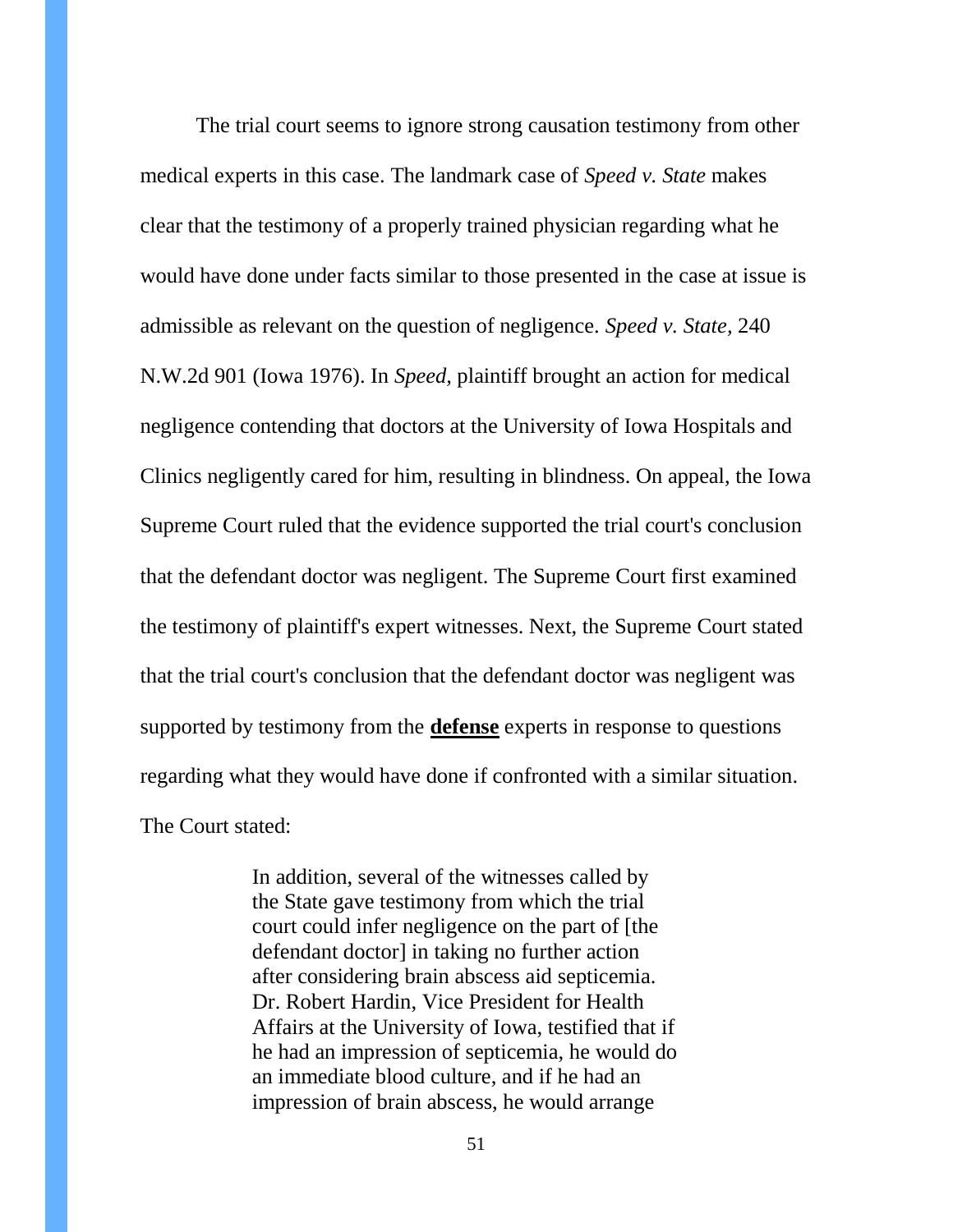for a brain scan. Dr. Adolph Sahs, a witness for the State and Head of the Department of Neurology at University Hospitals, testified that if he had an impression of brain abscess, he would do a spinal tap and a brain scan `as quickly as possible.'

*Id.* at 905. All of the foregoing testimony by defendant's own witnesses was admissible as to the negligence of the defendant. *Id.*

This Court has therefore previously opened the door for consideration of all of the testimony which is summarized above and which is part of the record that would have been heard by the jury. Plaintiffs' have videotaped all of the treating physicians who have shared their expertise and knowledge on pertinent medical issues in this case and will offer that testimony in their case in chief. Further, Dr. Vemuri's deposition will be read to the jury in its entirety pursuant to IRCP 1.704(4). Dr. Vemuri is the defendants' retained infectious disease expert. Whether the record supports the argument that a submissible case on causation has been generated does not come from a single witness. **It comes from the entire record presented to the jury and Plaintiffs' counsel has prepared this case knowing that fact.**

In addition, it is further emphasized that most courts will not defeat the probative value of an expert's opinion based on semantics alone. *Hansen v. Cent. Iowa Hosp. Corp.,*686 N.W. 2d 476, 485 (Iowa 2004). In *Hansen,*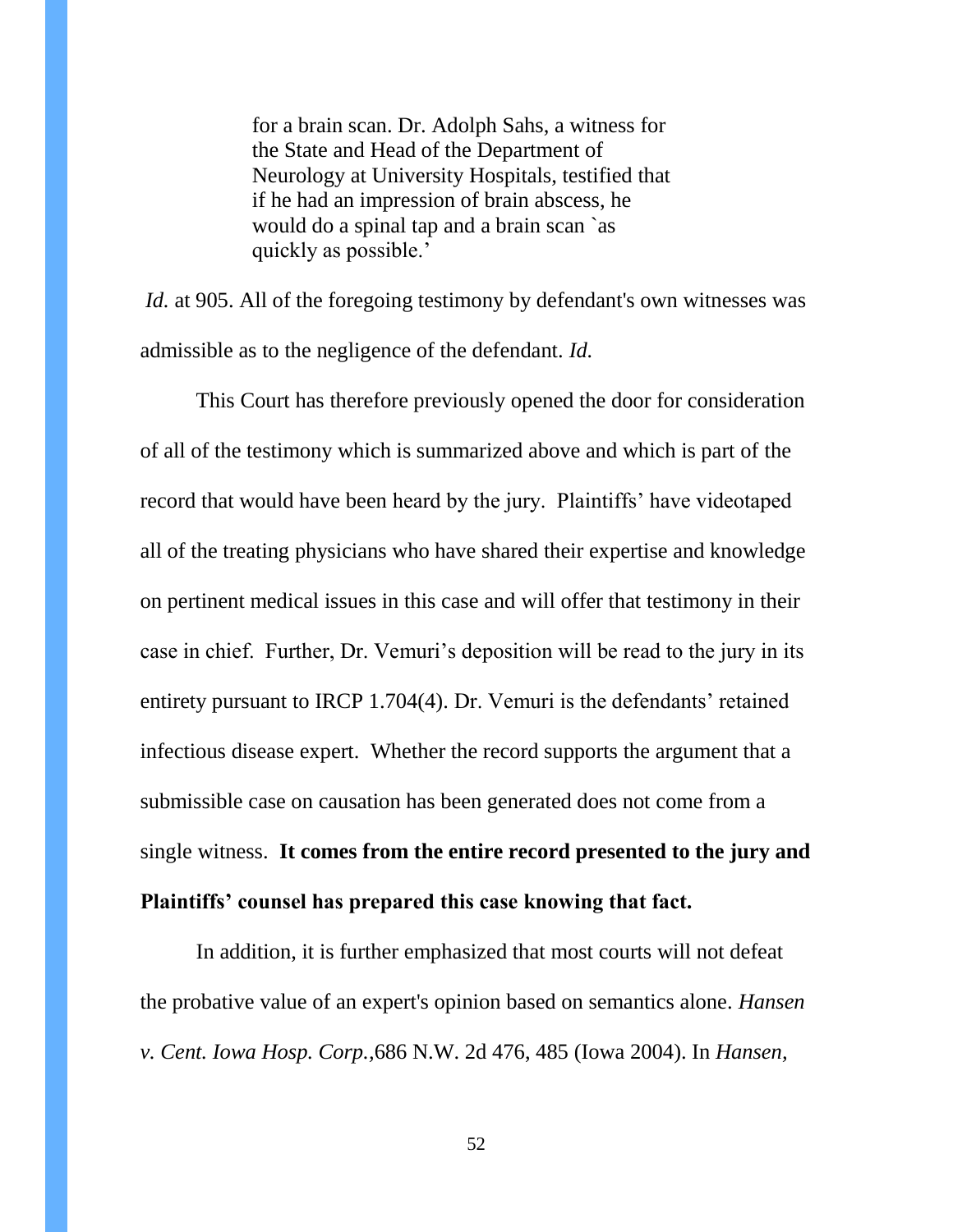the court stated that "[b]uzzwords like 'reasonable degree of medical certainty' are therefore not necessary to generate a jury question on causation." *Id.* (expert testimony indicating probability or likelihood of causal connection sufficient to generate question on causation).

As highlighted by *Hansen,* the Iowa Supreme Court has long followed a liberal rule with respect to the admission of expert testimony in medical malpractice cases, having expressly held that "magic phrases" and semantics alone will not defeat an expert's opinion. Prior to *Hansen,* the Iowa Supreme Court held that a qualified expert should be allowed to state his opinion, either as to probable or even merely possible causation. The court held that the use of terms like "I believe" or "I think" or "it appears to me" are permissible, if it is apparent that such language is meant to express a witness's professional opinion. Specifically, the court stated:

> We cannot agree that this evidence was inadmissible. Almost all courts have held the opinion of expert need not be couched in definitive, positive or unequivocal language. The use of the terms like "I believe;" or "I think;" or "it appears to me" have all been held permissible if it is apparent such language is meant to express the witness's professional opinion.

Id. at 593. That liberal rule on admissibility further supports the premise that under the objective, statistically based prong of a medical causation analysis, supported in this case by the CDC publication addressing Group A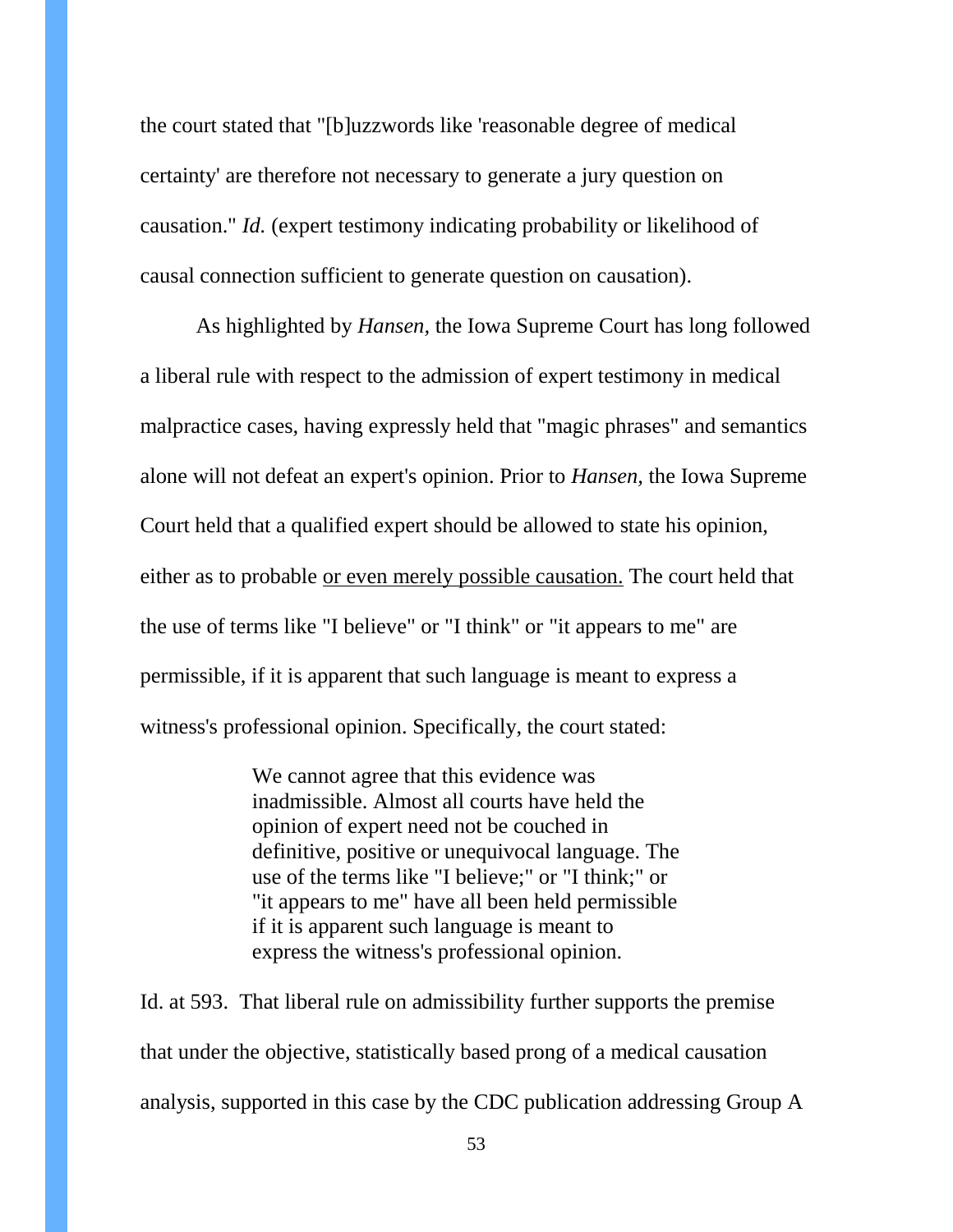Strep infections, the causation issue must be submitted to the jury for determination, especially given the new causation standards as adopted by the Iowa Supreme Court in *Thompson v. Kaczinski*, 774 N.W.2d 829 (Iowa 2009).

After *Thompson v. Kaczinski*, the jury in this case was deprived of considering all of the testimony on causation. Certainly, it is undisputed that the record contains sufficient cause in fact testimony (See complete deposition testimony of Dr. Lamptey, Dr. Vemuri, Dr. Rizk and Dr. Schechter, App. pp. 0215-0235, 0237-0249, 0251-0310, 0324-0454). Further, this jury could have reasonably concluded, viewing all of the evidence in a light most favorable to Sharon Susie, that Sharon presented to the Urgent Care Clinic on September 29th with a skin infection known as cellulitis; that the bacterial cause of that skin infection was Group A bacteria; that Group A bacteria is exquisitely sensitive to early administration of antibiotics and standard of care requires the administration of those drugs as early as possible; that the strain of Group A strep bacteria responsible for Sharon Susie's cellulitis or skin infection was sensitive to eleven different types of antibiotics; that when she presented to the Urgent Care Clinic on September  $29<sup>th</sup>$ , her infection had not become blood borne she was not septic; likewise, she was not in kidney failure or septic shock;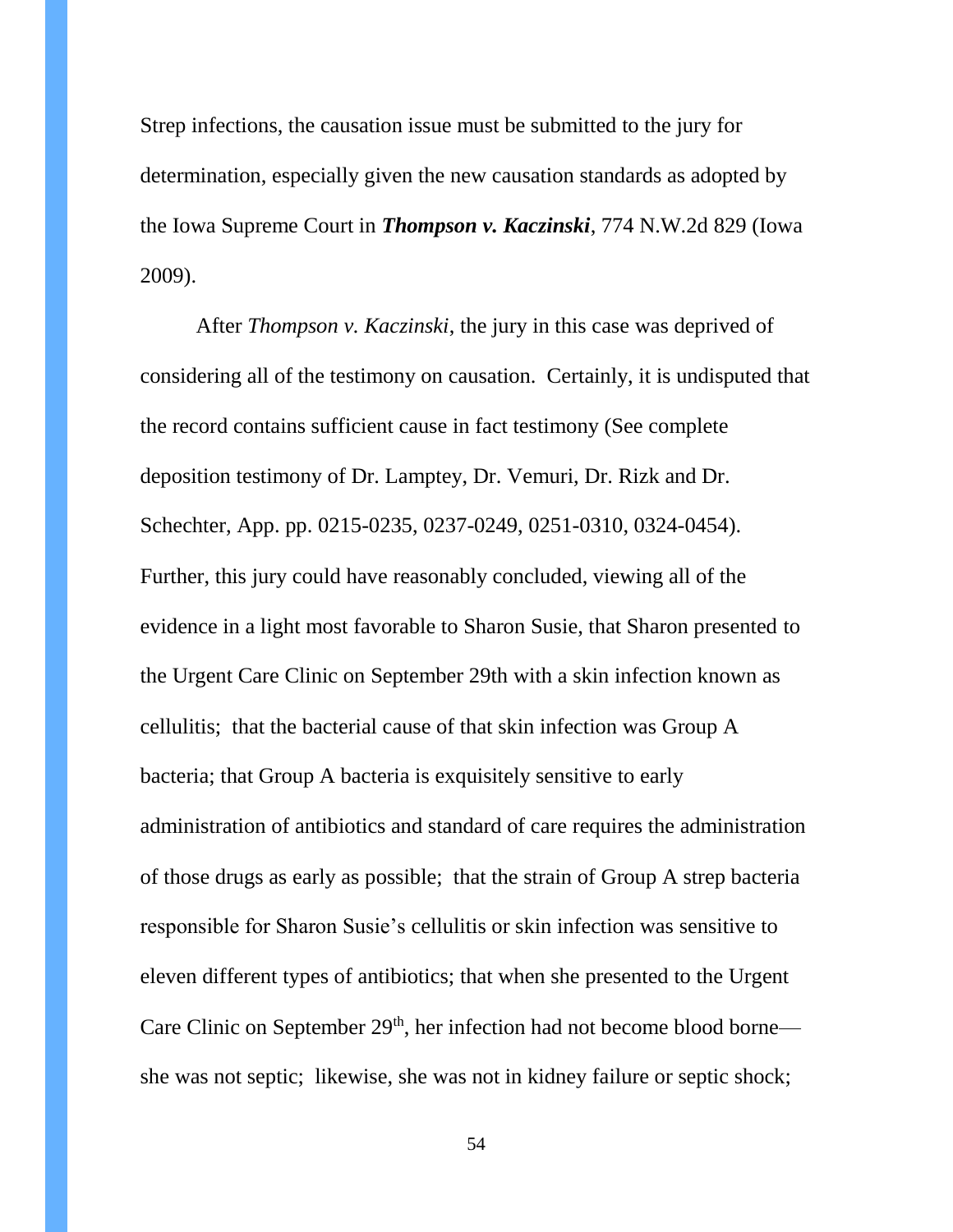that based upon the punch biopsy done at the hospital, there still was minimal inflammatory response at the **deep tissue layers** at the time she arrived at the hospital and so the infection had more likely than not spread to the deep tissues a day earlier at the Urgent Care Clinic; that the infection likely began as a skin infection or cellulitis and began progressing downward to the deeper tissue; that once it began spreading downward it began generating toxins which had the effect of speeding up the progression; and that had the diagnosis been timely made on September 29<sup>th</sup> and antibiotics commenced on that date, a full recovery was likely because the treatment would have predated the release of the toxins which make treatment of deep tissue infections problematic because the release of those toxins would have impaired the ability to deliver antibiotics to the deep tissue. A careful reading of the depositions of not just Dr. Schechter, but also Drs. Lamptey, Vemuri, Rizk and Bacon would reasonably have allowed the jury to so conclude. Certainly, under this record, the jury could have found that the failure to diagnose the cellulitis and treat it with antibiotics was not only a cause in fact of Sharon Susie's catastrophic outcome but also find that this outcome is clearly within the scope of liability of the defendants herein. The jury should have been given that opportunity. The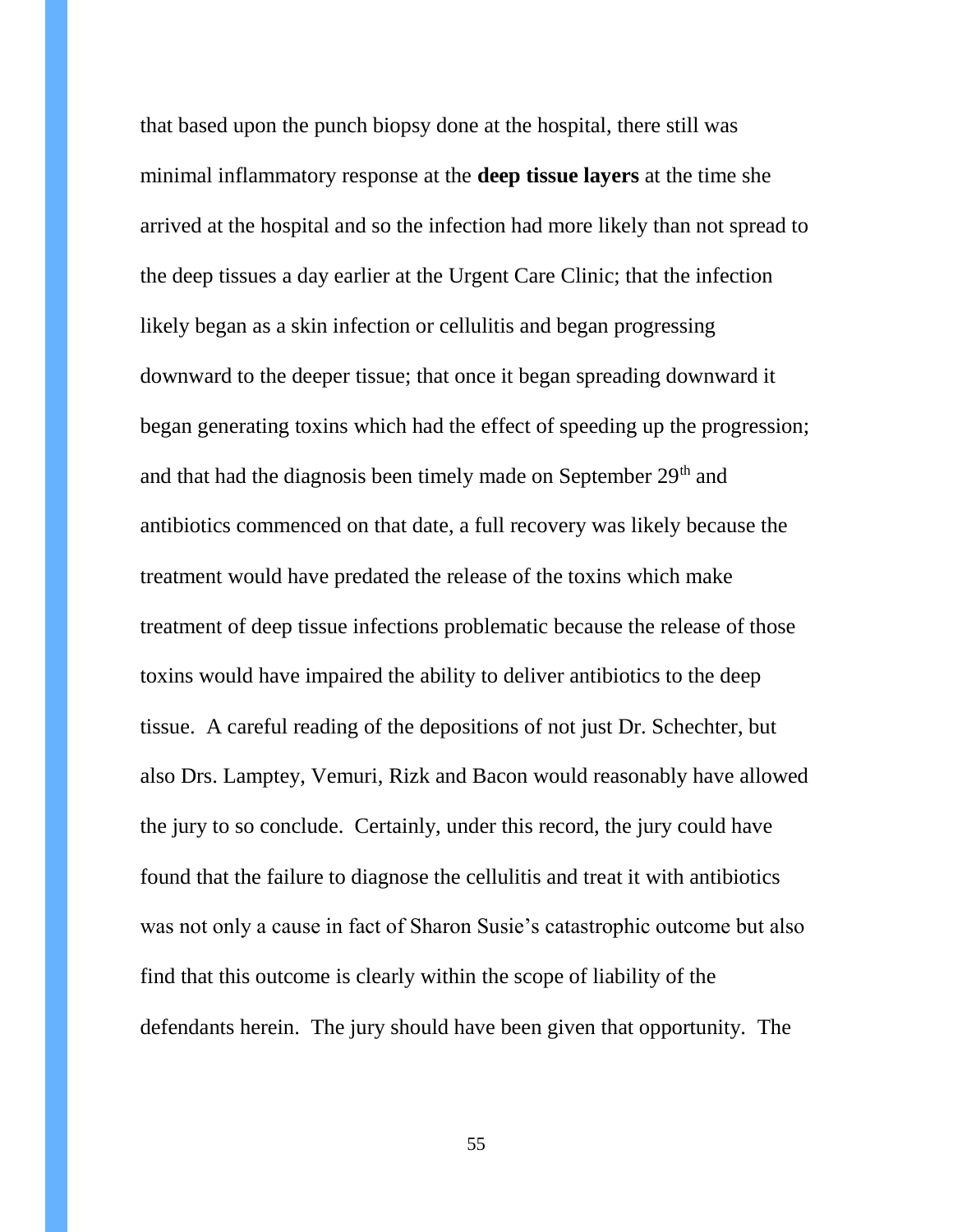trial court's ruling constitutes reversible error and Sharon Susie respectfully

urges this Court to make it right and give Sharon her day in court.

### **BRIEF POINT II**

### **THE TRIAL COURT ERRED IN GRANTING DEFENDANTS' UNTIMELY MOTION FOR SUMMARY JUDGMENT ON PLAINTIFFS' LOSS OF A CHANCE CAUSATION ARGUMENT WHEN PLAINTIFFS' RULE 1.508 EXPERT WITNESS SUMMARY OF DR. SCHECHTER AND HIS SWORN PRETRIAL DEPOSITION TESTIMONY FACTUALLY SUPPORTED THE SUBMISSION OF SUCH A THEORY OF CAUSATION TO THE JURY. Preservation of error**

Plaintiff preserved error on this issue by filing an extensive resistance to Defendants' motion for summary judgment on or about May 6, 2017. (App. pp. 0111-0147). In that resistance, both factual and legal support for the issues raised in Brief Point I are specifically addressed.

### **Standard of review**

With regard to Brief Point I, the standard of review is a de novo

review for correction of errors of law. See Iowa Rule of Appellate

Procedure 6.907; *Smith v. Iowa State University*, 851 N.W.2d 1, 18 (Iowa

2014). The role of the appellate court in this case "is to decide whether there

was sufficient evidence to overrule the defendants' motion for summary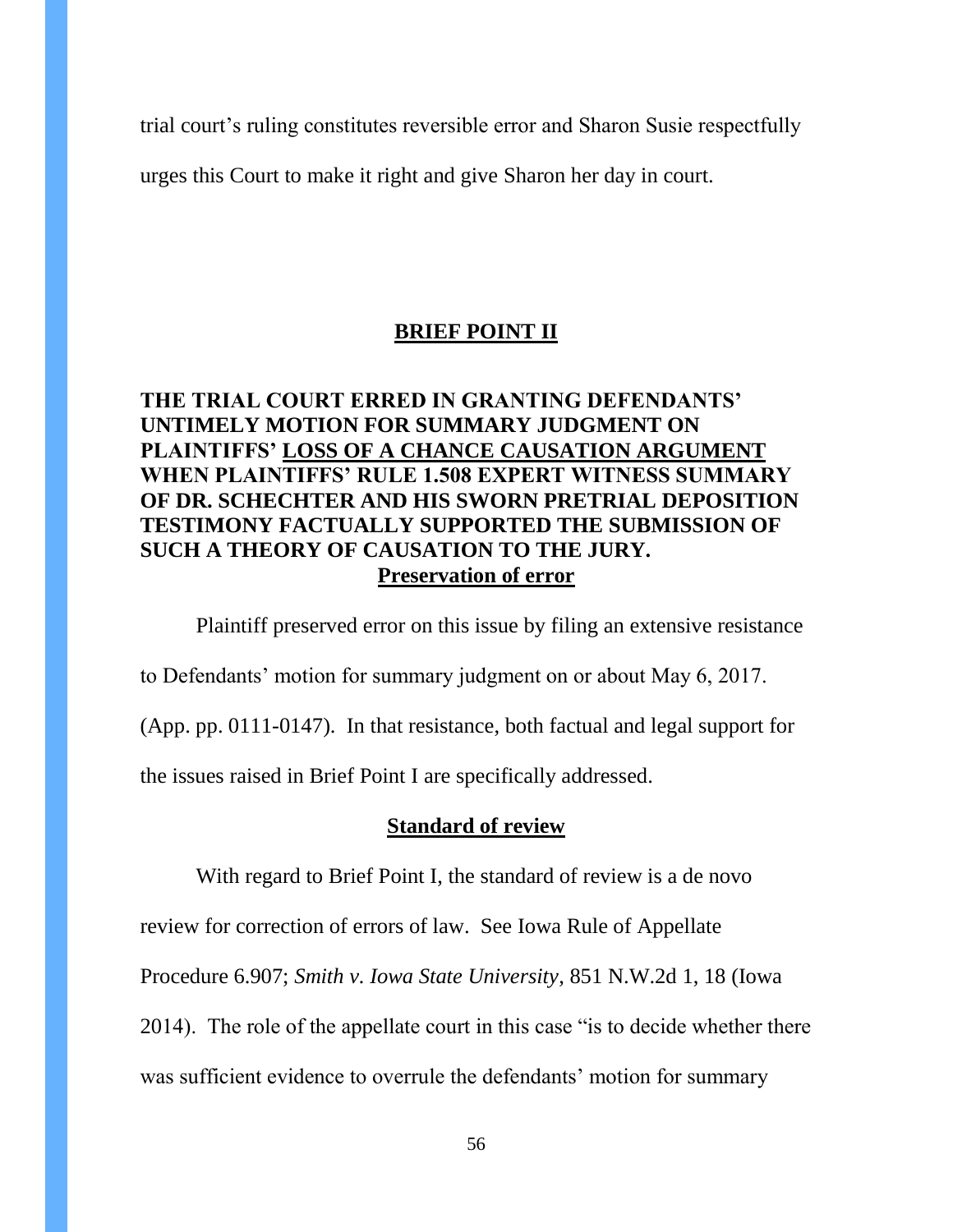judgment and justify submitting Sharon Susie's case to the jury in viewing the evidence in a light most favorable to the non-moving party." *Sickle Construction Co. v. Wachovia Commercial Mortgage Inc.*, 783 N.W.2d 684, 687 (Iowa 2010). To justify submitting the case to the jury, substantial evidence must support each element of the plaintiff's claim. *Id.* Evidence is deemed to be substantial if "reasonable minds would accept the evidence as adequate to reach the same findings." *Doe v. Central Iowa Health System*, 766 N.W.2d 787, 790 (Iowa 2009).

Medical negligence cases often present unique challenges on the issue of causation because of what the defendant health care provider failed to do. Stated another way, the negligent professional omissions often create a void in the available information contained in the plaintiff patient's chart which would allow causation opinions to be voiced with absolute certainty. The very omissions complained of often make it difficult for experts to find sufficient factual basis in the patient's chart to conclusively predict what the impact would have been to the patient's health care been consistent with accepted standards of medical care and practice. This case presents a clear example of that challenge. Sarah Harty's record keeping does not allow Plaintiff's experts to conclusively know how far along this infection was on September 29, 2012. She failed to diagnose an infection despite the fact that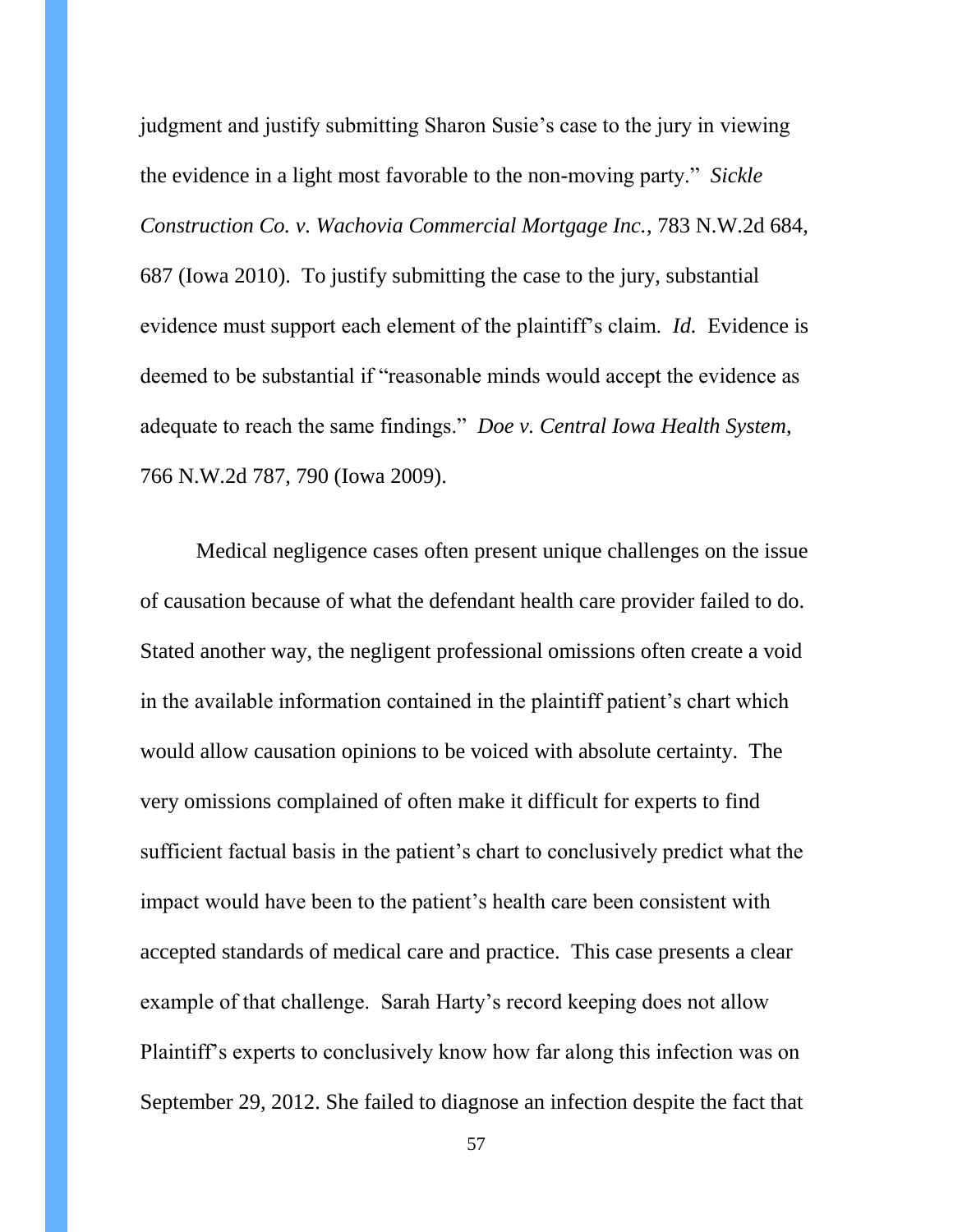it was on her differential diagnosis list. And, she did no lab work which likely would have generated information compelling the diagnosis and shedding light on the extent of progression to the deep tissues of Sharon's body. It will be undisputed from knowledgeable health care providers, both treating physicians and retained expert physicians that this infection began days before Sharon presented to the Urgent Care Clinic. (Vemuri dep. p. 26:17:25, App. 0243; Schechter dep. p. 103:12-19, App. 0426). Further, from the description of the arm and the pathological evaluation of tissue harvested through biopsy or surgery at Mercy Medical Center on October 1 and 2 of 2012, it is clear that the infection began at the skin level of that arm. No one is able to know whether the cellulitis infection had become necrotizing as of September 29<sup>th</sup> or the extent it had already begun to spread to the deeper tissue of that right arm as of that date. **There is simply inadequate documentation from Defendant Harty for any of the experts to make that call. However, through lay witnesses, including Sharon herself, who saw the arm before and on September 29th, what is clear is that there was indeed a cellulitis infection to the skin and likely the subcutaneous tissue at the time of the Urgent Care Clinic visit. The initiation of antibiotics on that date would have made a difference. Sharon may have needed some degree of debridement which would**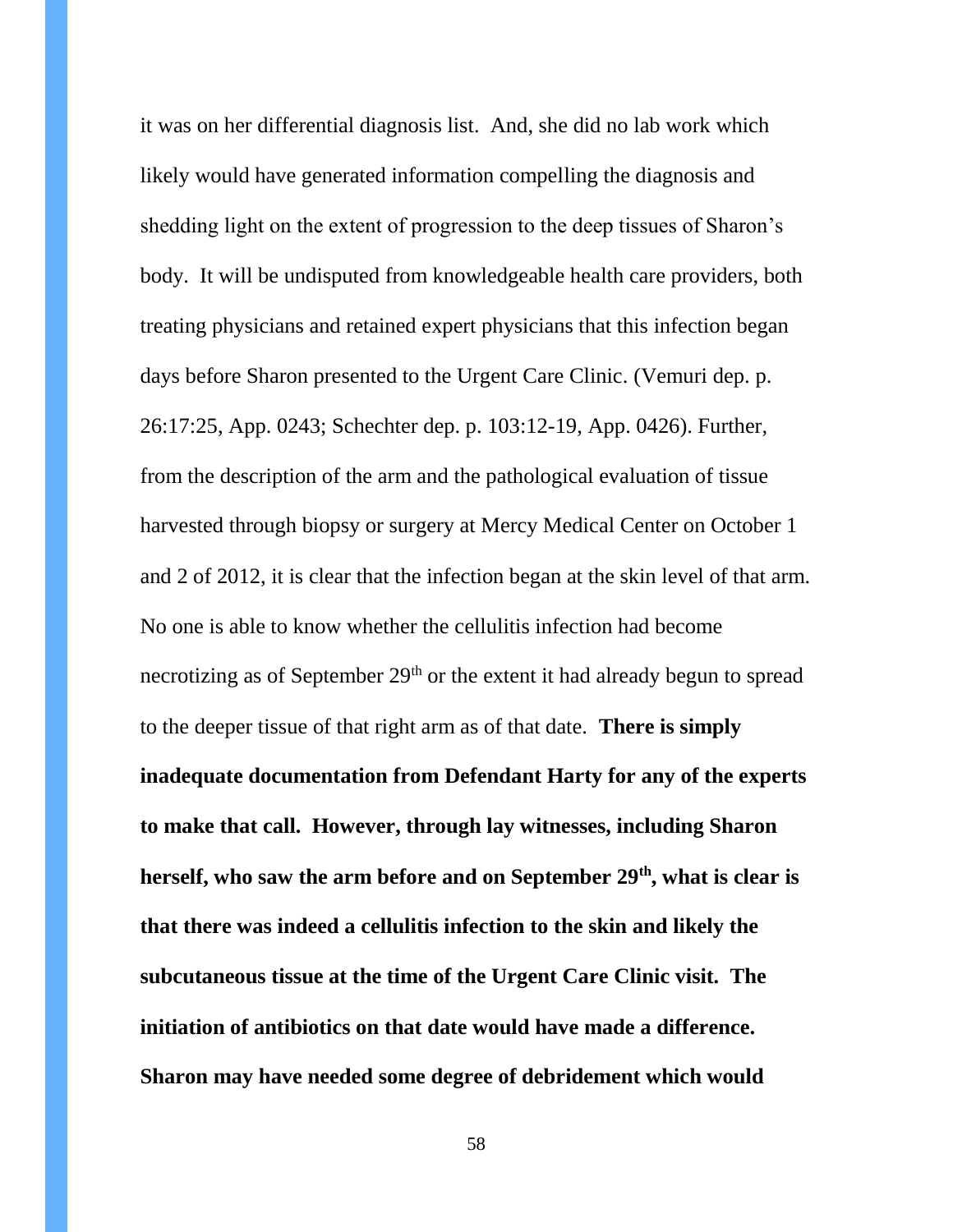**have resulted in tissue loss but she likely would have not lost her arm and toes because the administration of the antibiotics would have begun to kill the microorganism (the Group A Strep Bacteria). The systemic elimination of the bacteria would have in turn minimized the release of toxins which resulted from the interaction between the bacteria and Sharon's tissue. As a result, Sharon's own immunity system would have kicked into gear to as to minimize the ravaging effects of the necrotizing process to preserve her arm. Further, the loss of her eight toes on both feet resulted from the fact that her body was diverting oxygenated blood from her extremities to her vital organs, especially her kidneys which were in failure at the time she presented to Mercy. Had the antibiotics been started some 24 hours earlier, she likely would not have progressed to severe septic shock thereby minimizing the need for blood shunting and the need for vasopressors to bring her blood pressure back. Both of those factors have been implicated in the loss of her toes. This bacteria is exquisitely sensitive to antibiotic administration. The bacteria responsible for Sharon's infection was found to be sensitive to eleven (11) different antibiotics (Exhibit 31, App. 0460). There is a reason why only 6-7% of Group A bacterial infections progress to invasive infections like Sharon's infection? Why? Because these infections are**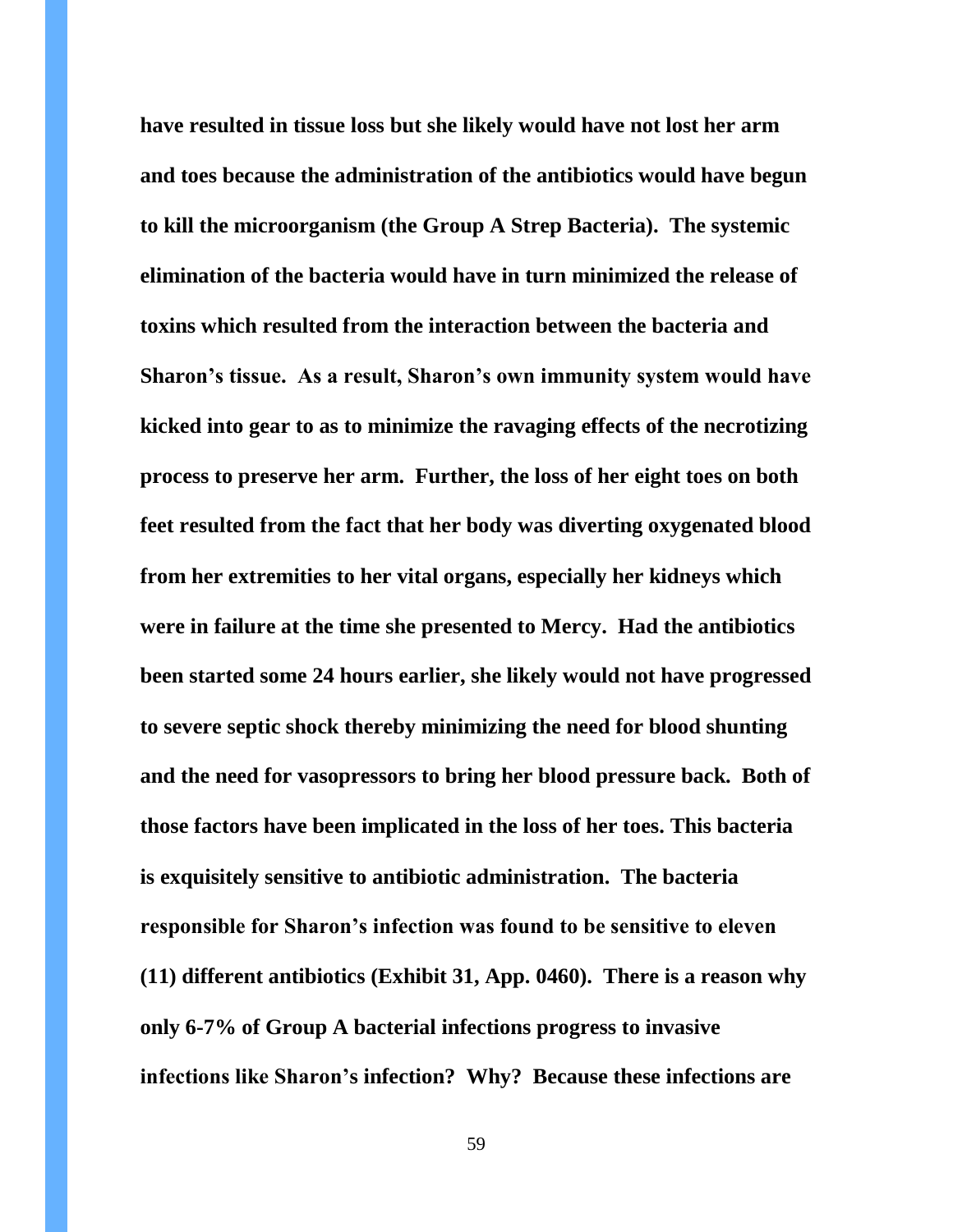**the bread and butter of an infectious disease practice and when seen, antibiotics are routinely prescribed even without blood work, according to Dr. Vemuri, and he would routinely expect a full recovery. (Vemuri dep p.12-13, App. p. 0239-0240).**

*Restatement (Second) of Torts*, section 323 speaks to this very issue. It provides that "one who undertakes…to render services to another which she should recognize as necessary for the protection of the other's person…is subject to liability… for physical harm resulting from his failure to exercise reasonable care to perform her undertaking, if

(a) her failure to exercise such care **increases the risk of such** 

**harm**…

It is that very Restatement section which formed the basis for Iowa's adoption of the concept of **loss chance of survival**. See *DeBurkarte v. Louvar,* 393 N.W.2d 131, 135-138 (Iowa 1986). In discussing the concept, one court succinctly articulated the policy reasons for adopting such a concept:

> When a defendant's negligent action or inaction has effectively terminated a person's chance of survival, **it does not lie in the defendant's mouth to raise conjecture as to the measure of the chances that she has put beyond the possibility of realization. If there was any substantial possibility of survival and defendant has destroyed it, she is answerable. Rarely is it possible to demonstrate to an absolute certainty what would have happened in circumstances that the**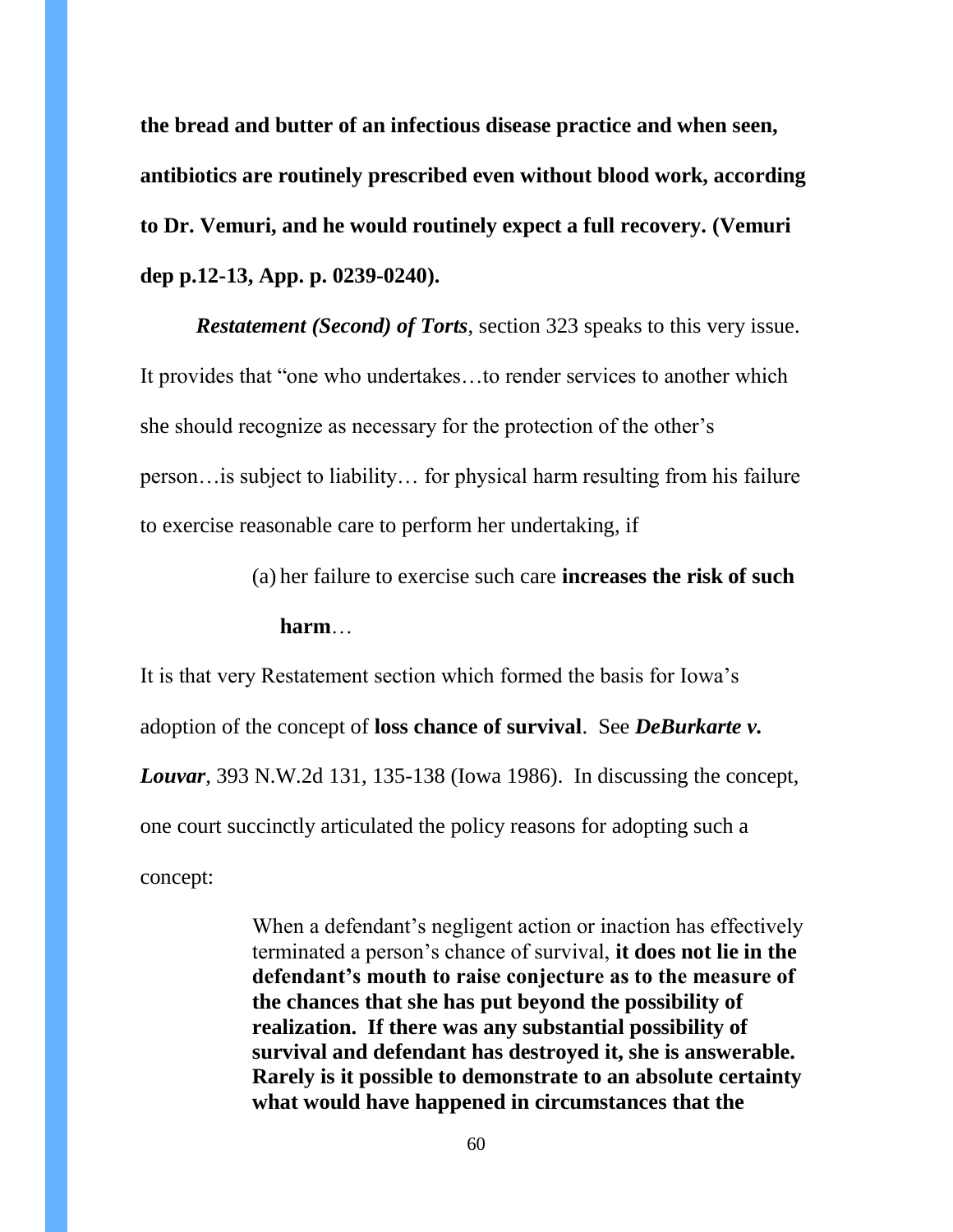**wrongdoer did not allow to come to pass. The law does not …require the plaintiff to show to a** *certainty* **that the patient would have lived had she been hospitalized and operated on promptly.**

*Hicks v. United States,* 368 F.2d 626,632 (4<sup>th</sup> Cir. 1966) (emphasis added).

In this case, Sharon Susie lost her best chance to save her arm and toes. "Allowing recovery for the lost chance is…the most equitable approach because 'but for the defendant's tortious conduct, it would not have been necessary to grapple with the imponderables of chance.'" *DeBurkarte v. Louvar*, 393 N.W.2d at 137 (quoting from **King,** *Causation, Valuation, and Chance in Personal Injury Torts Involving Preexisting Conditions and Future Consequences***, 90 Yale L.J. 1353, 1363-64 (1981))** Iowa's adoption of the concept of loss chance of survival has been expended to include situations like this where the patient did not lose her chance to survive but instead lost her chance to minimize the health effects of the defendant's substandard or negligent care. See "Note" following Uniform Civil Jury Instruction 1600.16 which states: "However, a lost chance of survival claim can exist in a non-death case. See, e.g. *DeBurkarte v. Louvar* 393 N.W.2d 131 (Iowa 1986)." In addition, the Iowa Supreme Court has conclusively held that loss of a chance claims are submissible to the jury even if the chance of a more favorable outcome is less than 50%. See *Wendland v. Sparks*, 574 N.W.2d 327, 332 (Iowa 1998) ("*DeBurkarte* suggests that the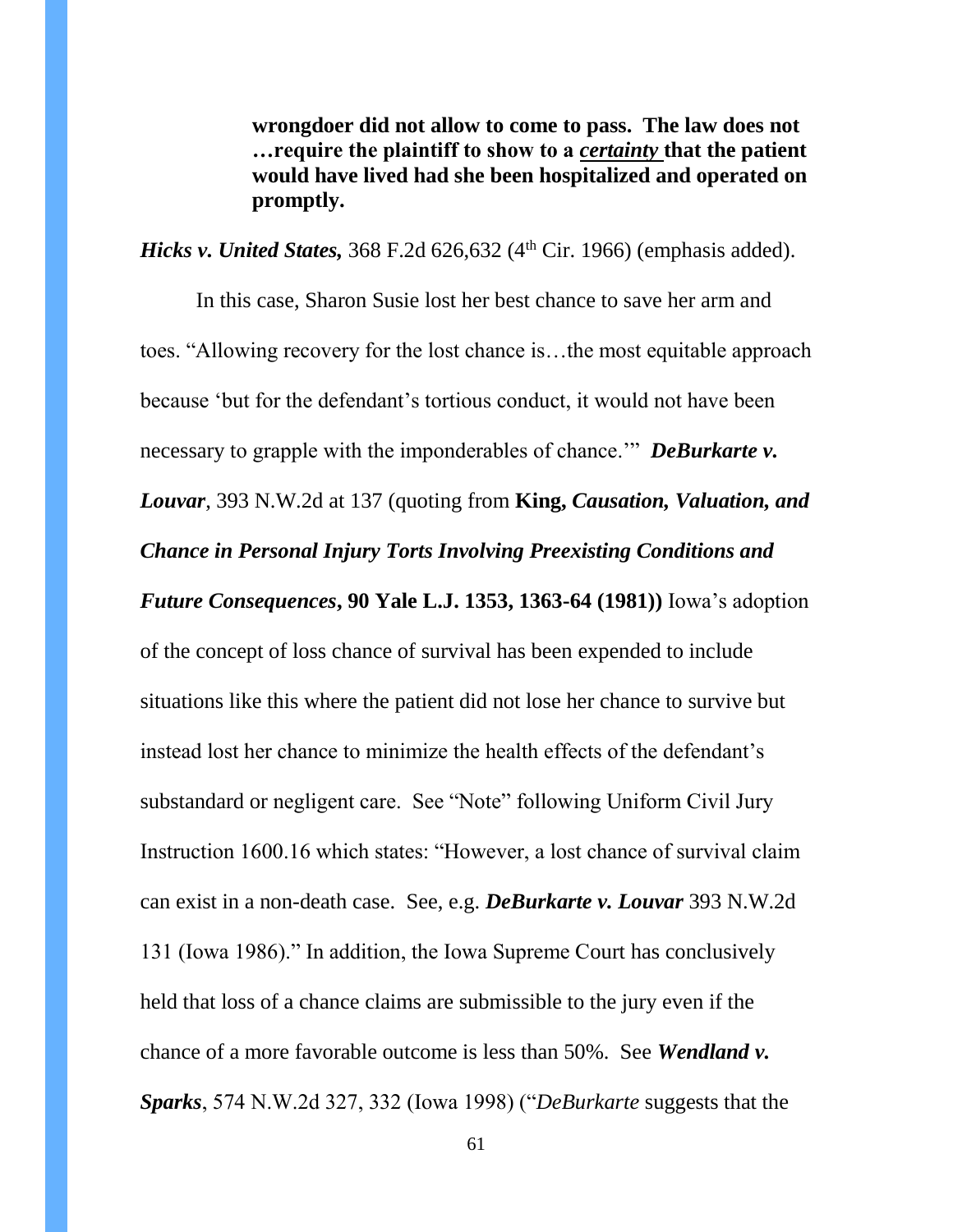loss of a chance of less than 50% is compensable, 393 N.W.2d 136-37, and *Sanders* reinforced that suggestion, 421 N.W.2d at 522-23. We now specifically so hold and therefore reverse and remand for further proceedings.")

Further, it is emphasized to the Court that the adoption of the lost chance of survival concept in Iowa predated the Iowa Supreme Court case entitled *Thompson v. Kaczinski*, 774 N.W.2d 829 (Iowa 2009). In the Thompson v. Kaczinski case, the Iowa Supreme Court did away with the traditional proximate cause analysis in favor of a "but for" causation requirement coupled with a "scope of liability" concept. I*d* at 836-839. Two newly adopted uniform instructions set forth the new causation proof requirements:

**Instruction 700.3 Cause Defined.** The conduct of a party is a cause of damage when the damage would not have happened except for the conduct. There can be more than one cause of an injury or damage.

**Instruction 700.3A Scope of Liability—Defined.** You must decide whether the claimed harm to plaintiff is within the scope of defendant's liability. The plaintiff's claimed harm is within the scope of a defendant's liability if that harm arises from the same general types of danger that the defendant should have taken reasonable steps to avoid.

Consider whether repetition of defendant's conduct makes it more likely harm of the type plaintiff claims to have suffered would happen to another. If not, the harm is not within the scope of liability.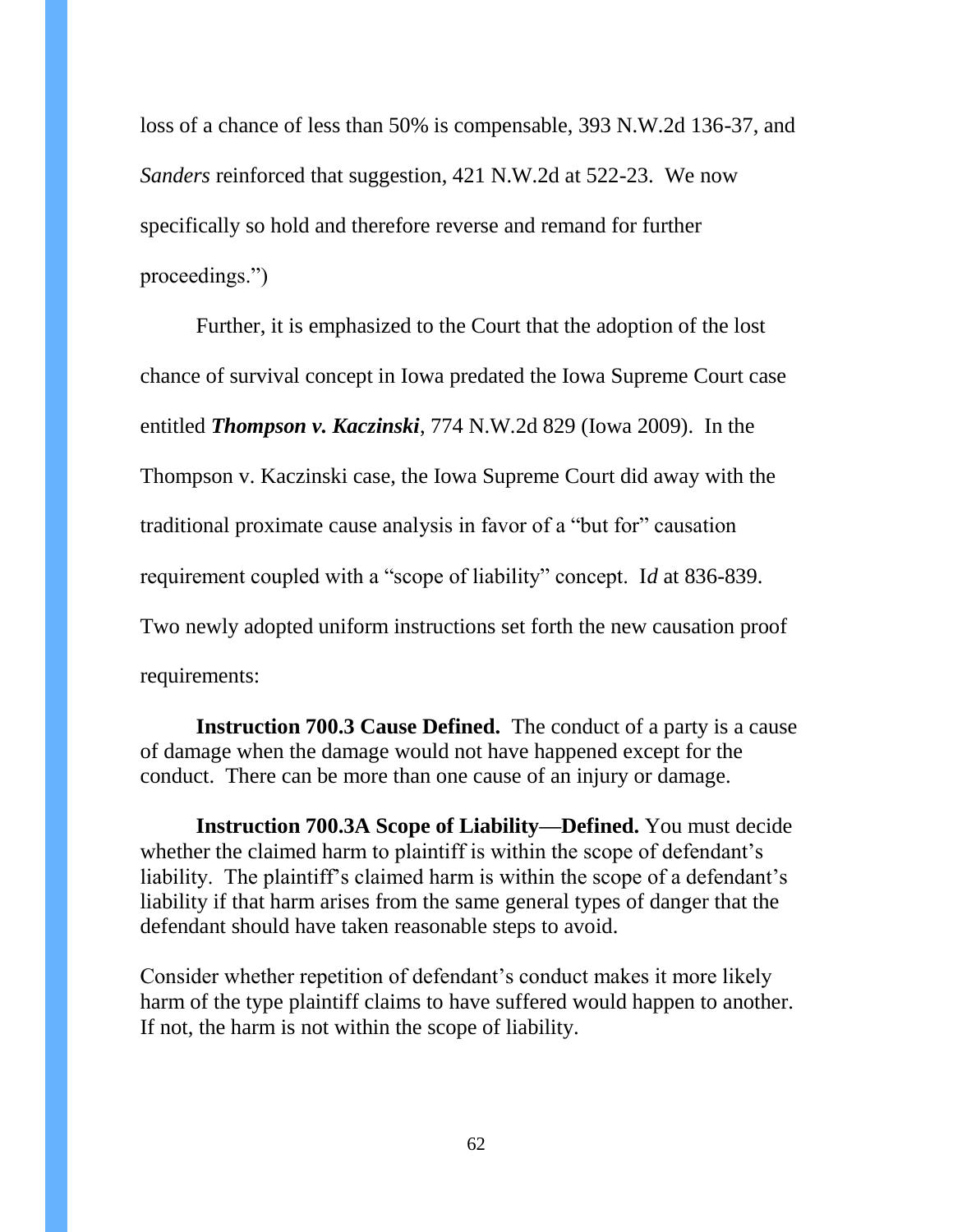In this case, there is absolute certainty in the opinions of both Dr.

Schechter and Jeffrey Nicholson, P.A. that the failure to institute antibiotics has resulted in tissue damage to Sharon Susie. The cause in fact requirement will clearly be met. In addition, the type of harm sustained by Sharon Susie is the very type of harm that is intended to be avoided by the standard of care which requires infections to be diagnosed and treated as early as possible. "Time is tissue" when it comes to untreated infections and when those infections are allowed to become a systemic sepsis (a blood borne infection) which is becoming necrotizing, a *time delay in diagnosing and* 

# *treating the infection results in the sacrifice of significant amounts of*

*tissue.* In Sharon's case, it resulted in the loss of her right arm; the loss of eight of her toes; the loss of significant muscle and fascia in her shoulder, her back, her breast and chest, her hip, her low back and her feet. The Defendants cannot have it both ways. They cannot argue that there was no reason to have diagnosed and treated a developing infection on September  $29<sup>th</sup>$  and then argue that it was so far advanced that there was nothing that could have been done to save Sharon's arm, her toes and the significant amount of muscle and fascia that had to be sacrificed. In this case, there will be more than enough proof to submit this case under **both a "cause in fact/scope of liability causation analysis" and a "loss of chance causation**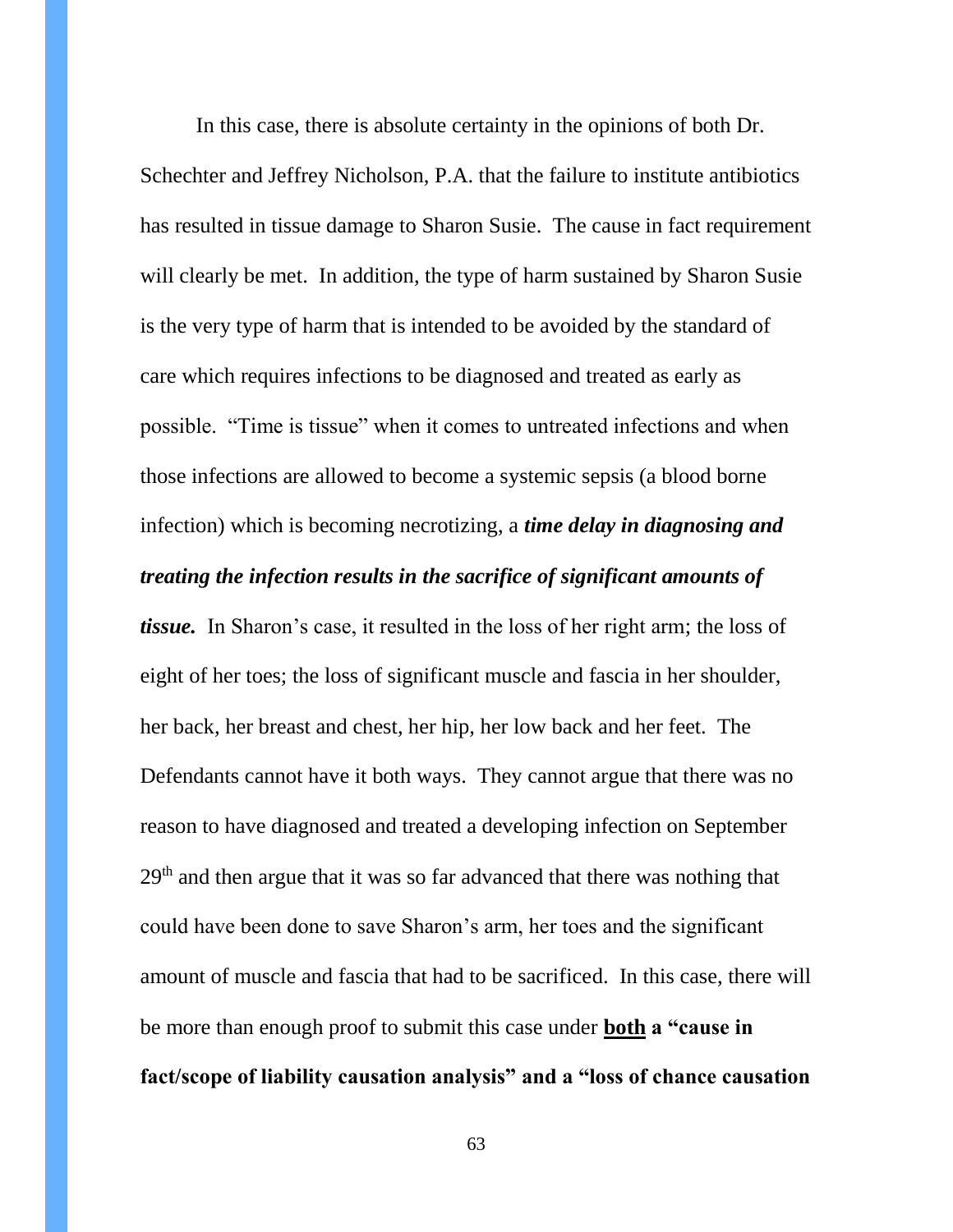**analysis".** Under the facts of this case, it does not lie in Sarah Harty's mouth to raise conjecture as to the measure of the chances that she has put beyond the possibility of realization. With regard to the alternative form of causation proof, Dr. Schechter was prepared to give the jury significant direction:

> Q. I want to read you a quote from him [Dr. Crew] on Page 95 beginning at Line 11 in response to this question: "Do you believe that had antibiotics been started, more likely than not, Sharon's arm may have been saved?"

And he says beginning at Line 11: "I think it is" -- "it may well be more likely because, if you can stem the firestorm and let the body mobilize its immune system, which includes both cellular and chemical, you could slow something down. If you could do that and give the body a chance to fight it, I think it is likely that you could have shut down at least the progression. And when they finally did the procedure, it could have saved the arms. I've had arms almost half bad, but I do it a little different way so that treating it, you didn't have that privilege."

Do you agree with that -- that the earlier you get the antibiotics on board and the more you allow the body to mobilize in someone's immune system in response to this developing infection that you may well, more likely than not, have saved her arm?

B. To -- I would say it's **a significant possibility ranging as high as probability that early intervention with antibiotics could have either at least reduced the progression of the infection or slowed its progression and potentially have averted as much tissue loss as she experienced.** 

(Schechter dep. pp. 119:18 - 121:22, App. pp. 0442-0444) (emphasis added).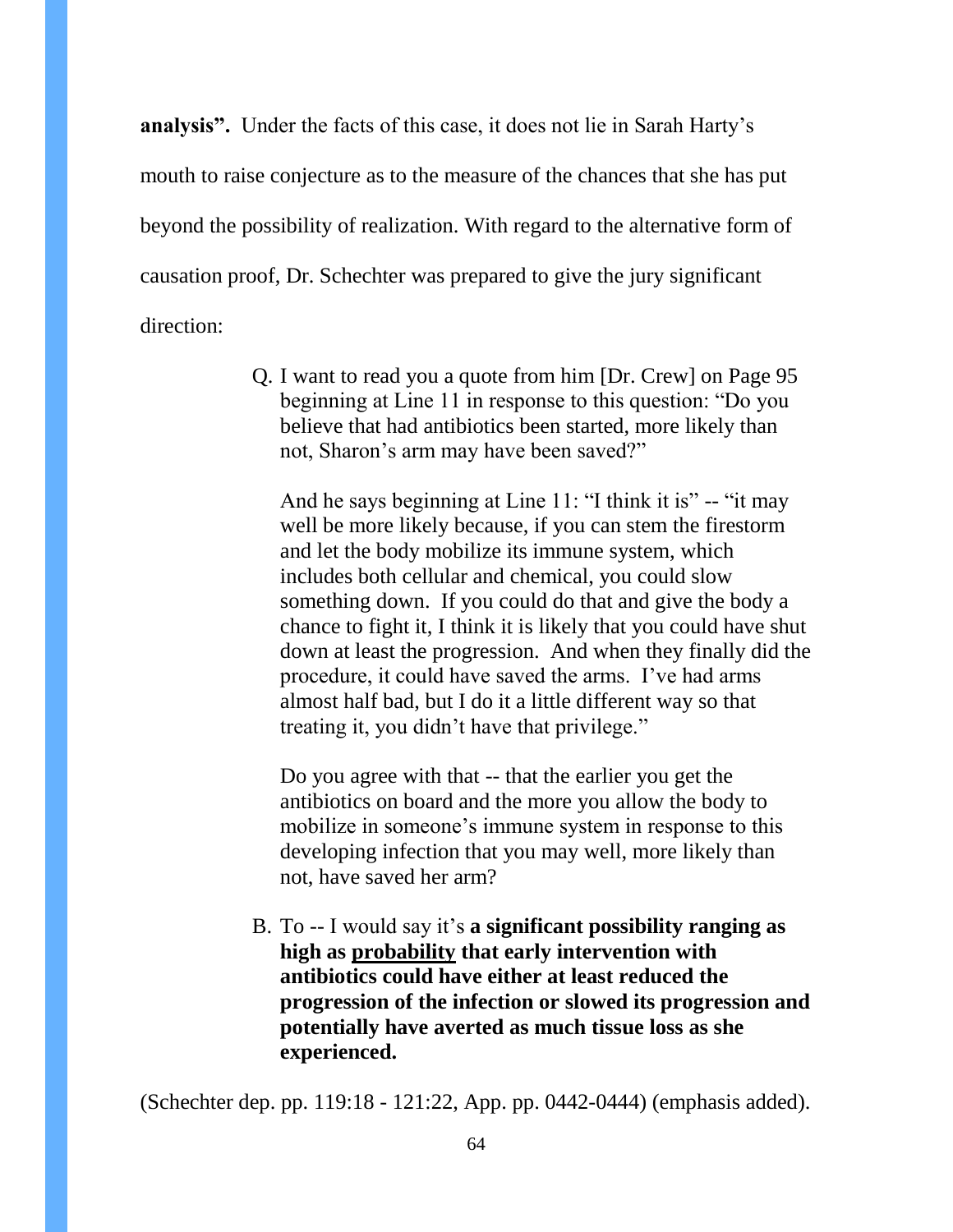With that direction, the jury should have been allowed to decide the loss of a chance issue. The trial court's ruling taking away that opportunity on the part of the jury was reversible error.

### **VIII. CONCLUSION**

For the reasons expressed herein, Plaintiff/Appellant respectfully urges this Court to reverse the order of the trial court granting Defendants' Motion for Summary Judgment and remand this case for trial.

#### **REQUEST FOR ORAL ARGUMENT**

Sharon Susie, the Appellant herein, does hereby request oral argument on the issues raised for consideration in this appeal.

### HUMPHREY LAW FIRM, P.C.

/s/ Marc A. Humphrey

Marc A. Humphrey AT0003843 300 Walnut Street, Suite 5 Des Moines, Iowa 50309 Telephone: (515) 331-3510 Facsimile: (515) 282-0318 Email: mhumphrey@humphreylaw.com

#### ATTORNEY FOR PLAINTIFFS/APPELLANTS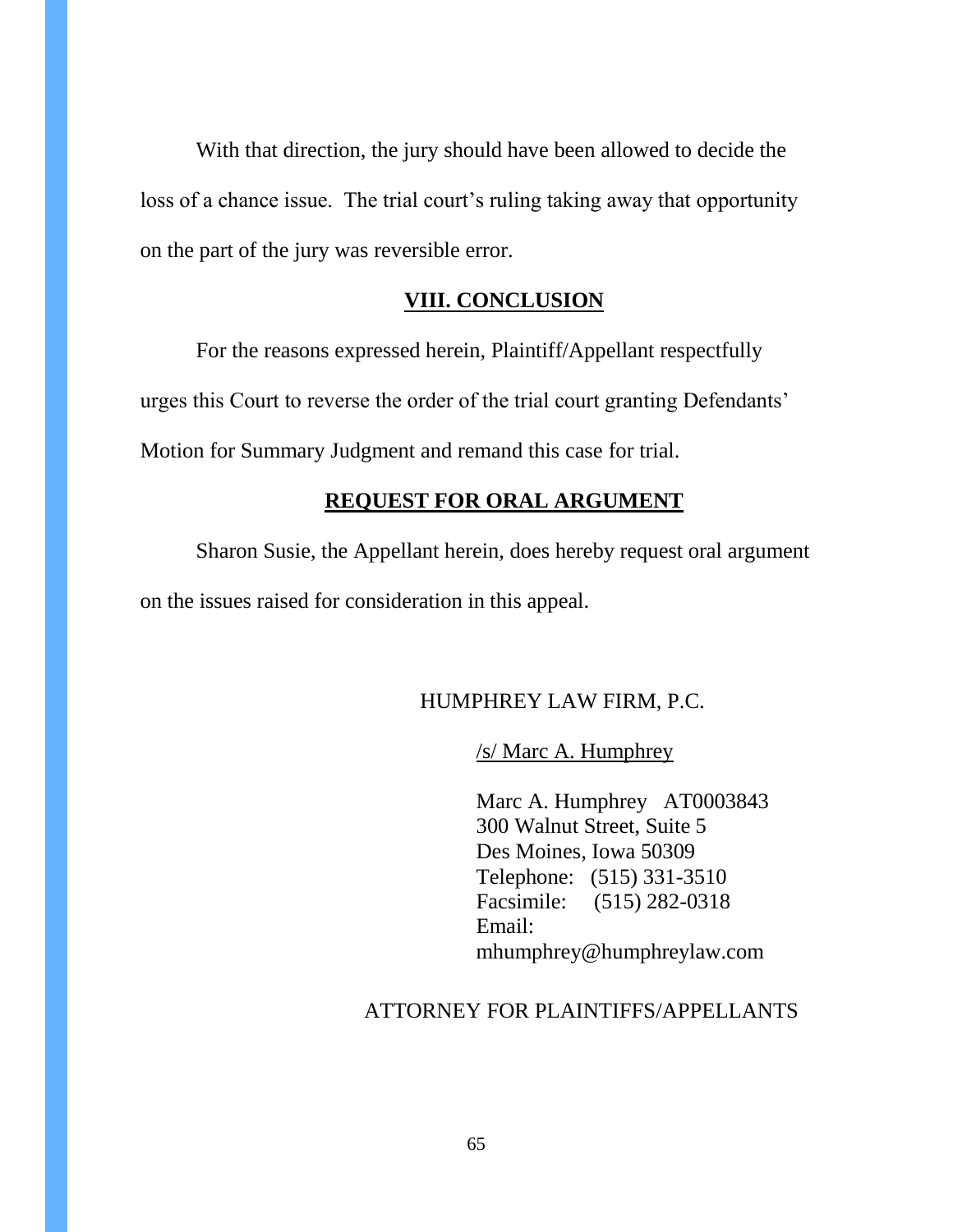### **Certificate of Compliance with Type-Volume Limitation, Typeface Requirements, and Type-Style Requirements**

1. This brief complies with the type-volume limitation of Iowa R. App. P. 6.903 $(1)(g)(1)$  or  $(2)$  because:

[X] this brief contains 13,500 words, excluding the parts of the brief Exempted by Iowa R. App. P.  $6.903(1)(g)(1)$  or

[ ] this brief uses a monospaced typeface and contains [state the number of] lines of text, excluding the parts of the brief exempted by Iowa R. App. P.  $6.903(1)(g)(1)$ .

2. This brief complies with the typeface requirements of Iowa R. App. P. 6.903(1)€ and the type-style requirements of Iowa R. App. P. 6.903(1)(f) because:

[ X ] this brief has been prepared in a proportionally spaced typeface using Microsoft Word version \_\_\_ in Times New Roman font size 14, or

[ ] this brief has been prepared in a monospaced typeface using [state name and version of word processing program] with [state number of characters per inch and name of type style].

/s/ Marc A. Humphrey November 27, 2017 Marc A. Humphrey Date